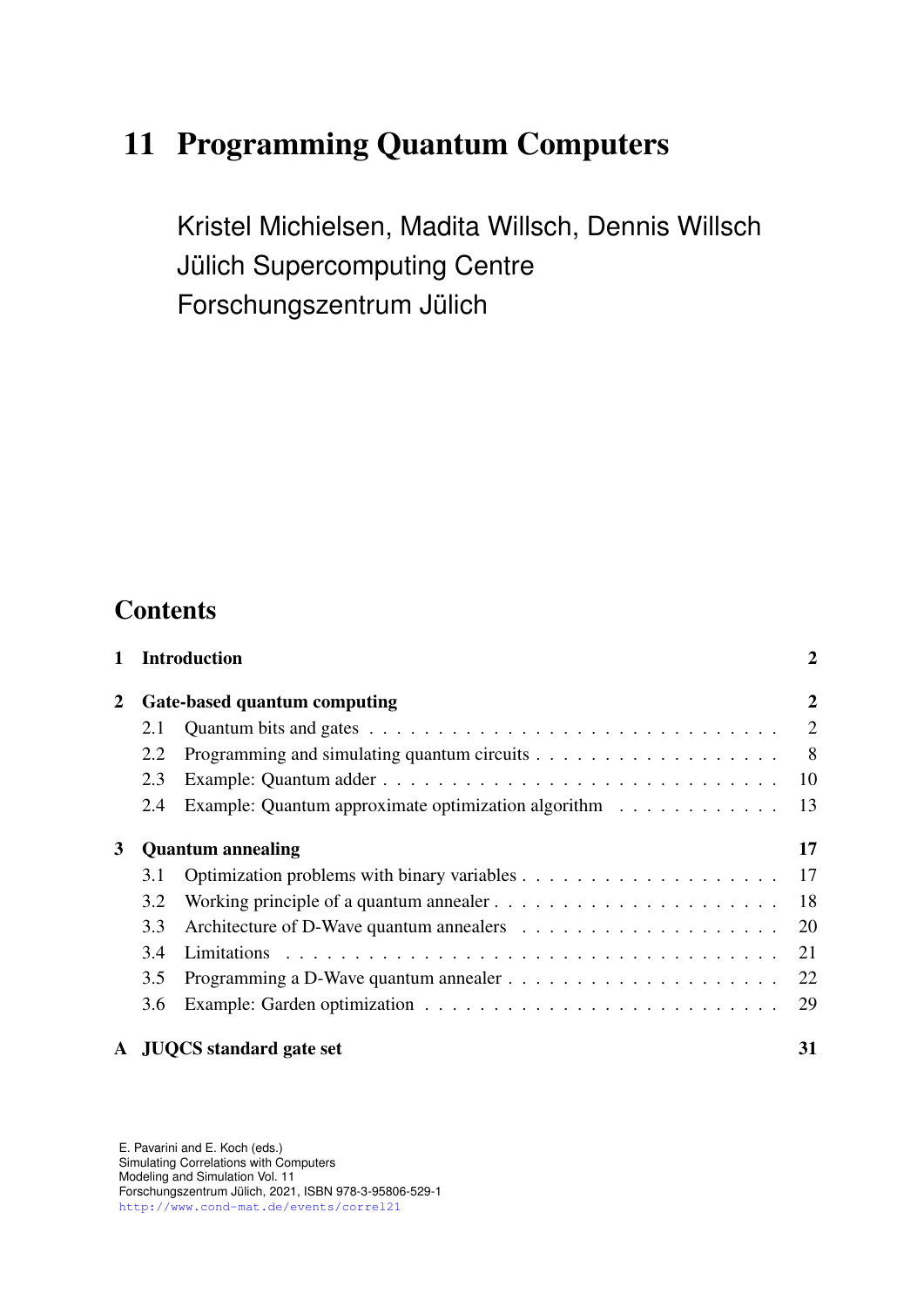# <span id="page-1-0"></span>1 Introduction

Quantum computing is a new emerging computer technology. Current quantum computing devices are at a development stage where they gradually become suitable for small real-world applications. This lecture is devoted to the practical aspects of programming such quantum computing devices.

Over the past twenty years, two major paradigms of quantum computing have emerged. The first is the *gate-based model of quantum computing* (also known as *universal quantum computing*), and the second is *quantum annealing* (also known as *adiabatic quantum computing*). From a mathematical point of view, both models have the same computational power, but in practice they operate in a fundamentally different way.

The first part of this lecture focuses on gate-based quantum computers. We will define the basic unit of computation, the quantum bit (qubit), and how a quantum computer processes information. Subsequently, basic quantum circuits (i.e., the *programs* for gate-based quantum computers) are discussed and simulated. Finally, a more complex algorithm called the *quantum approximate optimization algorithm* (QAOA), which is considered to be an approach to address small optimization problems, is introduced and discussed.

In the second part of this lecture, we give an introduction to quantum annealing and discuss how to program a quantum annealer, i.e., the quantum processing unit (QPU) that performs the quantum annealing process. The introductory part starts with a discussion of discrete optimization problems and a formulation of the particular set of problems that can be solved on currently available quantum annealers. Subsequently, we describe the working principles of quantum annealers and the architecture of the currently available quantum annealers by D-Wave Systems Inc. We also discuss physical aspects including some limitations. Finally, we demonstrate how to program a D-Wave quantum annealer by means of some example programs.

# <span id="page-1-1"></span>2 Gate-based quantum computing

This section provides a hands-on introduction to the programming of gate-based quantum computers. After introducing the basic notions of qubits and gates, several examples of quantum circuits are programmed and discussed. These are either fundamental building blocks in disruptive quantum circuit scenarios, such as the quantum Fourier transform in Shor's factoring algorithm [\[1\]](#page-34-0), or potentially relevant for near-term applications such as the QAOA [\[2\]](#page-34-1). In this section, the term *quantum computer* always refers to the gate-based model of quantum computing.

## <span id="page-1-2"></span>2.1 Quantum bits and gates

## 2.1.1 Single qubits

A gate-based quantum computer is designed to process information in terms of quantum bits (qubits). The word *qubit* is derived from the basic unit of computation in a digital computer, a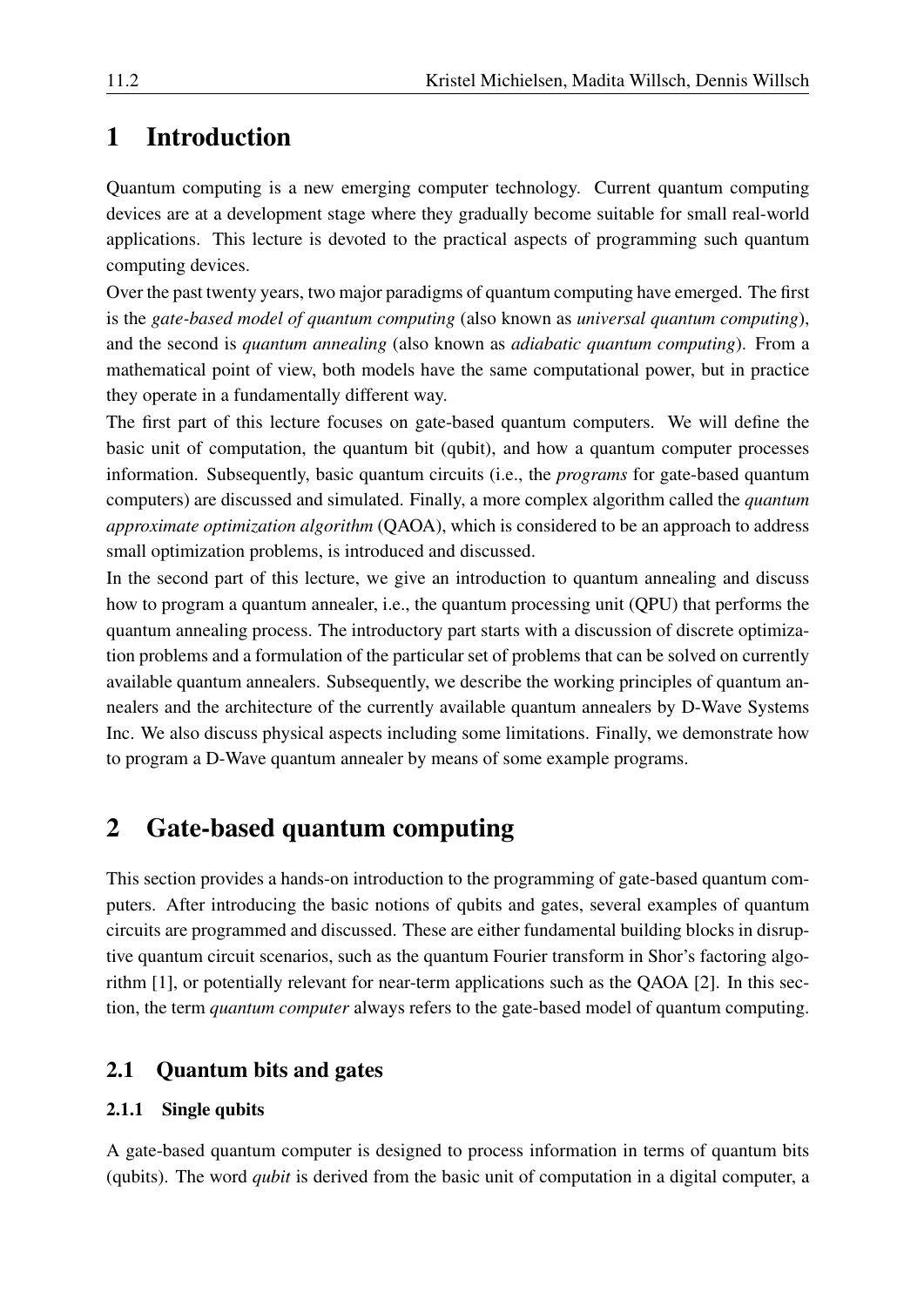

<span id="page-2-2"></span>Fig. 1: *Bloch sphere representation of a pure single-qubit state*  $|\psi\rangle$ *. The azimuthal angle*  $\vartheta \in [0, \pi]$  *and the polar angle*  $\varphi \in [0, 2\pi)$  *are defined in Eq.* [\(3\)](#page-2-0), *and the Cartesian coordinates*  $r^x$ ,  $r^y$ , and  $r^z$  are given by Eq. [\(5\)](#page-3-0).

*binary digit* or *bit*. While a bit in a digital computer can only ever be either 0 or 1, a qubit is a generalization of a bit in the sense that it can also be in a superposition of 0 and 1. We describe a qubit  $|\psi\rangle$  in terms of two complex numbers  $\psi_0, \psi_1 \in \mathbb{C}$ ,

<span id="page-2-1"></span>
$$
|\psi\rangle = \psi_0|0\rangle + \psi_1|1\rangle = \begin{pmatrix} \psi_0 \\ \psi_1 \end{pmatrix},
$$
\n(1)

which are normalized such that the norm of  $|\psi\rangle$  is  $\langle \psi | \psi \rangle = | \psi_0 |^2 + | \psi_1 |^2 = 1$ . In the quantum computer model, the notions of 0 and 1 are represented by the standard vectors

<span id="page-2-3"></span>
$$
|0\rangle = \begin{pmatrix} 1 \\ 0 \end{pmatrix}, \qquad |1\rangle = \begin{pmatrix} 0 \\ 1 \end{pmatrix}.
$$
 (2)

For the sake of programming quantum computers, these two notations are equivalent. We call  $|\psi\rangle$  the *state vector* of the qubit.

Informally, a complex superposition like Eq. [\(1\)](#page-2-1) is sometimes described as "0 and 1 at the same time", although it is important to realize that the notion of time plays no role here. Equation [\(1\)](#page-2-1) is a well-defined mathematical object that completely describes the state of a single qubit.

A very useful representation of the general single-qubit state  $|\psi\rangle$  in Eq. [\(1\)](#page-2-1) is called the *Bloch sphere representation* that is shown in Fig. [1.](#page-2-2) It is particularly convenient to visualize the states and operations on a single qubit. We obtain the Bloch sphere representation by using the fact that  $\langle \psi | \psi \rangle = | \psi_0 |^2 + | \psi_1 |^2 = 1$ , which implies that there exists an angle  $\vartheta \in [0, \pi]$  such that  $|\psi_0| = \cos(\theta/2)$  and  $|\psi_1| = \sin(\theta/2)$ . Furthermore, as the global phase of a quantum state is irrelevant, we can choose without loss of generality  $\psi_0 = \cos(\vartheta/2)$  and  $\psi_1 = e^{i\varphi} \sin(\vartheta/2)$ , where  $\varphi \in [0, 2\pi)$  represents the relative phase between the complex coefficients. We thus obtain

<span id="page-2-0"></span>
$$
|\psi\rangle = \cos\frac{\vartheta}{2}|0\rangle + e^{i\varphi}\sin\frac{\vartheta}{2}|1\rangle.
$$
 (3)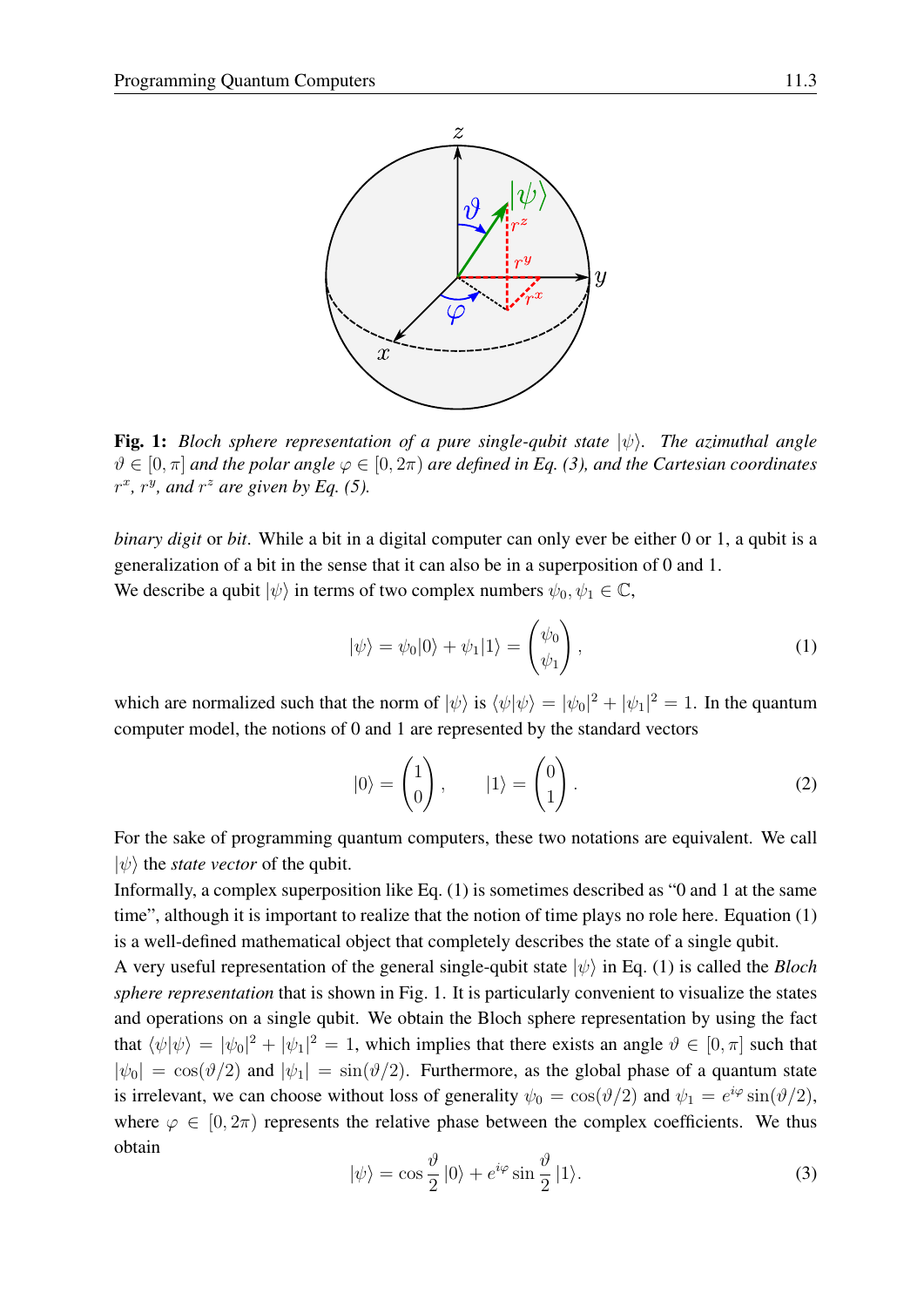For all values of  $\vartheta$  and  $\varphi$ , this state can be drawn on the surface of a 3D sphere with radius one as shown in Fig. [1.](#page-2-2)

When a qubit is measured, one always obtains one of the two discrete, digital outcomes "0" and "1". The complex coefficients of  $|\psi\rangle$  determine the corresponding *probabilities*  $p_0 = |\psi_0|^2$ and  $p_1 = |\psi_1|^2$  to measure one of the two outcomes. On the Bloch sphere, the probabilities  $p_0$ and  $p_1$  can be obtained from the projection of  $|\psi\rangle$  onto the z axis.

**Exercise 1:** Calculate  $\vartheta$  and  $\varphi$  for the following states, visualize them on the Bloch sphere with radius one, and compute the probabilities to measure the qubit in  $|0\rangle$  and  $|1\rangle$ : (a)  $|0\rangle$ , (b)  $|1\rangle$ , (c)  $(|0\rangle + |1\rangle)/$ µ∟ 2, **(d)**  $(|0\rangle + i|1\rangle)/$ √  $(2, 2)$ √  $(3/2)|0\rangle + ((1+i)/2)$ √  $|2)|1\rangle,$ (f)  $((1+i)/2)|0\rangle + ((1-i)/2)$ √  $3i)/$ √  $8\rangle |1\rangle$  (hint: remove the global phase here first).

The Cartesian coordinates  $r^x$ ,  $r^y$ , and  $r^z$  of the single-qubit state  $|\psi\rangle$  in Fig. [1](#page-2-2) can be computed as expectation values of the Pauli matrices,

$$
\sigma^x = \begin{pmatrix} 0 & 1 \\ 1 & 0 \end{pmatrix}, \qquad \qquad \sigma^y = \begin{pmatrix} 0 & -i \\ i & 0 \end{pmatrix}, \qquad \qquad \sigma^z = \begin{pmatrix} 1 & 0 \\ 0 & -1 \end{pmatrix}.
$$
 (4)

A short calculation yields

<span id="page-3-1"></span><span id="page-3-0"></span>
$$
\vec{r} = \begin{pmatrix} r^x \\ r^y \\ r^z \end{pmatrix} = \begin{pmatrix} \langle \psi | \sigma^x | \psi \rangle \\ \langle \psi | \sigma^y | \psi \rangle \\ \langle \psi | \sigma^z | \psi \rangle \end{pmatrix} = \begin{pmatrix} \sin \vartheta \cos \varphi \\ \sin \vartheta \sin \varphi \\ \cos \vartheta \end{pmatrix}.
$$
 (5)

#### 2.1.2 Quantum gates

A *quantum gate* is a unitary operation that can be performed on a qubit. All single-qubit quantum gates can be visualized as rotations of  $|\psi\rangle$  on the Bloch sphere in Fig. [1.](#page-2-2) One defines three elementary qubit rotations as matrix exponentials of the Pauli matrices in Eq. [\(4\)](#page-3-1)

$$
R^{x}(\theta) = e^{-i\theta\sigma^{x}/2} = \begin{pmatrix} \cos(\theta/2) & -i\sin(\theta/2) \\ -i\sin(\theta/2) & \cos(\theta/2) \end{pmatrix},
$$
(6)

<span id="page-3-2"></span>
$$
R^{y}(\theta) = e^{-i\theta\sigma^{y}/2} = \begin{pmatrix} \cos(\theta/2) & -\sin(\theta/2) \\ \sin(\theta/2) & \cos(\theta/2) \end{pmatrix},
$$
 (7)

$$
R^{z}(\theta) = e^{-i\theta\sigma^{z}/2} = \begin{pmatrix} \exp(-i\theta/2) & 0\\ 0 & \exp(i\theta/2) \end{pmatrix}.
$$
 (8)

Here, the quantum gate  $R^{\alpha}(\theta)$  for  $\alpha = x, y, z$  rotates the qubit  $|\psi\rangle$  by an angle  $\theta$  around the axis α according to the *right-hand rule*. This means that if the thumb of the right hand points along the corresponding axis  $\alpha$  in Fig. [1,](#page-2-2) the sense of rotation is given by the curl of the remaining fingers, i.e., counter-clockwise when looking at the top of the thumb. An example for the gate  $R^y(\pi)$  is shown in Fig. [2.](#page-4-0)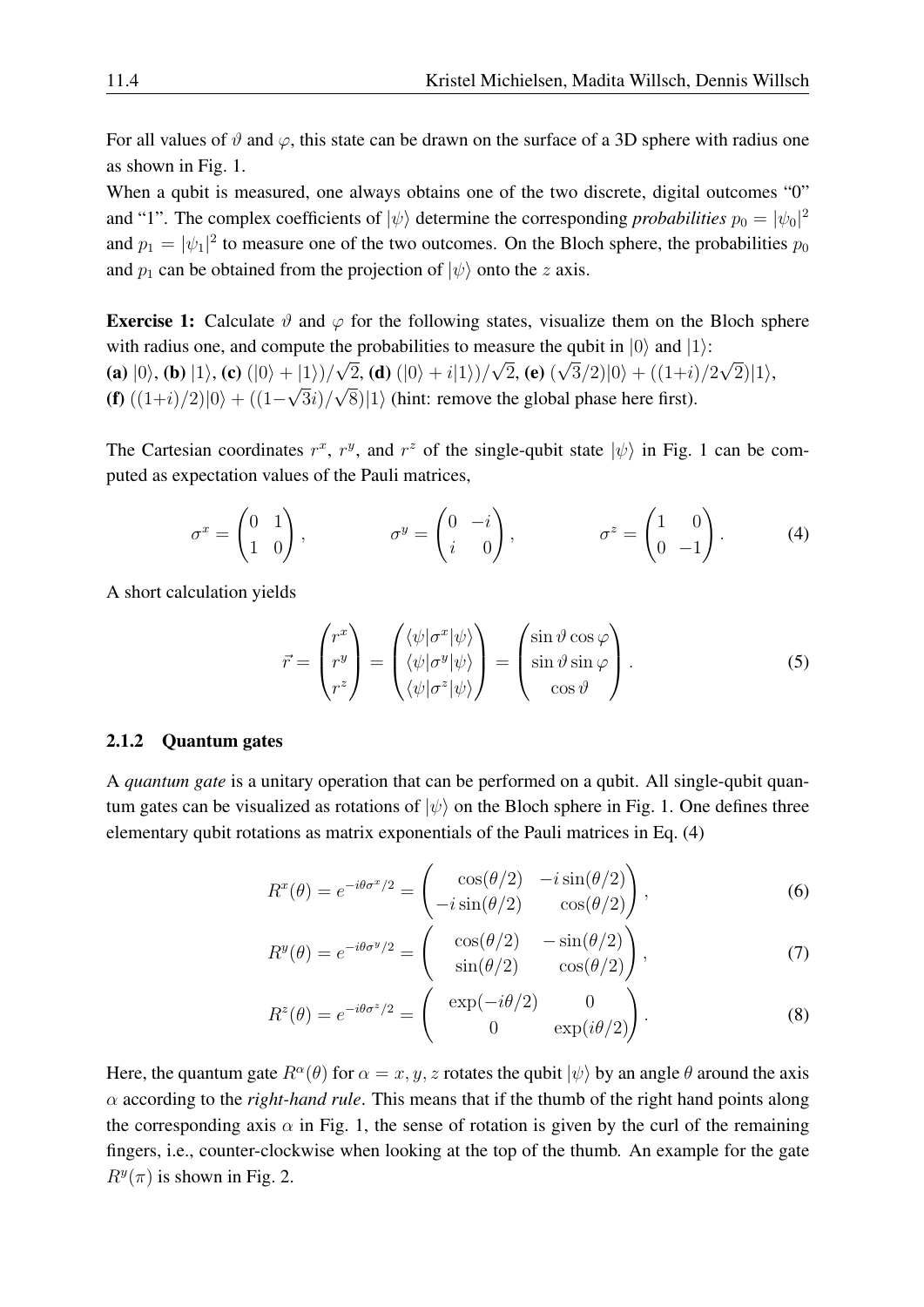

<span id="page-4-0"></span>**Fig. 2:** *Visualization of the single-qubit gate*  $R^y(\pi)$  (see Eq. [\(7\)](#page-3-2)) applied to the state  $|0\rangle$  on the *Bloch sphere defined in Fig. [1.](#page-2-2) The gate represents a counter-clockwise rotation around the* y *axis by an angle of* π*. Shown is the time evolution of a qubit during the application of a pulse* designed to implement the gate  $R^y(\pi)$ . The time is encoded in the color of the arrows (from blue *at the beginning over yellow to red at the end of the pulse). The data is taken from a simulation of transmon qubits [\[3\]](#page-34-2).*

Often, at least one of these elementary qubit rotations is implemented in a hardware realization of a gate-based quantum computer. When programming quantum computers, the quantum gates are internally decomposed into products of such elementary rotations. For instance, for the current generation quantum processors of the IBM Q (which are based on superconducting transmon qubits [\[4\]](#page-34-3)), the elementary rotations are  $R^x(\pi/2)$  and  $R^z(\theta)$  [\[5,](#page-34-4)6].

A general single-qubit rotation by an angle  $\theta$  around a unit axis  $\vec{n} = (n^x, n^y, n^z)$  is given by

<span id="page-4-3"></span><span id="page-4-2"></span><span id="page-4-1"></span>
$$
R^{\vec{n}}(\theta) = e^{-i\theta \vec{n} \cdot \vec{\sigma}/2} = \cos\frac{\theta}{2} I - i\sin\frac{\theta}{2} \vec{n} \cdot \vec{\sigma},\tag{9}
$$

where  $\vec{n} \cdot \vec{\sigma} = n^x \sigma^x + n^y \sigma^y + n^z \sigma^z$ , and *I* is the 2×2 identity matrix. All single-qubit gates can be written in this form, up to an arbitrary global phase factor of the form  $e^{i\alpha}$ .

Besides the elementary single-qubit rotations, there are six other important gates that belong to the so-called standard gate set

$$
X = \sigma^x, \qquad \qquad Y = \sigma^y, \qquad \qquad Z = \sigma^z, \qquad (10)
$$

$$
H = \frac{1}{\sqrt{2}} \begin{pmatrix} 1 & 1 \\ 1 & -1 \end{pmatrix}, \qquad S = \begin{pmatrix} 1 & 0 \\ 0 & i \end{pmatrix}, \qquad T = \begin{pmatrix} 1 & 0 \\ 0 & e^{i\pi/4} \end{pmatrix}.
$$
 (11)

Especially the X gate (also known as the NOT gate or *bit flip* gate) and the Hadamard gate H (which maps a state  $|0\rangle$  to a uniform superposition of  $|0\rangle$  and  $|1\rangle$  and back) are used in many applications. A comprehensive list of common quantum gates is given in appendix [A.](#page-30-0)

As each quantum gate U is unitary (i.e.,  $U^{-1} = U^{\dagger}$  where  $U^{\dagger}$  denotes the Hermitian conjugate), the inverse of a quantum gate  $U$  is again a quantum gate.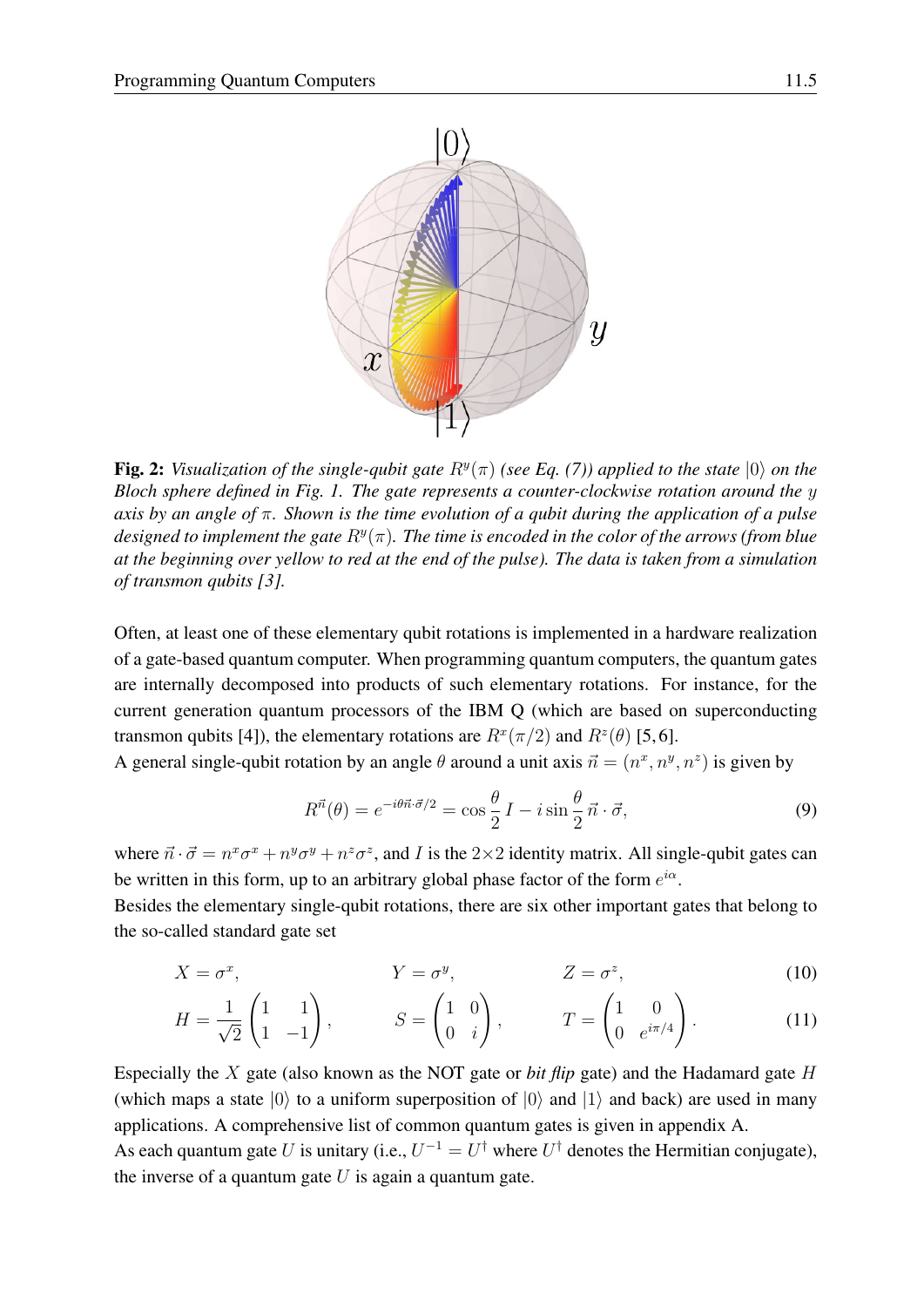Exercise 2: For all single-qubit gates in Eqs. [\(10\)](#page-4-1) and [\(11\)](#page-4-2) and their inverses, find the corresponding axes  $\vec{n}$  and angles  $\theta$  (and optionally the global phase factors  $e^{i\alpha}$ ) to express them in the form of Eq. [\(9\)](#page-4-3) and visualize their operations as rotations on the Bloch sphere, as in Fig. [2.](#page-4-0)

#### 2.1.3 Multiple qubits

While a single-qubit state is described by two complex coefficients  $\psi_0$  and  $\psi_1$  (see Eq. [\(1\)](#page-2-1)), a multi-qubit state  $|\psi\rangle$  with  $n > 1$  qubits is described by  $2^n$  complex coefficients  $\psi_0, \dots, \psi_{2^n-1}$ ,

<span id="page-5-0"></span>
$$
|\psi\rangle = \psi_0|0\cdots00\rangle + \psi_1|0\cdots01\rangle + \cdots + \psi_{2n-1}|1\cdots11\rangle = \begin{pmatrix} \psi_0 \\ \psi_1 \\ \vdots \\ \psi_{2n-1} \end{pmatrix},
$$
 (12)

The corresponding basis vectors  $|q_0q_1 \cdots q_{n-1}\rangle$  for  $q_i = 0, 1$  and  $i = 0, \ldots, n-1$  are constructed from the single-qubit standard basis in Eq. [\(2\)](#page-2-3) by means of the *tensor product* "⊗" (also known as *Kronecker product*),  $|q_0q_1 \cdots q_{n-1}\rangle = |q_0\rangle \otimes |q_1\rangle \otimes \cdots \otimes |q_{n-1}\rangle$ . For simplicity, we often do not write the tensor product explicitly. Consequently, for two qubits, the computational basis reads

<span id="page-5-1"></span>
$$
|00\rangle = \begin{pmatrix} 1 \\ 0 \\ 0 \\ 0 \end{pmatrix}, \qquad |01\rangle = \begin{pmatrix} 0 \\ 1 \\ 0 \\ 0 \end{pmatrix}, \qquad |10\rangle = \begin{pmatrix} 0 \\ 0 \\ 1 \\ 0 \end{pmatrix}, \qquad |11\rangle = \begin{pmatrix} 0 \\ 0 \\ 0 \\ 1 \end{pmatrix}. \tag{13}
$$

One may notice that in Eq. [\(12\)](#page-5-0), the basis state  $|q_0q_1 \cdots q_{n-1}\rangle$  corresponding to the coefficient  $\psi_j$  for  $j = 0, \ldots, 2^{n-1}$  contains the binary representation of j, i.e.,  $\text{bin}(j) = q_0 q_1 \cdots q_{n-1}$ , or equivalently,  $j = \sum_{i=0}^{n-1} q_i \times 2^{n-i-1}$ . For this reason, we identify the notations  $|j\rangle \equiv |\text{bin}(j)\rangle \equiv$  $|q_0q_1 \cdots q_{n-1}\rangle$  so that the state in Eq. [\(12\)](#page-5-0) is also written as

<span id="page-5-2"></span>
$$
|\psi\rangle = \sum_{j=0}^{2^n - 1} \psi_j |j\rangle.
$$
 (14)

This notation is needed for the example of the quantum Fourier transform discussed below. Quantum gates on multiple qubits are, like single-qubit gates, unitary operations on the multiqubit state  $|\psi\rangle$ . In practice, most multi-qubit gates are actually single-qubit gates acting on certain qubits in the multi-qubit state. For instance, a single-qubit gate  $U$  from Eqs. [\(10\)](#page-4-1) or [\(11\)](#page-4-2) acting on a certain qubit i (denoted by  $U_i$ ) transforms a basis vector  $|q_0 \cdots q_{n-1}\rangle$  according to

$$
U_i|q_0\cdots q_{n-1}\rangle = |q_0\cdots q_{i-1}\rangle (U|q_i\rangle)|q_{i+1}\cdots q_{n-1}\rangle.
$$
\n(15)

In other words,  $U_i$  is given by the tensor product  $U_i = I \otimes \cdots \otimes U \otimes \cdots \otimes I$ .

Another common set of multi-qubit gates derived from single-qubit gates are *controlled* quantum gates. For a single-qubit gate  $U$ , the controlled- $U$  gate (denoted by  $CU$ ) acts on two qubits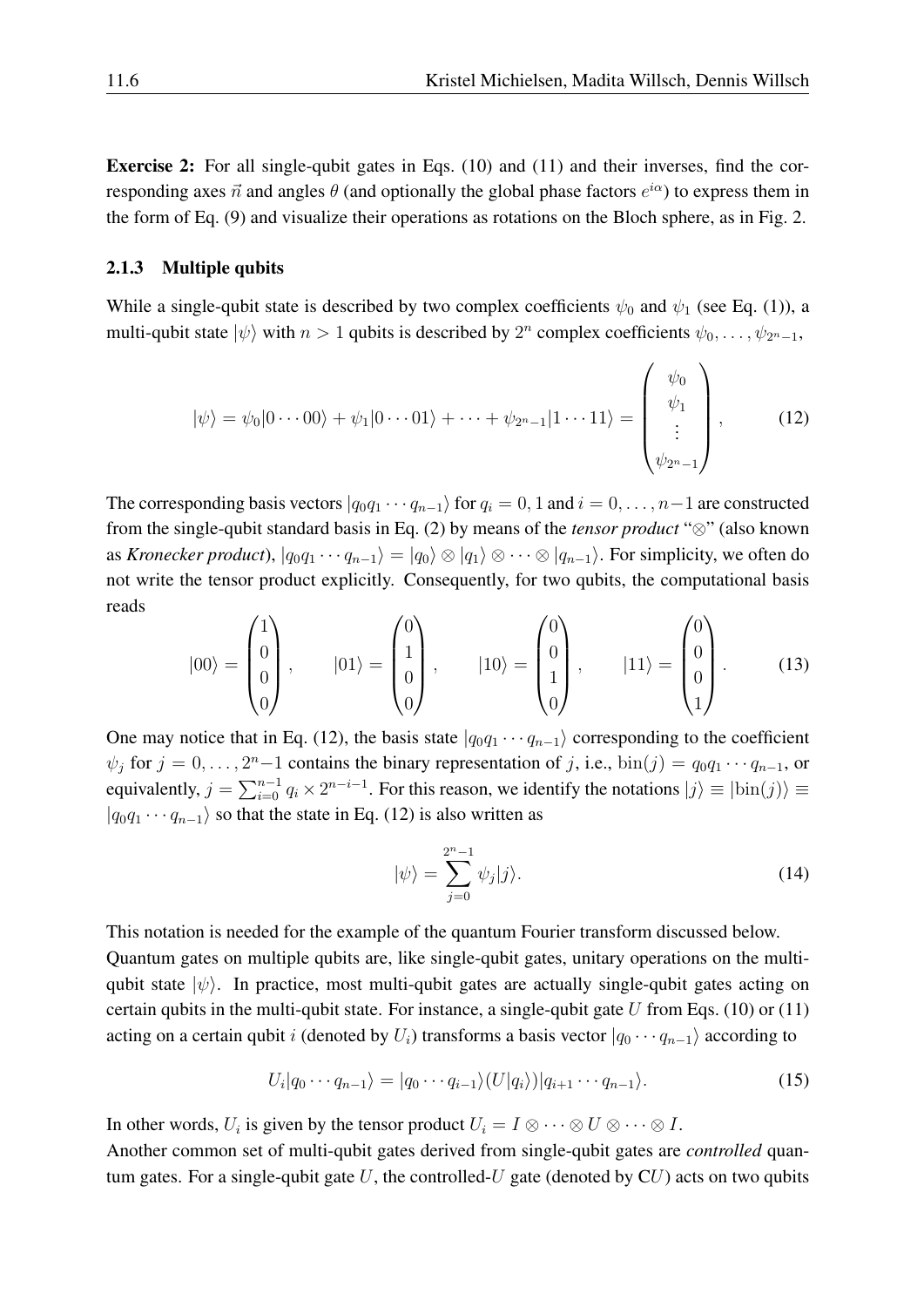$i_1$  and  $i_2$  in a multi-qubit state. Its action on a basis vector  $|q_0 \cdots q_{n-1}\rangle$  is defined by

 $\lambda$ 

<span id="page-6-0"></span>
$$
CU_{i_1i_2}|q_0\cdots q_{n-1}\rangle = \begin{cases} |q_0\cdots q_{n-1}\rangle & (\text{if } q_{i_1} = 0) \\ |q_0\cdots q_{i_2-1}\rangle (U|q_{i_2})||q_{i_2+1}\cdots q_{n-1}\rangle & (\text{if } q_{i_1} = 1) \end{cases} (16)
$$

In other words, the action is controlled by qubit  $q_{i_1}$ : Only if the control qubit  $q_{i_1}$  is in state 1, the target qubit  $q_{i_2}$  experiences the single-qubit gate U. On the two-qubit space spanned by the four basis states in Eq. [\(13\)](#page-5-1), the matrix representation of the controlled-U gate is given by

$$
CU = \begin{pmatrix} I & \mathbf{0} \\ \mathbf{0} & U \end{pmatrix},\tag{17}
$$

where 0 denotes a  $2\times 2$  matrix with all elements equal to zero.

It is important to realize that for controlled quantum gates constructed in this way, the global phase of the single-qubit gate  $U$  becomes a relative phase. In particular, this means that, even though the single-qubit gates S and  $R^z(\pi/2)$  are equivalent, the controlled gates CS and  $CR^{z}(\pi/2)$  are different two-qubit gates.

Two very important two-qubit gates constructed like this are the controlled-NOT (CNOT or  $CX$ ) and the controlled-phase  $(CZ)$  gates. Their matrix representations with respect to the two-qubit basis in Eq. [\(13\)](#page-5-1) are given by

$$
CNOT = \begin{pmatrix} 1 & 0 & 0 & 0 \\ 0 & 1 & 0 & 0 \\ 0 & 0 & 0 & 1 \\ 0 & 0 & 1 & 0 \end{pmatrix}, \qquad CZ = \begin{pmatrix} 1 & 0 & 0 & 0 \\ 0 & 1 & 0 & 0 \\ 0 & 0 & 1 & 0 \\ 0 & 0 & 0 & -1 \end{pmatrix}.
$$
 (18)

The CNOT gate and the CZ gate can be converted into one another using the identity CNOT  $=$  $(I \otimes H) CZ (I \otimes H)$ , which can be verified by computing the product of the corresponding matrix representations. On a space with more than two qubits, the same identity reads  $\text{CNOT}_{i_1 i_2} = H_{i_2} \text{CZ}_{i_1 i_2} H_{i_2}$ . More of such *circuit identities* that are useful when programming quantum computers can be found in the following exercise and in [\[7\]](#page-34-6).

Exercise 3: Verify the following circuit identities, e.g. by computing their matrix representations on a suitable space and then confirming that they are equivalent (up to a global phase): (a)  $X = HZH$ , (b)  $Y = HYH$ , (c)  $Z = HXH$ , (d)  $I = XX = YY = ZZ = HH$ , (e)  $S = TT$ , (f)  $H = SR^x(\pi/2)S$ , (g)  $HTH = R^x(\pi/4)$ , (h)  $XR^y(\theta)X = R^y(-\theta)$ , (i)  $\text{CNOT}_{i_1 i_2} = H_{i_2} \text{CZ}_{i_1 i_2} H_{i_2},$ (j)  $\text{CNOT}_{i_2i_1} = H_{i_1}H_{i_2} \text{CNOT}_{i_1i_2} H_{i_1}H_{i_2},$ (k)  $\text{CNOT}_{i_2i_1} = H_{i_1}H_{i_2} \text{CNOT}_{i_1i_2} H_{i_1}H_{i_2},$ (I)  $CZ_{i_1i_2} = CZ_{i_2i_1}$ , (m)  $CS_{i_1i_2} = CS_{i_2i_1}$ , (**n**)  $C(e^{i\alpha} I) = R^z(\alpha) \otimes I$ , (**o**)  $R_{i_1}^z(\theta)$  CNOT<sub>*i*1*i*<sub>2</sub></sub> = CNOT<sub>*i*<sub>1</sub>*i*<sub>2</sub></sub> $R_{i_1}^z(\theta)$ , (p)  $R_{i_2}^x(\theta)$  CNOT<sub>i<sub>1*i*2</sub></sub> = CNOT<sub>i<sub>1*i*2</sub></sub> $R_{i_2}^x(\theta)$ .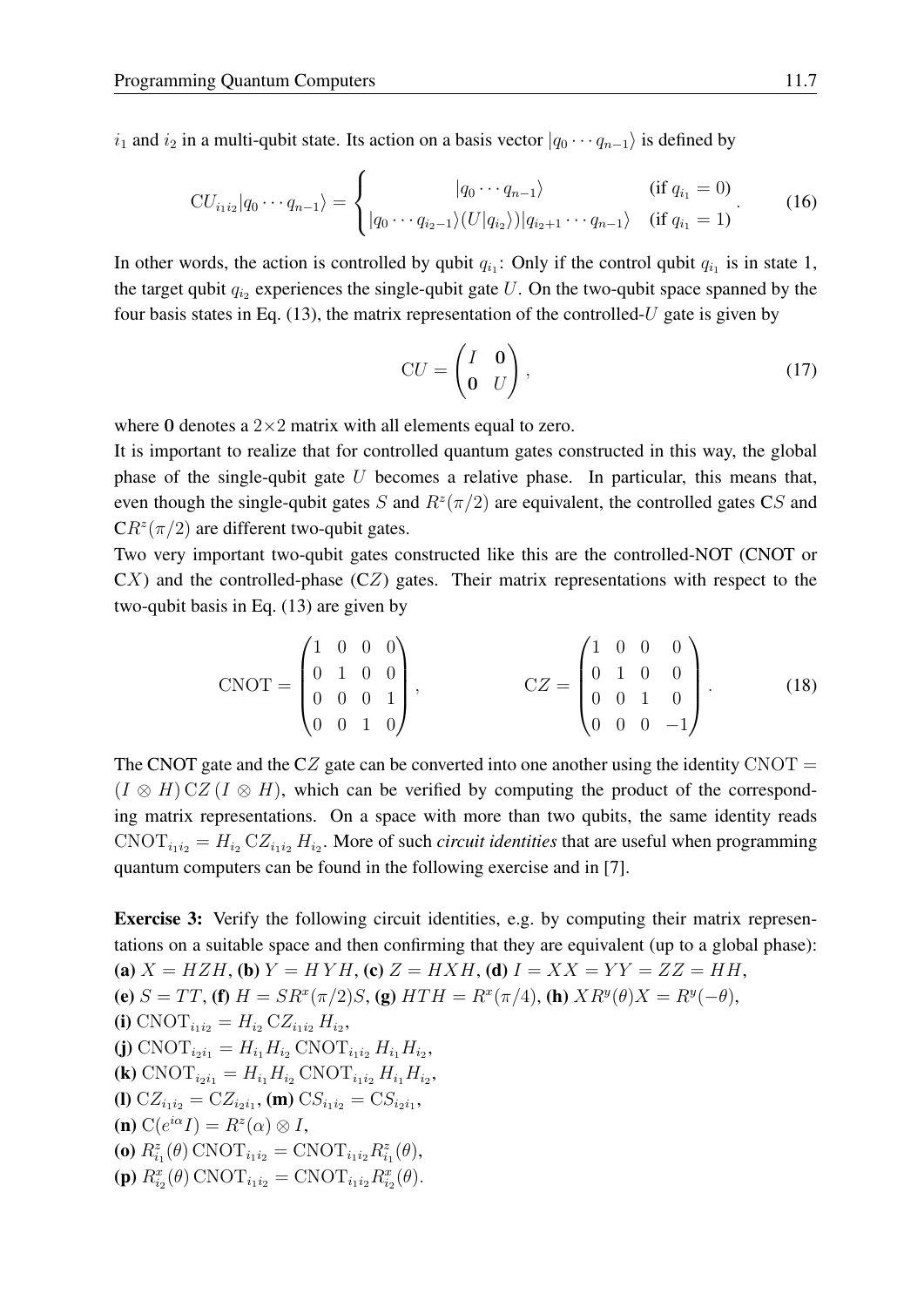

<span id="page-7-1"></span>Fig. 3: *Example quantum circuit diagrams. Note that the diagrams are read from left to right.* (a) Quantum circuit that generates the state  $\cos(\pi/8)|00\rangle - i\sin(\pi/8)|11\rangle$  *(which can be computed using the circuit identity from exercise 3 (g)) when starting with the initial state*  $|00\rangle$  *on the left. (b) Schematic way of writing a circuit identity for the C*S *gate.*

#### <span id="page-7-0"></span>2.2 Programming and simulating quantum circuits

A program for a gate-based quantum computer is called a *quantum circuit*. A quantum circuit is a sequence of several quantum gates. It is often expressed with a diagrammatic language that uses horizontal lines to represent the qubits and boxes to represent the quantum gates. The order of execution in the quantum gate sequence is from left to right. Controlled quantum gates such as  $CU_{i_1i_2}$  in Eq. [\(16\)](#page-6-0) are visualized with a filled dot on the control qubit and the single-qubit gate  $U$  on the target qubit. The CNOT gate in particular is visualized with an encircled plus symbol on the target qubit. Two examples using this schematic language are shown in Fig. [3.](#page-7-1)

As described in the previous section, each gate in a quantum circuit represents a unitary matrix. By multiplying all quantum gate matrices in a quantum circuit, we could, in principle, obtain a large unitary matrix that is equivalent to the quantum circuit. Note that, as the order of execution in a quantum circuit diagram is from left to right, the corresponding quantum gate matrices must be multiplied in reverse order. For the right circuit in Fig. [3\(](#page-7-1)a), for instance, this matrix product would read CNOT  $(H \otimes I)$   $(T \otimes I)$   $(H \otimes I)$ .

To simulate a quantum circuit, one could use the thus obtained matrix and apply it to a certain initial state, which is typically chosen as  $|0 \cdots 0\rangle = (1, 0, \ldots, 0)^T$ . This method works for small quantum circuits. However, it quickly becomes prohibitive because the size of the quantum circuit matrix for N qubits is  $2^N \times 2^N$ .

Larger quantum circuits with, say,  $N > 30$  qubits can be simulated on supercomputers such as the GPU-cluster JUWELS Booster using JUQCS–G [\[8\]](#page-34-7), which is a GPU-accelerated version of the Jülich Universal Quantum Computer Simulator (JUQCS) [\[9,](#page-34-8) [10\]](#page-34-9) that was also used for benchmarking purposes in Google's quantum supremacy experiment [\[11\]](#page-34-10). For reference, the standard gate set implemented by JUQCS is given in appendix [A.](#page-30-0)

A qiskit [\[12\]](#page-34-11) interface to JUQCS including the conversion from the qiskit gate-set to the JUQCS gate-set is available through the Jülich UNified Infrastructure for Quantum computing (JUNIQ) service at [http://jugit.fz-juelich.de/qip/juniq-platform](http://ju git.fz-juelich.de/qip/juniq-platform).

An example program to simulate the circuit in Fig. [3\(](#page-7-1)a) using this interface is shown in listing [1.](#page-8-0) It simulates the quantum circuit by propagating the state vector, sampling from the resulting probability, and returning the counts for all sampled events (in this case "00" and "11"). Furthermore, instead of sampling, JUQCS also provides an option to return the full state vector up to a certain number of qubits. An example program for this mode of operation is shown in listing [2.](#page-8-1)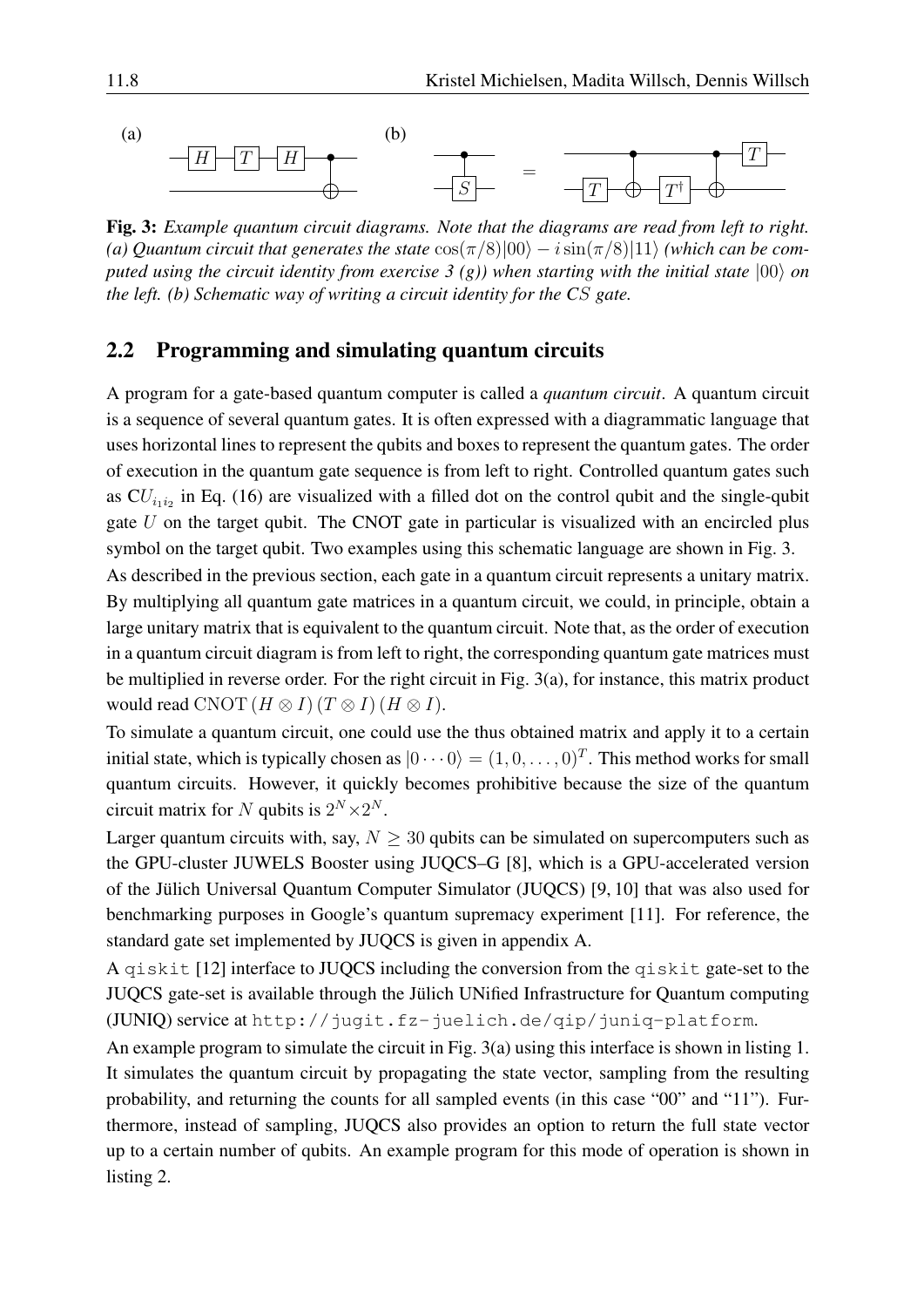```
1 import qiskit
2
3 circuit = qiskit.QuantumCircuit(2)
4 circuit.h(0)
5 circuit.t(0)
6 circuit.h(0)
7 circuit.cx(0,1)
8 circuit.measure all()
9
10 from juqcs import Juqcs
11 backend = Juqcs.get_backend('qasm_simulator')
12 backend.allocate(minutes=10, max_qubits=2)
13
14 job = qiskit.execute(circuit.reverse_bits(), backend=backend, shots=1000)
15 result = job.result()
16
17 print(result.get_counts())
18
19 backend.deallocate()
```
Listing 1: *Example program to simulate the quantum circuit shown in Fig. [3\(](#page-7-1)a). As the result of this circuit is*  $\cos(\pi/8)|00\rangle - i\sin(\pi/8)|11\rangle$ *, the printed counts should correspond to the probabilities*  $p_{00} = \cos(\pi/8)^2 \approx 0.85$  *and*  $p_{11} = \sin(\pi/8)^2 \approx 0.15$ *. Note also the usage of* circuit.reverse\_bits(), because qiskit uses the ordering  $|q_{n-1} \cdots q_0\rangle$  while all *standard text books as well as these lecture notes use*  $|q_0 \cdots q_{n-1}\rangle$ *.* 

```
1 import qiskit
2
3 circuit = qiskit.QuantumCircuit(2)
4 circuit.h(0)
5 circuit.t(0)
6 circuit.h(0)
7 circuit.cx(0,1)
8
9 from juqcs import Juqcs
10 backend = Juqcs.get_backend('statevector_simulator')
11 backend.allocate(minutes=10, max_qubits=2)
12
13 job = qiskit.execute(circuit.reverse_bits(), backend=backend)
14 result = job.result()
15
16 print(result.get_statevector())
17
18 backend.deallocate()
```
Listing 2: *Example program to simulate the quantum circuit shown in Fig. [3\(](#page-7-1)a) using the state vector simulator. The result of this program is a numerical representation of the state*  $\cos(\pi/8)|00\rangle - i\sin(\pi/8)|11\rangle$ , up to a global phase.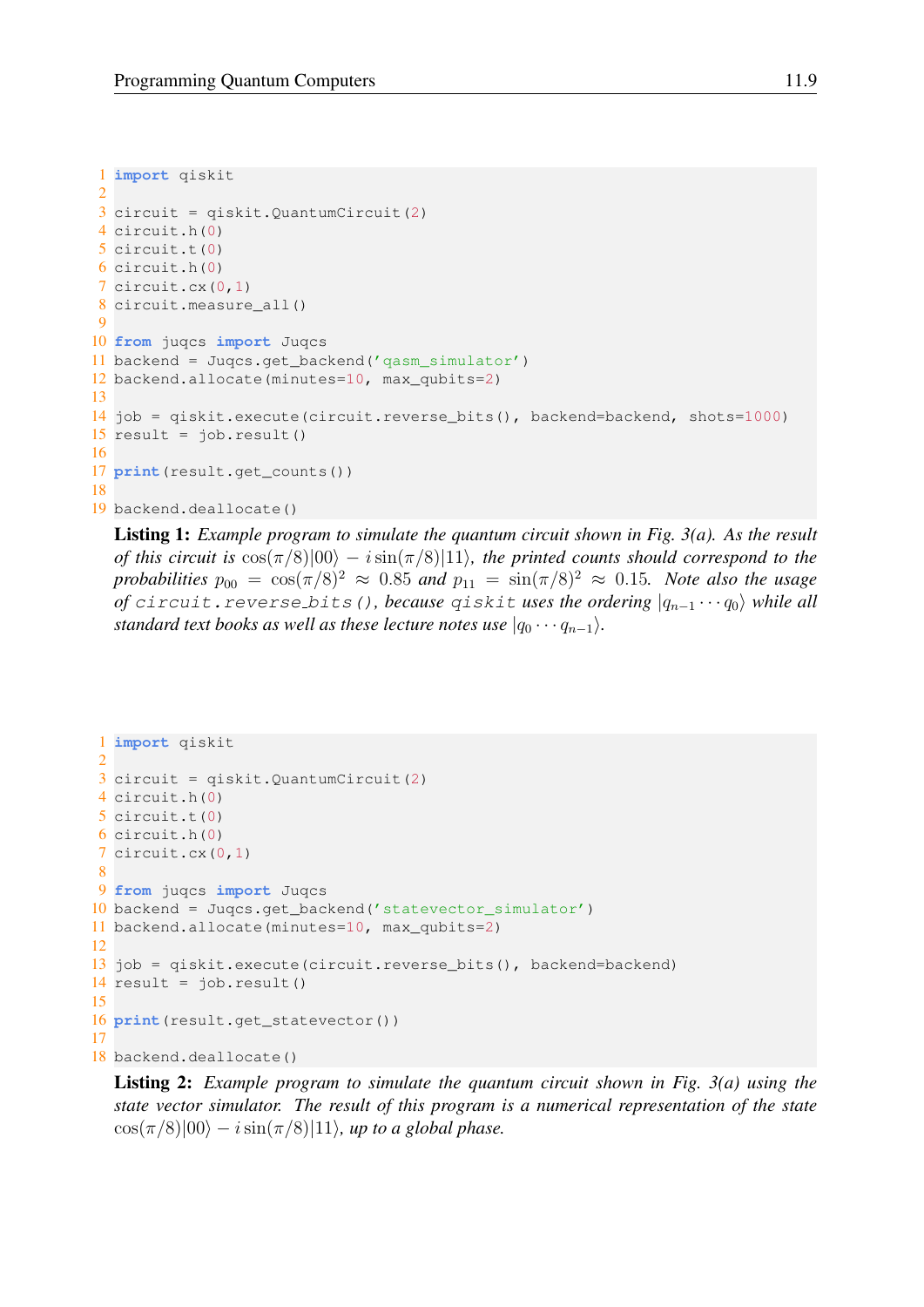

<span id="page-9-4"></span>Fig. 4: *Circuit for a quantum adder [\[14\]](#page-34-12) that adds two two-qubit registers modulo four, according to the rule Eq. [\(19\)](#page-9-1). The circuit consists of four parts: Initialization of the qubit registers, QFT on the last two registers, the phase addition transform from [\[14\]](#page-34-12), and another QFT on the last two registers. Note that the swaps that are part of typical QFT circuits (see [\[7\]](#page-34-6)) are left out. Finally, a measurement of the qubits, which produces a "0" or a "1" for each qubit, is indicated at the end. To rewrite the gates, one can use identities from exercise 3 or [\[7\]](#page-34-6).*

Instead of the JUQCS backend, one can also use a simulator from qiskit via the function qiskit.Aer.get backend. This one only works for circuits with a small number of qubits, but it does not need the calls to backend.allocate and backend.deallocate as it does not run on a supercomputer. Furthermore, backends for real quantum devices can be accessed in a similar manner through the IBM Q Experience [\[13\]](#page-34-13).

### <span id="page-9-0"></span>2.3 Example: Quantum adder

As a first "real-world" example, we consider a four-qubit quantum computer program that adds two two-qubit registers according to the rule

<span id="page-9-5"></span><span id="page-9-3"></span><span id="page-9-2"></span><span id="page-9-1"></span>
$$
|q_0q_1\rangle|q_2q_3\rangle \mapsto |q_0q_1\rangle|q_0q_1 + q_2q_3\rangle,\tag{19}
$$

where the expression  $q_0q_1 + q_2q_3$  is to be understood as integer addition (modulo 4) of the twobit integers with binary representations  $q_0q_1$  and  $q_2q_3$ , respectively. After the application of the quantum circuit, the second register contains the sum in binary notation. Some examples of the operation of the quantum adder are

$$
|2\rangle|1\rangle \qquad \qquad \mapsto \qquad \qquad |2\rangle|3\rangle,\tag{20}
$$

$$
|2\rangle \frac{|0\rangle + |1\rangle}{\sqrt{2}} \qquad \qquad \mapsto \qquad \qquad |2\rangle \frac{|2\rangle + |3\rangle}{\sqrt{2}}, \tag{21}
$$

$$
|2\rangle \frac{|0\rangle + |1\rangle + |2\rangle}{\sqrt{3}} \qquad \qquad \mapsto \qquad \qquad |2\rangle \frac{|2\rangle + |3\rangle + |0\rangle}{\sqrt{3}}.
$$
 (22)

The interesting thing is that it can also add superpositions in parallel, as done in Eqs. [\(21\)](#page-9-2) and  $(22)$  (note that this works because quantum circuits are linear maps, so a circuit U applied to a state  $|\psi_1\rangle + |\psi_2\rangle$  produces the state  $U|\psi_1\rangle + U|\psi_2\rangle$ ).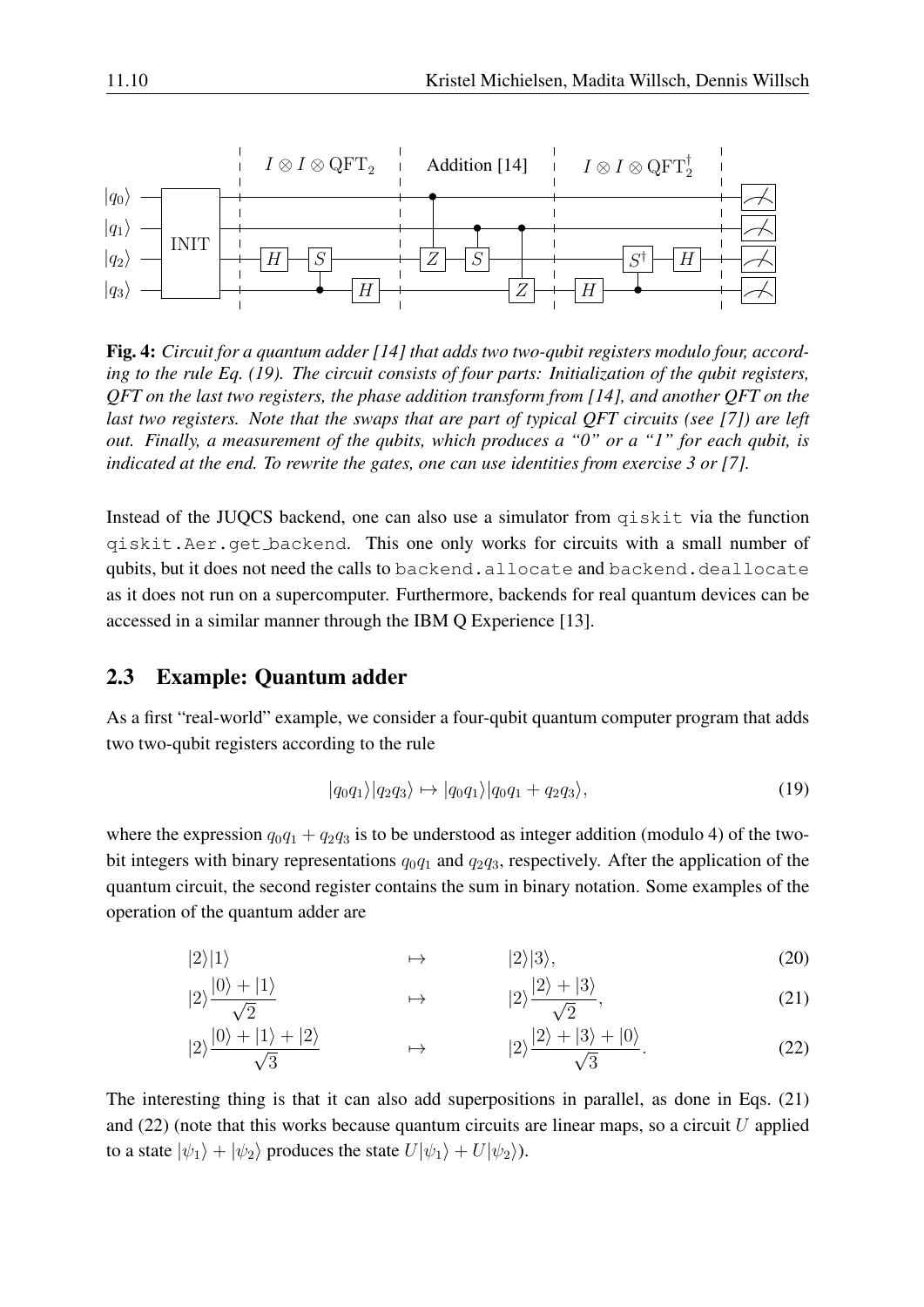**Exercise 3:** Use the rule Eq. [\(19\)](#page-9-1) for the quantum adder to work out the result when the initial state is given by  $(|0\rangle + |3\rangle)/$ √  $2 \otimes (|1\rangle + |2\rangle + |3\rangle)/$ √ 3.

The quantum circuit for the adder consists of four stages that are shown in Fig. [4.](#page-9-4) The purpose of the INIT block at the beginning is to initialize the registers in a certain initial state, such as the states on the left-hand side in Eqs. [\(20\)](#page-9-5)–[\(22\)](#page-9-3).

The second and the fourth stage contain a quantum Fourier transform (QFT) on the second register. The QFT is an operation that, loosely speaking, moves information from the registers to the phases of exponential prefactors and vice versa. For an initial N-qubit basis state  $|j\rangle$  $(j = 0, \ldots, 2<sup>N</sup> - 1)$ , the QFT is defined as the unitary transformation

$$
|j\rangle \stackrel{\text{QFT}}{\mapsto} \frac{1}{2^{N/2}} \sum_{k=0}^{2^N-1} e^{2\pi i j k/2^N} |k\rangle,
$$
 (23)

where we identified j and its binary representation  $q_0 \cdots q_{N-1}$  as done in Eq. [\(14\)](#page-5-2). There is a generic quantum circuit [\[7\]](#page-34-6) to implement this transformation using only  $H$  gates and conditional z rotations in a number of steps *polynomial* in N, as opposed to the *Fast Fourier Transform* that requires  $\mathcal{O}(N2^N)$  steps. It is an important component of many quantum algorithms for which a theoretical exponential speedup is known. One such algorithm is Shor's factorization algorithm [\[1\]](#page-34-0) in which the QFT is basically used to find the period of a suitable function (note that finding periods is a generic feature of any Fourier transform).

The third part of the quantum adder circuit in Fig. [4](#page-9-4) is the addition transform from [\[14\]](#page-34-12). It uses conditional phase shifts from the first to the second register so that an addition is effectively performed in the exponent of the phase factors. For instance, if the first register represents an integer l (e.g.  $|l\rangle \equiv |q_0q_1\rangle$  above), and the second register is given by the QFT of an integer j (i.e.  $\mathbf{QFT}|j\rangle \propto \sum_{k} e^{2\pi i j k/2^N} |k\rangle$ ), the addition transform performs the operation

$$
\sum_{k=0}^{2^N-1} e^{2\pi i jk/2^N} |l\rangle |k\rangle \mapsto \sum_{k=0}^{2^N-1} e^{2\pi i (j+l)k/2^N} |l\rangle |k\rangle.
$$
 (24)

After this step, the inverse QFT (given by  $QFT^{\dagger}$  in Fig. [4\)](#page-9-4) can be used to move the result  $(j+l)$  of the addition from the exponent back into the second register. Note that the addition is automatically implemented modulo  $2^N$ , because the complex exponential function is periodic with period  $2\pi i$ .

As an example, we consider an implementation of the quantum adder using the single-qubit gate set defined in Eqs. [\(9\)](#page-4-3)–[\(11\)](#page-4-2) and the CNOT gate as the only two-qubit gate. This requires rewriting (also known as *transpiling*) the gates using the circuit identities from exercise 3 and Fig. [3\(](#page-7-1)b). The result is shown in Fig. [5](#page-11-0) and listing [3.](#page-11-1) Note that the initial state in this example is chosen to be  $|2\rangle(|0\rangle + |1\rangle)/\sqrt{2}$ , i.e., the example from Eq. [\(21\)](#page-9-2) above. As the output contains a superposition of the results, each result occurs as separate event in the simulation.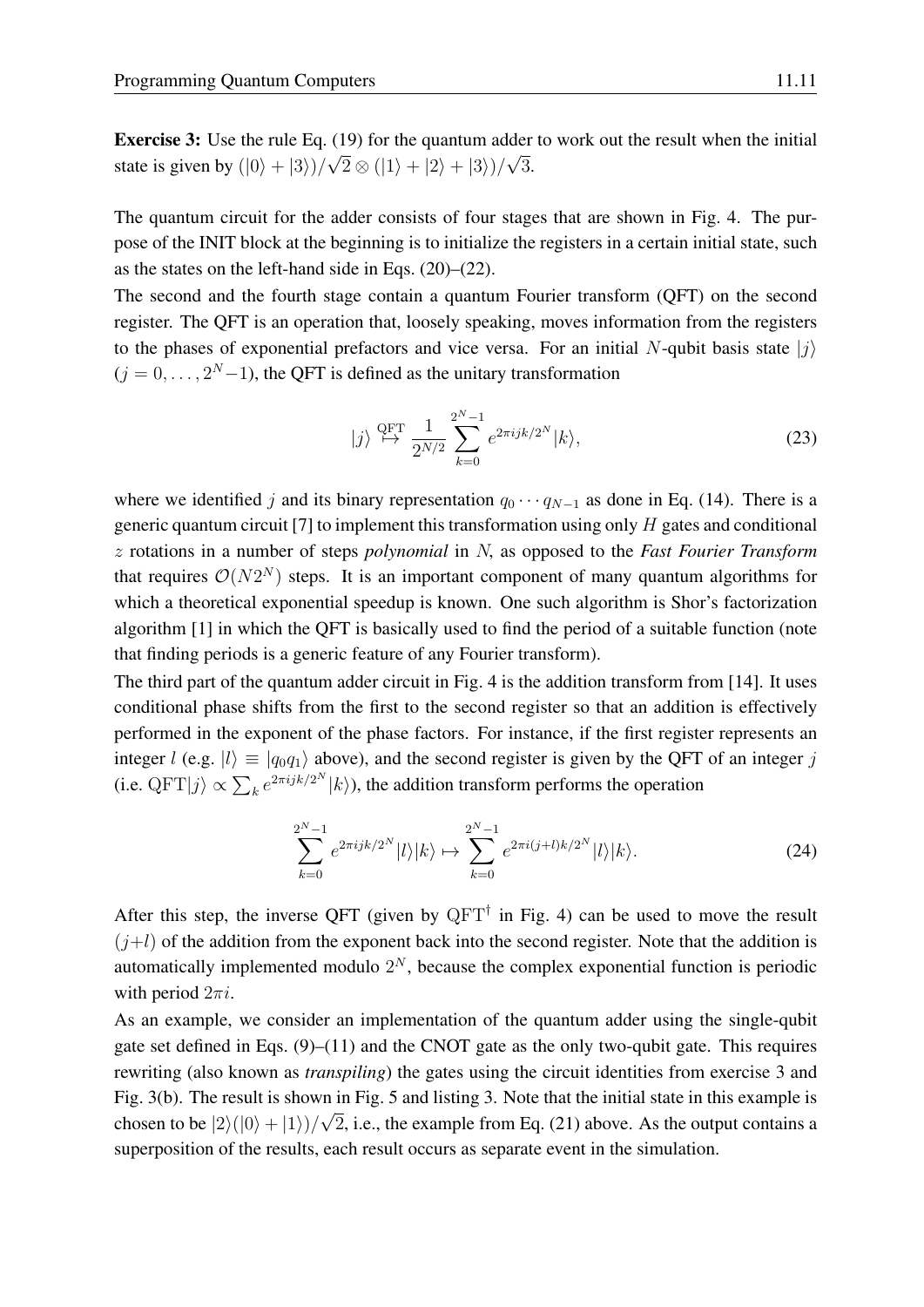

<span id="page-11-0"></span>Fig. 5: *Example circuit for the quantum adder in Fig. [4](#page-9-4) after transpiling some of the quantum gates using appropriate circuit identities. Note that in this example, an* X *and an* H *gate have been used to explicitly create the initial state for the example in Eq. [\(21\)](#page-9-2).*

```
1 import qiskit
2
3 circuit = qiskit.QuantumCircuit(4)
4 circuit.x(0)
5 circuit.h(3)
6 circuit.barrier()
7 circuit.t(1)
8 circuit.h(2)
9 circuit.t(3)
10 circuit.cx(2,3)
11 circuit.tdg(3)
12 circuit.t(2)
13 circuit.cx(2,3)
14 circuit.h(2)
15 circuit.cx(0,2)
16 circuit.h(2)
17 circuit.cx(2,1)
18 circuit.tdg(1)
19 circuit.cx(2,1)
20 circuit.cx(1,3)
21 circuit.cx(2,3)
22 circuit.t(3)
23 circuit.cx(2,3)
24 circuit.h(2)
25 circuit.tdg(3)
26 circuit.measure_all()
27
28 from juqcs import Juqcs
29 backend = Juqcs.get_backend('qasm_simulator')
30 backend.allocate(minutes=10, max_qubits=circuit.num_qubits)
31
32 job = qiskit.execute(circuit.reverse_bits(), backend=backend, shots=1000)
33 result = job.result()
34
35 print(result.get_counts())
36
37 backend.deallocate()
```
Listing 3: *Example program for the quantum adder circuit shown in Fig. [5](#page-11-0) for the case given* √ by Eq. [\(21\)](#page-9-2) with initial state  $|2\rangle (|0\rangle + |1\rangle)/\sqrt{2}$ . The circuit is simulated with JUQCS as shown *in listing* [1.](#page-8-0) The output should be the events "1010" (corresponding to state  $|2\rangle|2\rangle$ ) and "1011" *(corresponding to state*  $|2\rangle|3\rangle$ *) with roughly 50% frequency each.*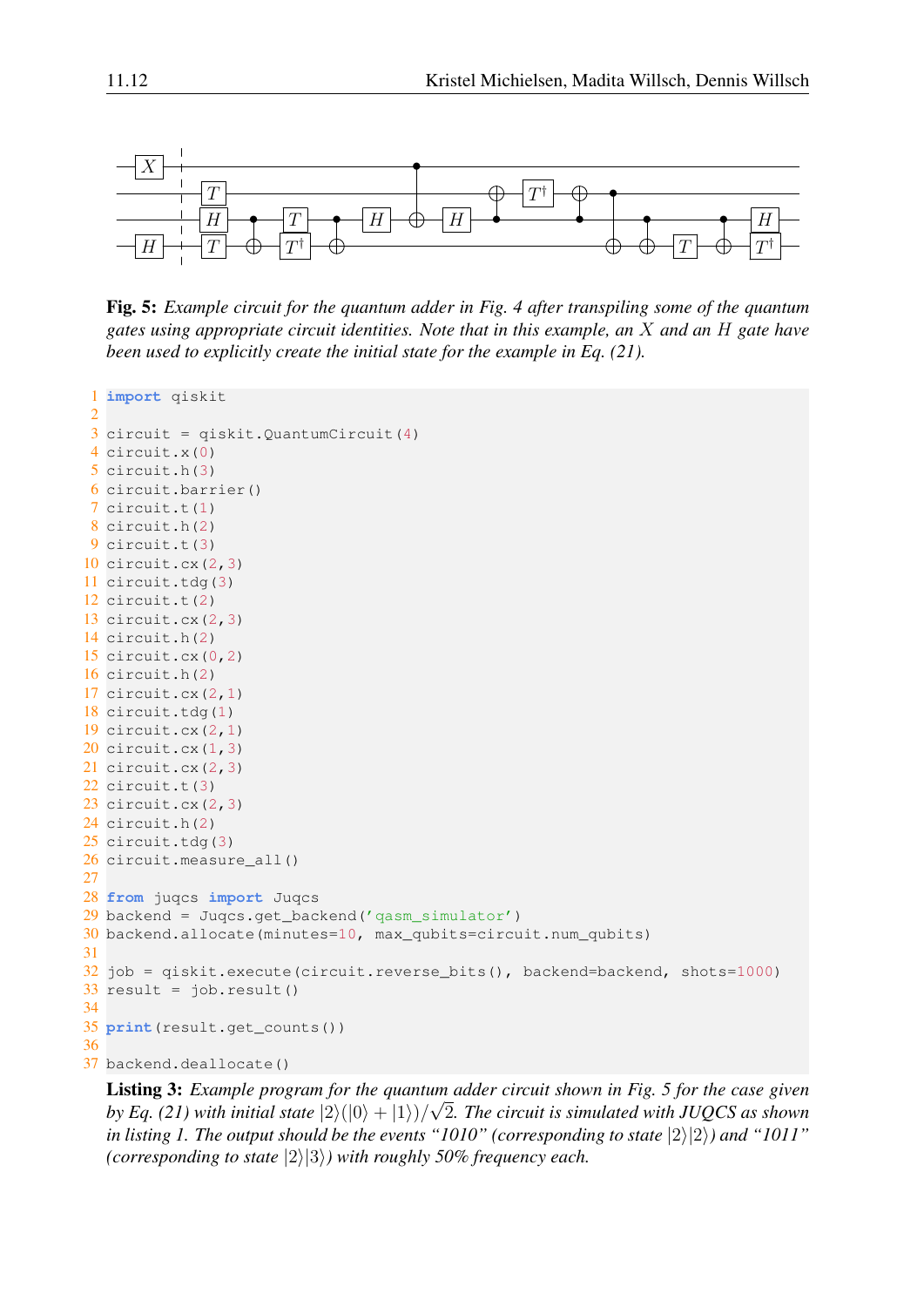

<span id="page-12-2"></span>Fig. 6: *General QAOA circuit [\[2\]](#page-34-1). Initially, the qubits are brought into a uniform superposition over all states using* H *gates. Then,*  $k = 1, \ldots, p$  QAOA *steps with variational parameters*  $\beta_1, \ldots, \beta_p$  and  $\gamma_1, \ldots, \gamma_p$  are applied. Each QAOA step k consists of a "weighting step" using z *rotations scaled with*  $\gamma_k$  *and the parameters*  $\{h_i\}$  *and*  $\{J_{ij}\}$  *that define the optimization problem (see Eq. [\(25\)](#page-12-1)), followed by a "mixing step" using* x *rotations with angle*  $2\beta_k$ *. Finally, the qubits are measured. The result can then be used to update the variational parameters until the energy is sufficiently low.*

#### <span id="page-12-0"></span>2.4 Example: Quantum approximate optimization algorithm

In this section, we consider an approach to address optimization problems on gate-based quantum computers. Gate-based quantum computers are not made to solve optimization problems by design, which is a key difference to the adiabatic quantum computers covered in the next section. However, there is a standard (and by now rather common) way of addressing optimization problems in QUBO/Ising form on gate-based quantum computers, namely the quantum approximate optimization algorithm (QAOA) [\[2\]](#page-34-1).

The optimization problems considered here are discrete Ising problems. The goal of such problems is to find the minimum of an energy function (or cost function)

<span id="page-12-1"></span>
$$
E(s_0, \dots, s_{N-1}) = \sum_{i=0}^{N-1} h_i s_i + \sum_{i < j} J_{ij} s_i s_j,\tag{25}
$$

where  $s_0, \ldots, s_{N-1} = \pm 1$  are the discrete, two-valued variables, N is the number of variables (which is equal to the number of required qubits), and  $\{h_i\}$  and  $\{J_{ij}\}$  are real numbers that define the optimization problem instance (for more information see the following section).

The QAOA is a quantum algorithm to find minima (or low-energy states) of Eq. [\(25\)](#page-12-1). It is a variational quantum algorithm, which means that it has a number of variational parameters  $\beta_1, \ldots, \beta_p$  and  $\gamma_1, \ldots, \gamma_p$  that are varied during the iterations of the algorithm. The order of the QAOA, denoted by  $p$ , determines the number of variational parameters. It is worth mentioning that for large  $p$ , the QAOA can be related to approximate quantum annealing, which also provides a method to find a useful initialization of the variational parameters (see [\[8\]](#page-34-7)).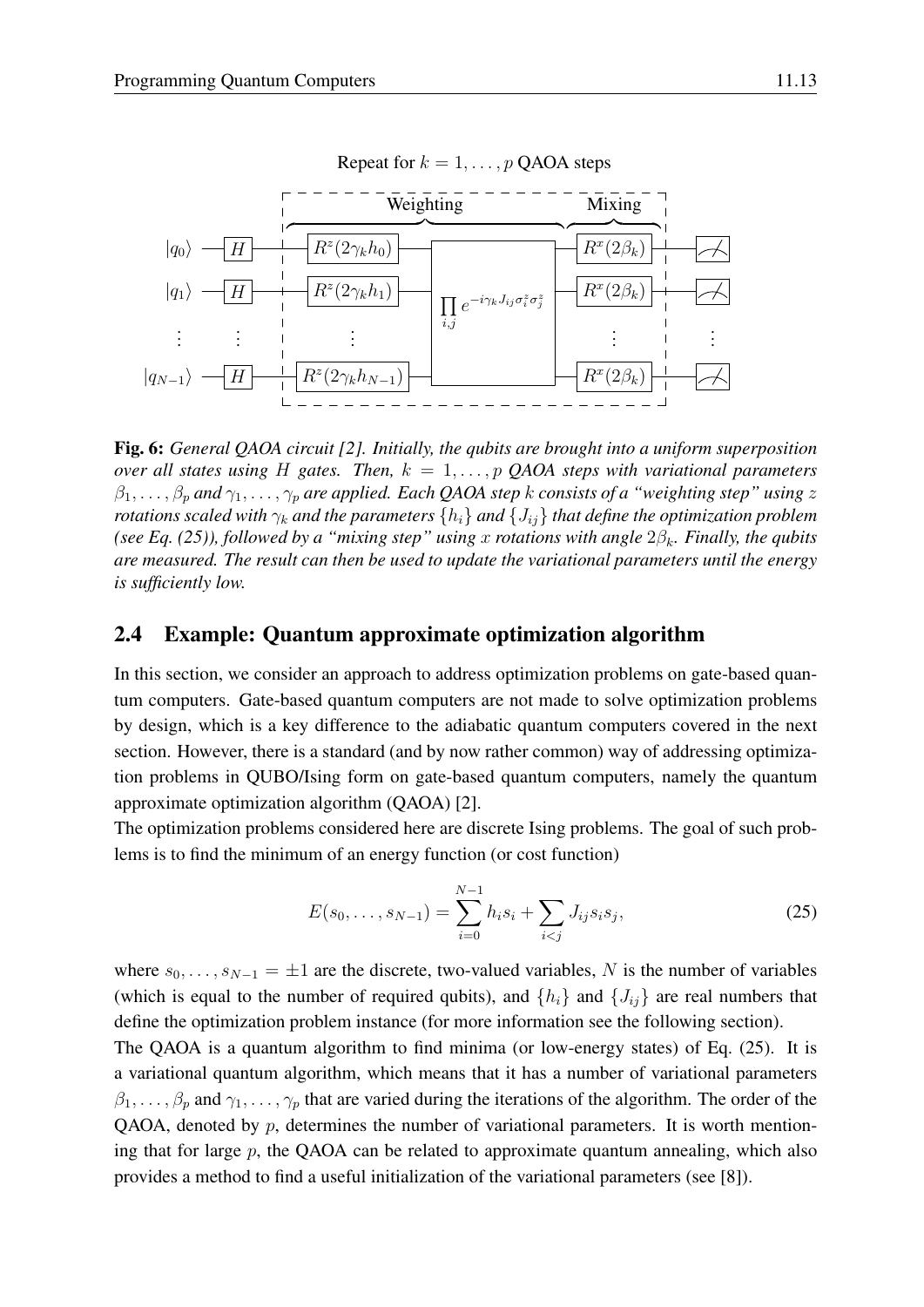$$
\frac{|q_i\rangle}{|q_j\rangle} = \frac{e^{-i\gamma_k J_{ij}\sigma_i^z \sigma_j^z}}{e^{-i\gamma_k J_{ij}\sigma_i^z \sigma_j^z}} = \frac{|q_i\rangle}{|q_j\rangle} = \frac{e^{-i\gamma_k J_{ij}\sigma_j^z \sigma_j^z}}{e^{-i\gamma_k J_{ij}\sigma_j^z \sigma_j^z}}
$$

<span id="page-13-0"></span>Fig. 7: *Circuit identity to implement the second part of the weighting step in Fig. [6.](#page-12-2)*

In each iteration of the QAOA, one executes the quantum circuit in Fig. [6](#page-12-2) for a given set of variational parameters  $\beta_1, \ldots, \beta_p$  and  $\gamma_1, \ldots, \gamma_p$  (note that the quantum circuit depends on the fixed problem instance given by  $\{h_i\}$  and  $\{J_{ij}\}\)$ . To execute the gate  $\prod_{i,j} e^{-i\gamma_k J_{ij}\sigma_i^z \sigma_j^z}$  in the weighting step of the QAOA circuit in Fig. [6](#page-12-2) using the standard gate set defined above, we need another circuit identity. This identity is shown in Fig. [7.](#page-13-0)

Exercise 4: Prove the circuit identity in Fig. [7,](#page-13-0) e.g. by computing the matrix representations of both sides and verifying that they are equivalent.

Each measurement at the end of the circuit produces a string of discrete variables  $s_0, \ldots, s_{N-1} =$  $\pm 1$ , where the qubit measurement  $q_i = 0$  corresponds to  $s_i = +1$  and  $q_i = -1$  corresponds to  $s_i = -1$ . Note that this convention,  $q_i = (1-s_i)/2$ , is standard for gate-based quantum computers [\[7\]](#page-34-6); for quantum annealers, one often uses  $q_i = (1+s_i)/2$  instead (see below).

From several executions of the circuit, an expectation value for the energy in Eq. [\(25\)](#page-12-1) can be computed. This result can be used to update the variational parameters and perform the next iteration. This process is continued as long as necessary until it converges.

Note that, when the QAOA is simulated using a state vector simulator (see listing [2\)](#page-8-1), the expectation value can also be computed directly from the state vector  $|\psi\rangle$ . This is done by replacing the problem variables  $s_i$  in Eq. [\(25\)](#page-12-1) by the Pauli matrices  $\sigma_i^z$  (which yields the *Ising Hamiltonian* of the problem) and computing the expectation value

<span id="page-13-1"></span>
$$
\langle E \rangle = \langle \psi | E(\sigma_0^z, \dots, \sigma_{N-1}^z) | \psi \rangle.
$$
 (26)

As an example, we consider a three-qubit problem characterized by the energy function

<span id="page-13-2"></span>
$$
E(s_0, s_1, s_2) = -s_0 + \frac{1}{2}s_1 - \frac{1}{2}s_2 + \frac{1}{2}s_0s_1 + \frac{1}{2}s_1s_2.
$$
 (27)

In this case, the problem parameters for Eq. [\(25\)](#page-12-1) are given by  $(h_0, h_1, h_2) = (-1, 1/2, -1/2)$ and  $(J_{01}, J_{02}, J_{12}) = (1/2, 0, 1/2)$ . The minimum is given by  $(s_0, s_1, s_2) = (+1, -1, +1)$  and corresponds to the state vector  $|010\rangle$ . The energy at the minimum is  $E(+1, -1, +1) = -3$ .

Constructing the QAOA circuit for  $p = 1$  according to Figs. [6](#page-12-2) and [7](#page-13-0) yields the quantum circuit in Fig. [8.](#page-14-0) The program to simulate this circuit for a certain range of values for  $\beta_1$  and  $\gamma_1$  is shown in listing [4.](#page-15-0)

Figure [9](#page-14-1) shows the expectation value of the energy, computed from the state vector  $|\psi\rangle$  accord-ing to Eq. [\(26\)](#page-13-1), and the success probability  $|\langle 010|\psi\rangle|^2$ . In this case, the energy minimum (see Fig. [9\(](#page-14-1)a)) is very close to the point with maximum success probability (see Fig. [9\(](#page-14-1)b)). Note that this is not guaranteed for larger QAOA applications [\[8,](#page-34-7) [15\]](#page-34-14).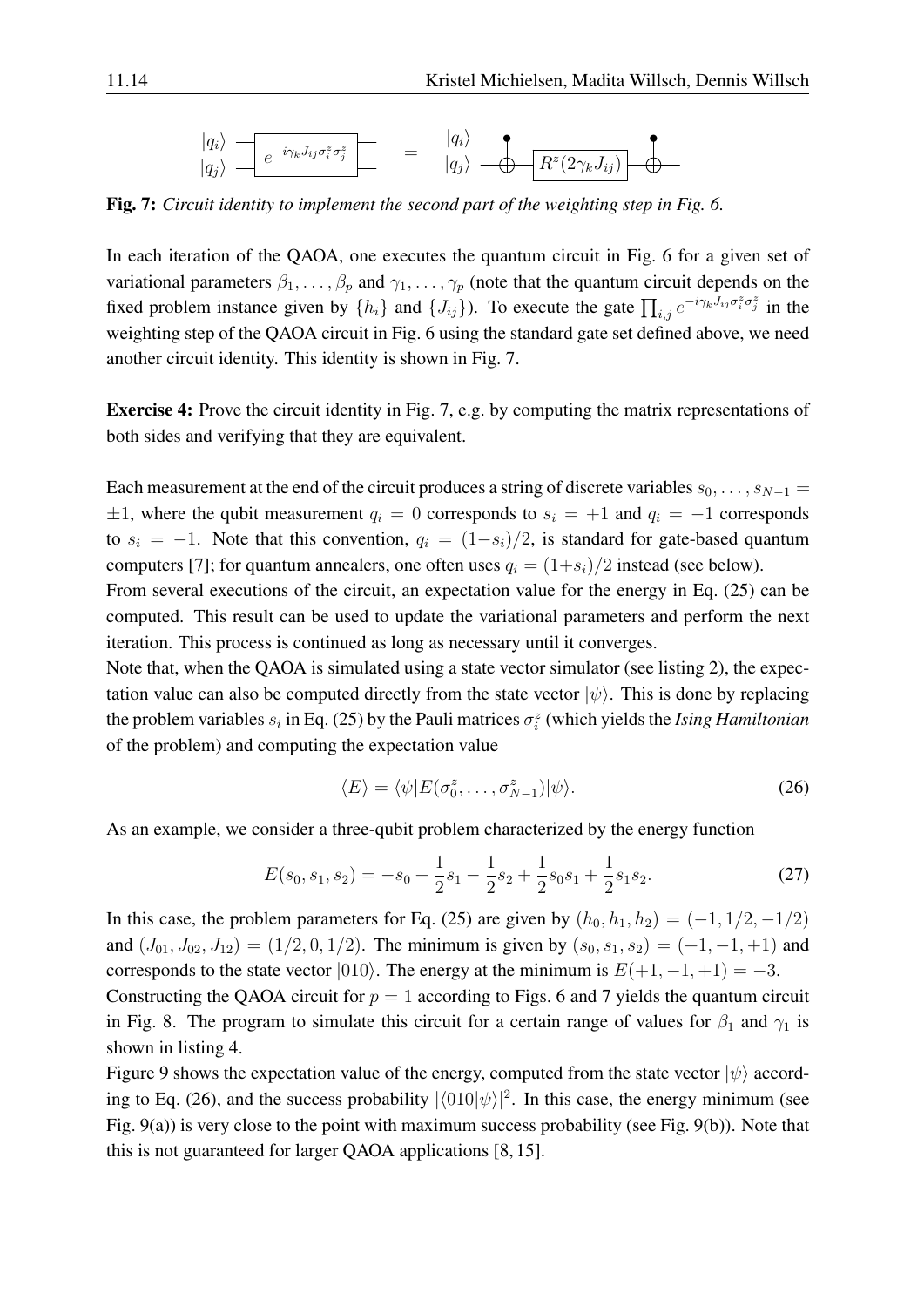

<span id="page-14-0"></span>**Fig. 8:** *Example QAOA circuit for*  $p = 1$  *to find the minimum of the energy function given by Eq.* [\(27\)](#page-13-2). The circuit has three qubits (one for each problem variable  $s_i$ ). The qubit values  $q_i$ *after the measurement at the end are related to the problem variables via*  $q_i = (1 - s_i)/2$  (gate*based convention). Note that only two of the blocks in Fig. [7](#page-13-0) are necessary for the weighting step, because the third coupling parameter*  $J_{02} = 0$ *.* 



<span id="page-14-1"></span>**Fig. 9:** *Example QAOA result for*  $p = 1$  *that shows (a) the expectation value of the energy*  $\langle E \rangle$ *(see Eq. [\(26\)](#page-13-1)) and (b) the probability to measure the solution state*  $|\langle 010|\psi\rangle|^2$ *. In this case, the energy minimum at*  $(\beta_1, \gamma_1) \approx (2.505, 0.681)$  *is very close to the point*  $(\beta_1, \gamma_1) \approx (2.524, 0.713)$ *where the success probability is maximal. The state vector*  $|\psi\rangle$  *has been obtained by simulating the QAOA circuit in Fig. 8 for the whole range of*  $\beta_1 \in [0, \pi)$  *and*  $\gamma_1 \in [0, 2\pi)$ *. Beyond this range, the landscapes can be continued periodically; the periodicity in*  $\beta_1$  *and*  $\gamma_1$  *is due to the periodicity of the*  $R^x$  *and*  $R^z$  *gates in Fig.* [8.](#page-14-0)

**Exercise 5:** Run the  $p = 1$  QAOA for the energy function in Eq. [\(27\)](#page-13-2) by simulating the circuit in Fig. [8.](#page-14-0) Either perform a grid scan over  $\beta_1 \in [0, \pi)$  and  $\gamma_1 \in [0, 2\pi)$  (as done to produce Fig. [9\)](#page-14-1), or write an optimization program to find the location of the minimum (e.g. by using the scipy package [\[16\]](#page-35-0)).

**Exercise 6:** Construct the  $p = 2$  QAOA circuit and run it to improve upon the  $p = 1$  result. One way to do this is to take the best  $(\beta_1, \gamma_1)$  from exercise 5 or Fig. [9,](#page-14-1) and optimize for  $(\beta_2, \gamma_2)$ . Another way would be to consider a case with larger p and take values for  $(\beta_k, \gamma_k)$ from a quantum annealing schedule as described in [\[8\]](#page-34-7).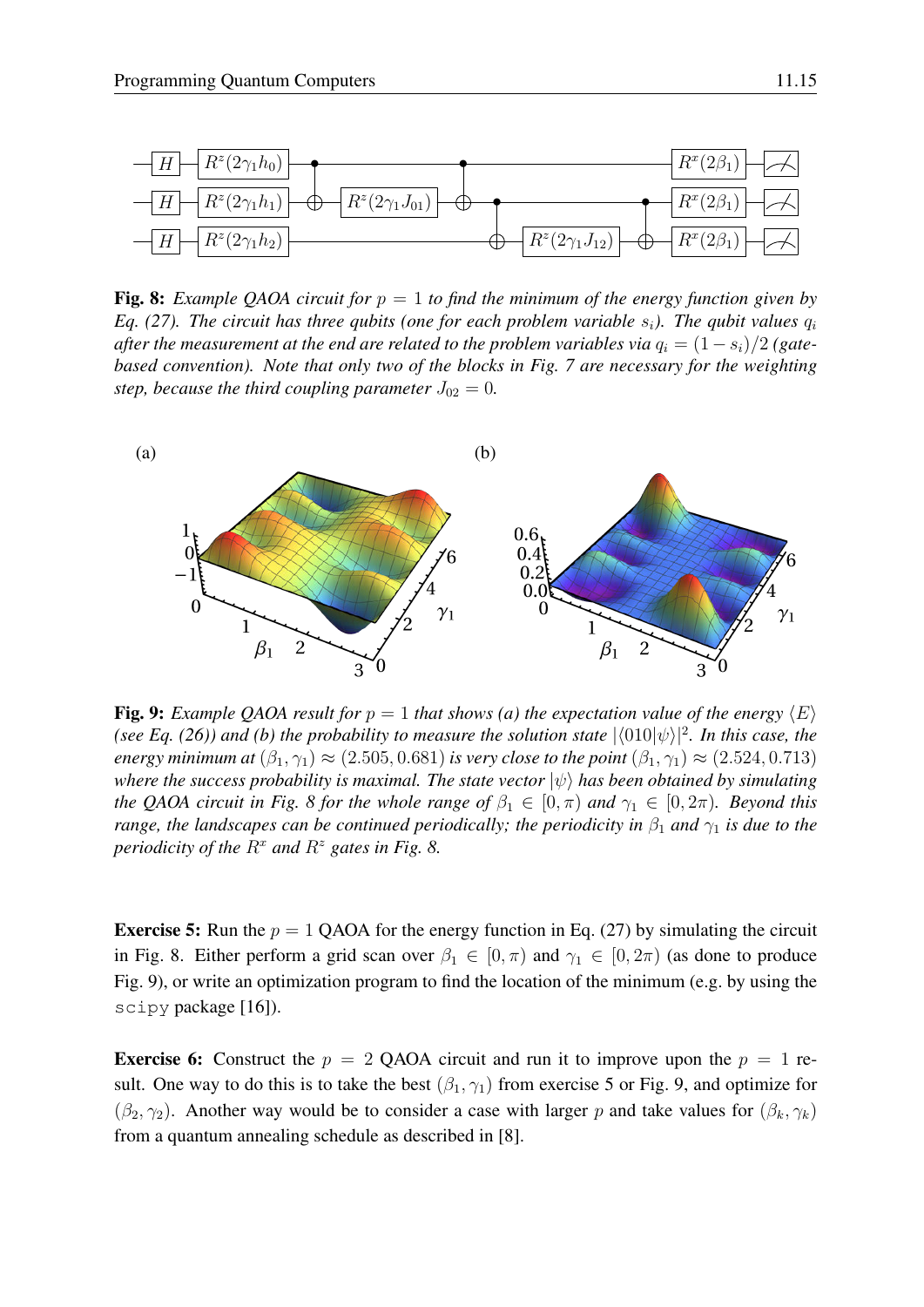```
1 import qiskit
 \mathcal{D}3 h = [-1, 1/2, -1/2]4 J = [1/2, 1/2]5
6 def E(s0, s1, s2):
 7 return h[0]*s0 + h[1]*s1 + h[2]*s2 + J[0]*s0**s1 + J[1]*s1**s28
9 qaoa_circuits = []
10 qaoa_parameters = []
11
12 for beta1 in [2.0, 2.5]:
13 for gamma1 in [0.5, 0.7, 1.0]:
14 circuit = qiskit.QuantumCircuit(3)
15 circuit.h(0)
16 circuit.h(1)
17 circuit.h(2)
18 circuit.rz(2*gamma1*h[0], 0)
19 circuit.rz(2*gamma1*h[1], 1)
20 circuit.rz(2*gamma1*h[2], 2)
21 circuit.cx(0,1)
22 circuit.rz(2*gamma1*J[0], 1)
23 circuit.cx(0,1)
24 circuit.cx(1,2)
25 circuit.rz(2 * \text{gamma1}*J[1], 2)<br>26 circuit.cx(1, 2)circuit.cx(1, 2)27 circuit.rx(2*beta1, 0)<br>28 circuit.rx(2*beta1, 1)
28 circuit.rx(2*beta1, 1)<br>29 circuit.rx(2*beta1, 2)
29 circuit.rx(2*beta1, 2)<br>30 aaoa circuits.append(c
           30 qaoa_circuits.append(circuit.reverse_bits())
31 qaoa_parameters.append([beta1, gamma1])
32
33 from juqcs import Juqcs
34 backend = Juqcs.get_backend('statevector_simulator')
35 backend.allocate(minutes=30, max_qubits=3)
36
37 job = qiskit.execute(qaoa_circuits, backend=backend)
38 result = job.result()
39
40 print('beta1\tgamma1\tenergyexpectation\tsuccessprobability')
41 for i,(beta1,gamma1) in enumerate(qaoa_parameters):
42 psi = result.get_statevector(i)
43 prob = abs(psi) **2<br>44 energy = E(1,1).
44 energy = E(+1,+1,+1)*prob[0b000] + E(+1,+1,-1)*prob[0b001]<br>45 energy += E(+1,-1,+1)*prob[0b010] + E(+1,-1,-1)*prob[0b011]
       energy += E(+1,-1,+1)*prob[0b010] + E(+1,-1,-1)*prob[0b011]46 energy += E(-1, +1, +1)*prob[0b100] + E(-1, +1, -1)*prob[0b101]<br>47 energy += E(-1, -1, +1)*prob[0b110] + E(-1, -1, -1)*prob[0b111]47 energy += E(-1,-1,+1)*prob[0b110] + E(-1,-1,-1)*prob[0b111]<br>48 probability = prob[0b010]
       probability = prob(0b010)49 print(f'{beta1}\t{gamma1}\t{energy}\t{probability}')
50
```
51 backend.deallocate()

Listing 4: *Example program for the* p = 1 *QAOA circuit shown in Fig. [8.](#page-14-0) Separate circuits are simulated for all given values of*  $\beta_1$  *and*  $\gamma_1$ *. From the resulting state vector, both energy and success probability are evaluated. The best result in the output should be at*  $\beta_1 = 2.5$  *and*  $\gamma_1 = 0.7$  *with energy*  $-1.69$  *and success probability* 58.9%.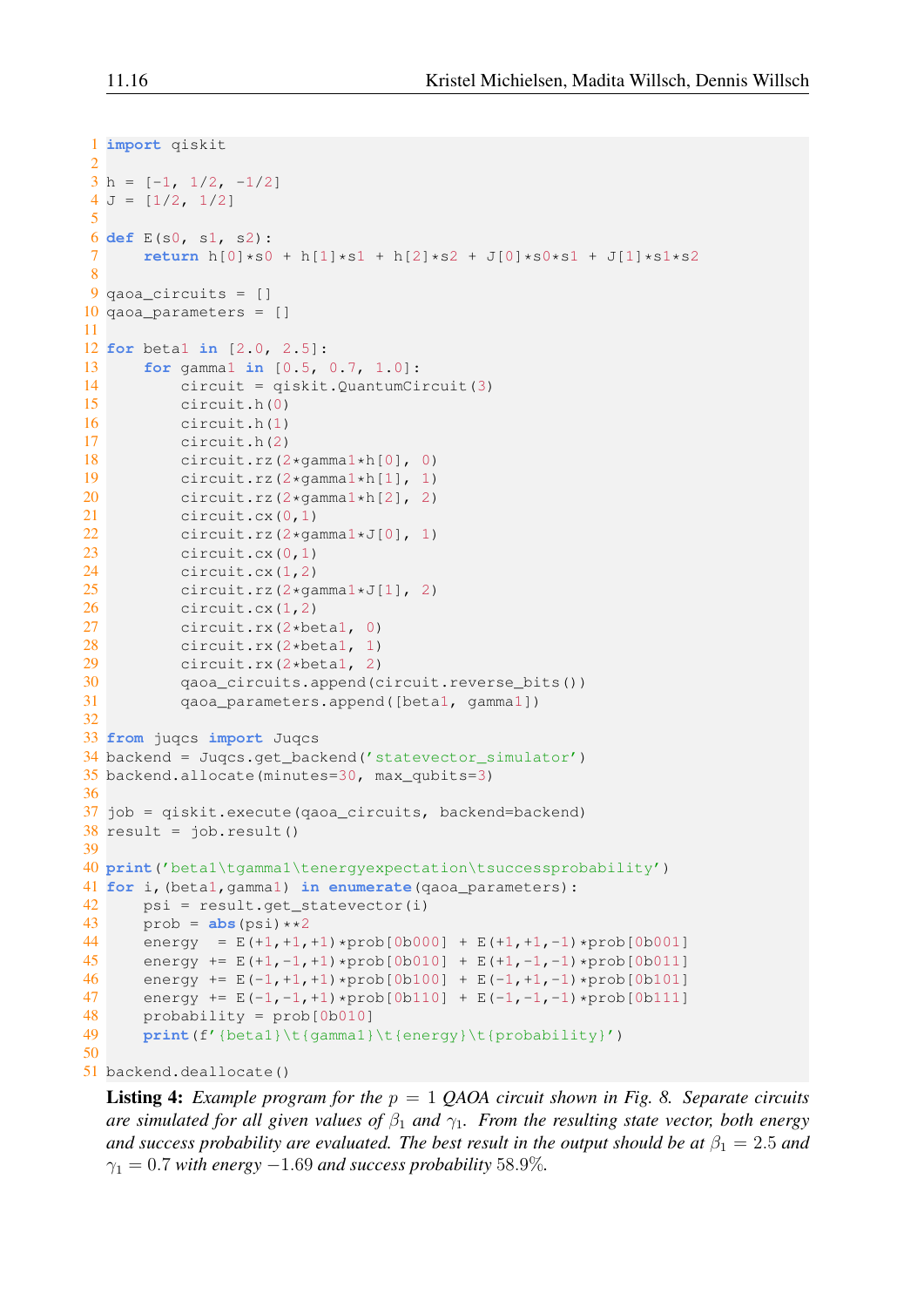## <span id="page-16-0"></span>3 Quantum annealing

The second part of these lecture notes focuses on quantum annealing. Besides gate-based quantum computers, quantum annealing has emerged as the second major paradigm of quantum computing. As quantum annealers are somewhat simpler to manufacture, much larger devices of 5000+ qubits are already available and the technology is closer to the verge of technological maturity.

For this reason, the quantum annealing programs discussed in section [3.5](#page-21-0) of these lecture notes exclusively target real devices, in contrast to the simulators discussed in the gate-based case above. Furthermore, with the garden optimization problem [\[17\]](#page-35-1) as an application, the program type reflects the typical kind of problems solved on current quantum annealers that are a little bit closer to actual real-world applications.

## <span id="page-16-1"></span>3.1 Optimization problems with binary variables

Optimization of parameters in high-dimensional spaces can, in general, be a (computationally) demanding task. Gradient-based algorithms as well as non-gradient based algorithms usually require many evaluations of the cost function or its gradient. Typically, they rely on the continuity of the parameter space and often also on the continuity of the function itself. In high dimensional spaces, cost functions usually have many local optima in which optimization algorithms can get stuck as well as plateaus which slow down the convergence. There exist algorithms that use an adaptive step size to mitigate these effects. However, usually it is still necessary to start the optimizer with different (random) initial parameters and take at the end the overall best solution that was returned. In that sense, these algorithms also do not guarantee that the globally optimal solution has been found.

For cost functions of discrete or binary variables, these optimization algorithms are not applicable because the functions are only defined at discrete values. In general such optimization problems are NP-hard, and only a brute-force search over all possible inputs can deliver the optimal solution. For large configuration spaces, however, this is not feasible. For many discrete optimization problems, heuristic algorithms have been developed which work well for many cases. A heuristic algorithm may find the globally optimal solution but it may also return just a locally optimal solution as the outcome usually depends on the initialization. The advantage of heuristic algorithms is that the run time is much shorter than for a brute-force search. An example for such a heuristic algorithm is the simulated annealing algorithm [\[18\]](#page-35-2).

A common discrete optimization problem in physics is to find the ground state of the Ising spin Hamiltonian

<span id="page-16-2"></span>
$$
H_{\text{Ising}} = \sum_{i=1}^{N} h_i \sigma_i^z + \sum_{i < j} J_{ij} \sigma_i^z \sigma_j^z,\tag{28}
$$

where N denotes the number of spins,  $h_i$  denotes the local field for spin i,  $J_{ij}$  denotes the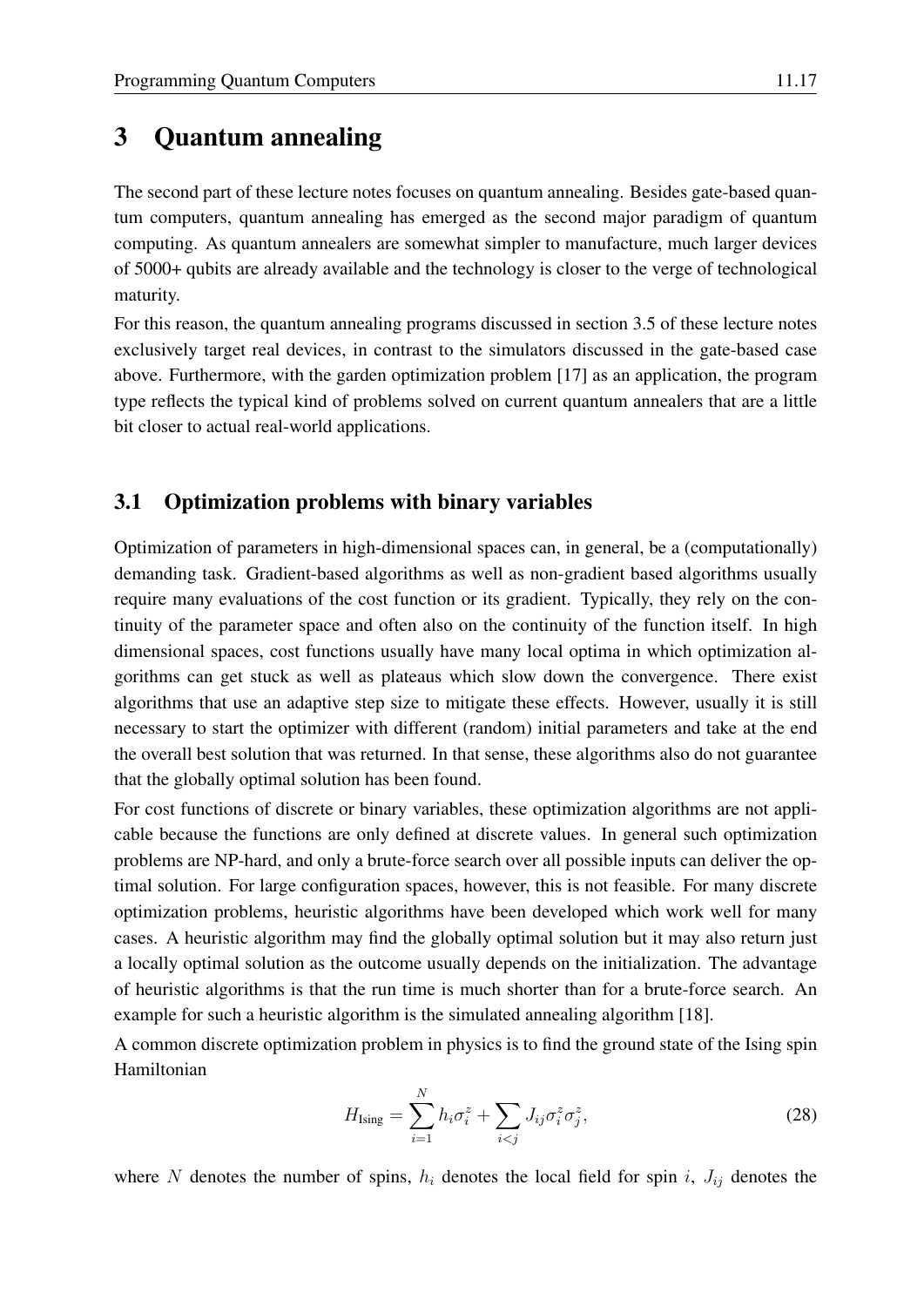coupling strength between spins i and j, and  $\sigma_i^z$  denotes the Pauli z matrix

$$
\sigma^z = \begin{pmatrix} 1 & 0 \\ 0 & -1 \end{pmatrix} \tag{29}
$$

for spin *i* with eigenstates  $|\uparrow\rangle$  and  $|\downarrow\rangle$  such that  $\sigma^z|\uparrow\rangle = |\uparrow\rangle$  and  $\sigma^z|\downarrow\rangle = -|\downarrow\rangle$ . This kind of problems can be solved on the D-Wave quantum annealer.

Another form of discrete optimization that can be solved on the D-Wave quantum annealer is Quadratic Unconstrained Binary Optimization (QUBO). The QUBO cost function to minimize is given in the form

$$
C(\mathbf{x}) = \sum_{i=1}^{N} a_i x_i + \sum_{i < j} b_{ij} x_i x_j,\tag{30}
$$

where N is the number of binary variables  $x_i \in \{0, 1\}$ ,  $\mathbf{x} = x_1 x_2 \dots x_N$  denotes the bitstring obtained by concatenating the problem variables,  $a_i x_i$  are the linear terms and  $b_{ij} x_i x_j$  are the quadratic terms in the binary variables, and  $a_i, b_{ij} \in \mathbb{R}$  are the parameters that define the problem instance to be solved. In the definition of a QUBO, the term "Unconstrained" means that there are no constraints in the optimization of  $C(\mathbf{x})$  such as "subject to  $f(\mathbf{x}) = 0$ ". Solving a QUBO is equivalent to solving for the ground state of an Ising Hamiltonian Eq. [\(28\)](#page-16-2). Many optimization problems that can be formulated in terms of an Ising or QUBO model are discussed in Ref. [\[19\]](#page-35-3).

### <span id="page-17-0"></span>3.2 Working principle of a quantum annealer

Initially, quantum annealing was invented as an heuristic algorithm for a classical computer [\[20–](#page-35-4)[22\]](#page-35-5). It was inspired by the simulated annealing algorithm [\[18\]](#page-35-2) where thermal fluctuations are replaced by quantum fluctuations. For simulated annealing, thin but high energy barriers are difficult to overcome as thermal hopping processes become unlikely for high barriers. Therefore, the idea was that quantum fluctuations in quantum annealing allow for tunneling through these thin but high energy barriers. The quantum annealing Hamiltonian can be expressed as

<span id="page-17-2"></span>
$$
H_{\rm QA}(t/t_{\rm max}) = \Gamma(t/t_{\rm max})H_{\rm QF} + H_{\rm problem},\qquad(31)
$$

where  $H_{\text{problem}}$  encodes the optimization problem to be solved, and  $H_{\text{QF}}$  denotes the Hamiltonian introducing the quantum fluctuations. The function  $\Gamma(t/t_{\text{max}})$  controls the strength of these fluctuations. It has to satisfy  $\Gamma(0) \gg$  energy scale of  $H_{\text{problem}}$  and  $\Gamma(1) \approx 0$ .

Later, adiabatic quantum computation was proposed [\[23,](#page-35-6) [24\]](#page-35-7). The idea to perform the computation is based on the adiabatic theorem: The quantum system is to be initialized in the known ground state of an initial Hamiltonian  $H_{\text{init}}$ . Then, the time-dependent Hamiltonian of the system

<span id="page-17-1"></span>
$$
H(t/t_{\text{max}}) = A(t/t_{\text{max}})H_{\text{init}} + B(t/t_{\text{max}})H_{\text{final}}
$$
\n(32)

is changed over time into the Hamiltonian  $H_{final}$  which encodes an optimization problem (e.g., the Ising Hamiltonian Eq. [\(28\)](#page-16-2)). The annealing functions  $A(t/t_{\text{max}})$  and  $B(t/t_{\text{max}})$  satisfy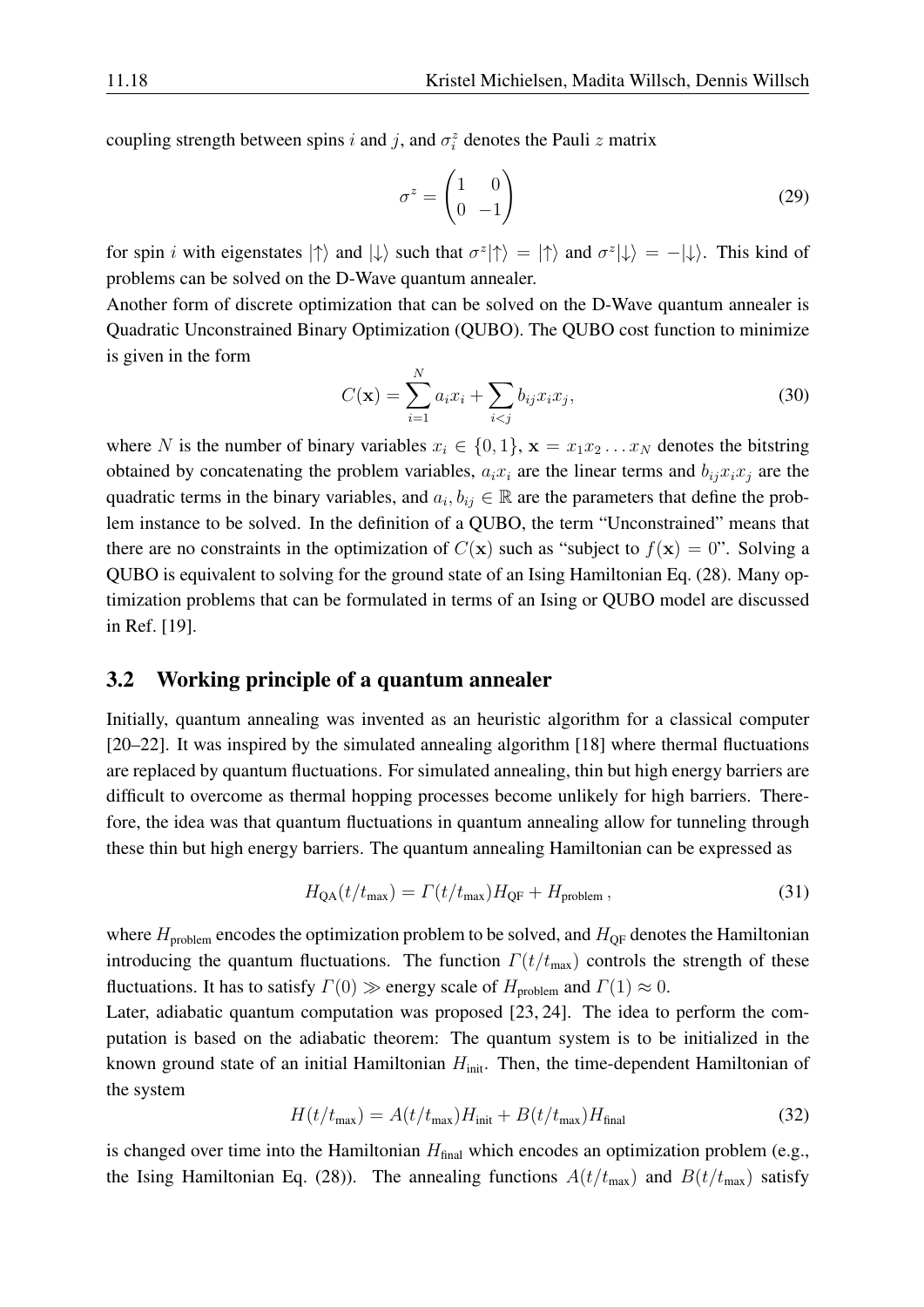

<span id="page-18-0"></span>**Fig. 10:** *The annealing functions*  $A(t/t_{max})$  *and*  $B(t/t_{max})$  *for a linear annealing schedule.* 

 $A(0) \gg B(0)$  and  $B(1) \gg A(1)$ . An example for a linear annealing schedule is shown in Fig. [10.](#page-18-0) With  $H_{\text{final}} = H_{\text{problem}}$ ,  $H_{\text{init}} = H_{\text{QF}}$ ,  $A(t/t_{\text{max}}) = \Gamma(t/t_{\text{max}})$  and  $B(t/t_{\text{max}}) = 1$ , Hamiltonian Eq. [\(32\)](#page-17-1) implements the quantum annealing Hamiltonian Eq. [\(31\)](#page-17-2). The adiabatic theorem [\[25\]](#page-35-8) states that if the Hamiltonian  $H(t/t_{\text{max}})$  changes sufficiently slowly with time, the system stays in the instantaneous ground state so that a measurement at the end of the process yields the state that encodes the solution to the optimization problem. A detailed review on the ideal (i.e., closed-system) model of adiabatic quantum computation is given in Ref. [\[26\]](#page-35-9). For a single spin-1/2 particle in a time-dependent external magnetic field, the closed-system model can be solved analytically exactly and is described by the Landau-Zener theory [\[27\]](#page-35-10): The Hamiltonian describing the spin in the external field  $h<sub>z</sub> = vt$  which changes with time t from  $-\infty$  to  $\infty$  with sweep velocity v and a time-independent transverse field  $h_x$  is given by

$$
H_{\text{LZ}}(t) = -h_x \sigma^x - h_z(t) \sigma^z = -h_x \sigma^x - vt \sigma^z \tag{33}
$$

where  $\sigma^x$  is the Pauli x matrix

$$
\sigma^x = \begin{pmatrix} 0 & 1 \\ 1 & 0 \end{pmatrix},\tag{34}
$$

with eigenstates  $|+\rangle = (|\uparrow\rangle + |\downarrow\rangle)/$ √ 2 and  $|-\rangle = (|\uparrow\rangle - |\downarrow\rangle)/$ 2. The spin is prepared in the ground state of  $H_{LZ}(t \to -\infty)$  which is the state  $|\psi_{init}\rangle = |\downarrow\rangle$ . The spin then evolves with the Hamiltonian  $H_{LZ}(t)$  and the Landau-Zener theory gives the probability to find the spin in the ground ( $|\uparrow\rangle$ ) or excited state ( $|\downarrow\rangle$ ) of  $H_{\text{LZ}}(t)$  for  $t \to \infty$ 

$$
P_{\uparrow} = 1 - e^{-\pi h_x^2/v}, \quad P_{\downarrow} = e^{-\pi h_x^2/v}.
$$
 (35)

These probabilities show that for fast sweeping (large v),  $P_{\uparrow} \to 0$  and  $P_{\downarrow} \to 1$ . They also show that for  $h_x \to 0$ ,  $P_\uparrow \to 0$  and  $P_\downarrow \to 1$ . Since the minimal energy gap is proportional to  $|h_x|$ , the probabilities scale not only with the sweep velocity but also with the minimal energy gap squared.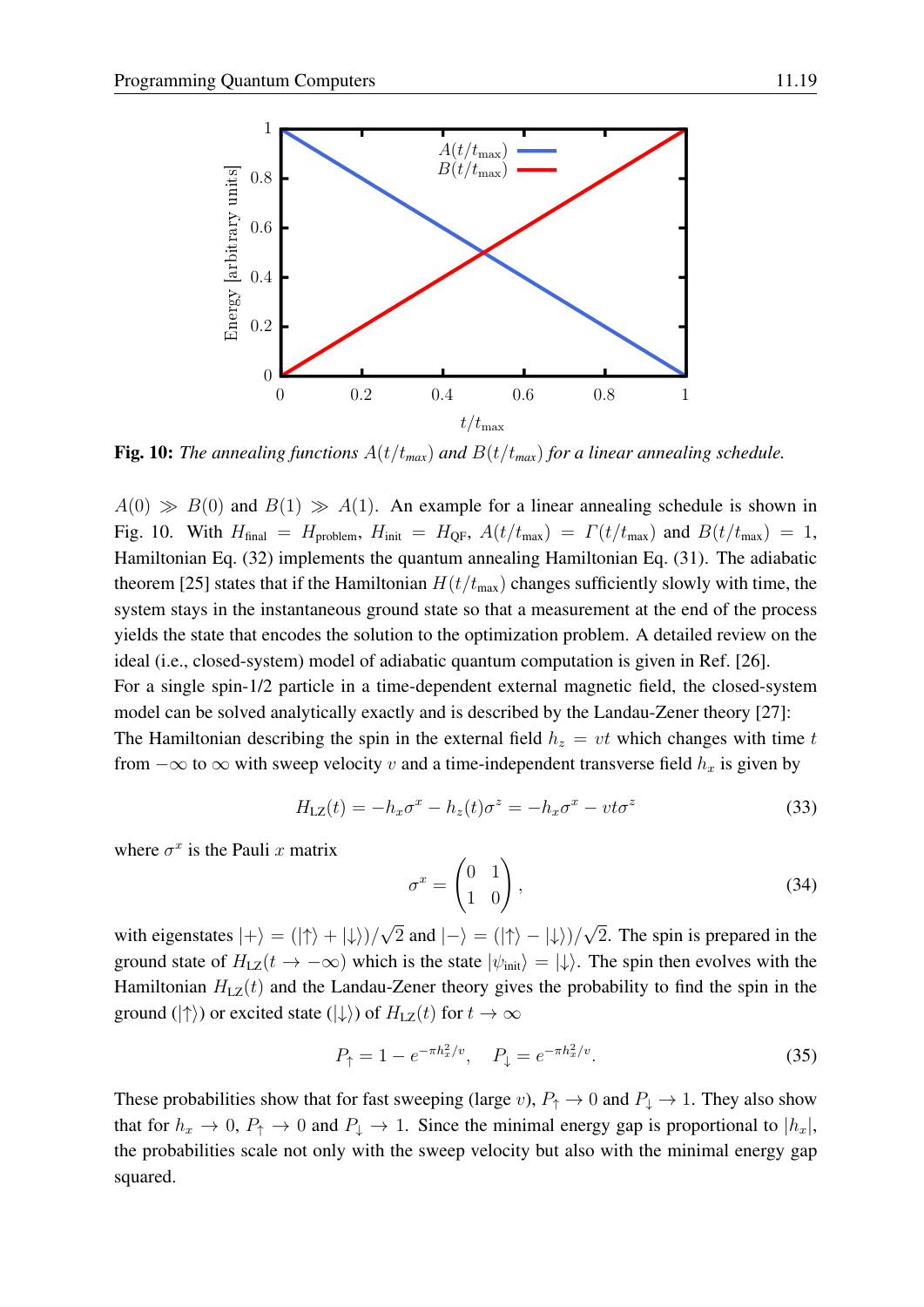

<span id="page-19-1"></span>Fig. 11: *Small-size examples of the connectivity graphs of the (a) Chimera topology of the D-Wave 2000Q processors and (b) Pegasus topology of the Advantage processors. Blue nodes in the Pegasus graph show the embedding of the Chimera graph onto the Pegasus graph.*

In practice however, the annealing system is always connected to an environment at a finite temperature. This means that some sources of noise can never be removed completely. So not only a too rapid change of the Hamiltonian but also a too slow annealing procedure may excite the system.

#### <span id="page-19-0"></span>3.3 Architecture of D-Wave quantum annealers

There are currently two generations of D-Wave quantum annealers available: The previous generation (D-Wave 2000Q) with about 2000 qubits and up to 6 couplers per qubit, and the current generation (Advantage) with more than 5000 qubits and up to 15 couplers per qubit. The qubits of the D-Wave 2000Q quantum processors are arranged in the so-called Chimera topology and the qubits of the Advantage systems are arranged in the so-called Pegasus topology (see Fig. [11\)](#page-19-1). The Chimera graph is a subgraph of the Pegasus graph.

In the case of D-Wave quantum annealers, the final Hamiltonian is given by the Ising Hamiltonian

<span id="page-19-2"></span>
$$
H_{\text{final}} = H_{\text{Ising}} = \sum_{i=1}^{N} h_i \sigma_i^z + \sum_{\substack{i < j \\ i, j \text{ neighbors}}} J_{ij} \sigma_i^z \sigma_j^z,\tag{36}
$$

and the initial Hamiltonian is given by

<span id="page-19-3"></span>
$$
H_{\text{init}} = -\sum_{i=1}^{N} \sigma_i^x. \tag{37}
$$

The ground state of the initial Hamiltonian is given by the equal superposition of all computa-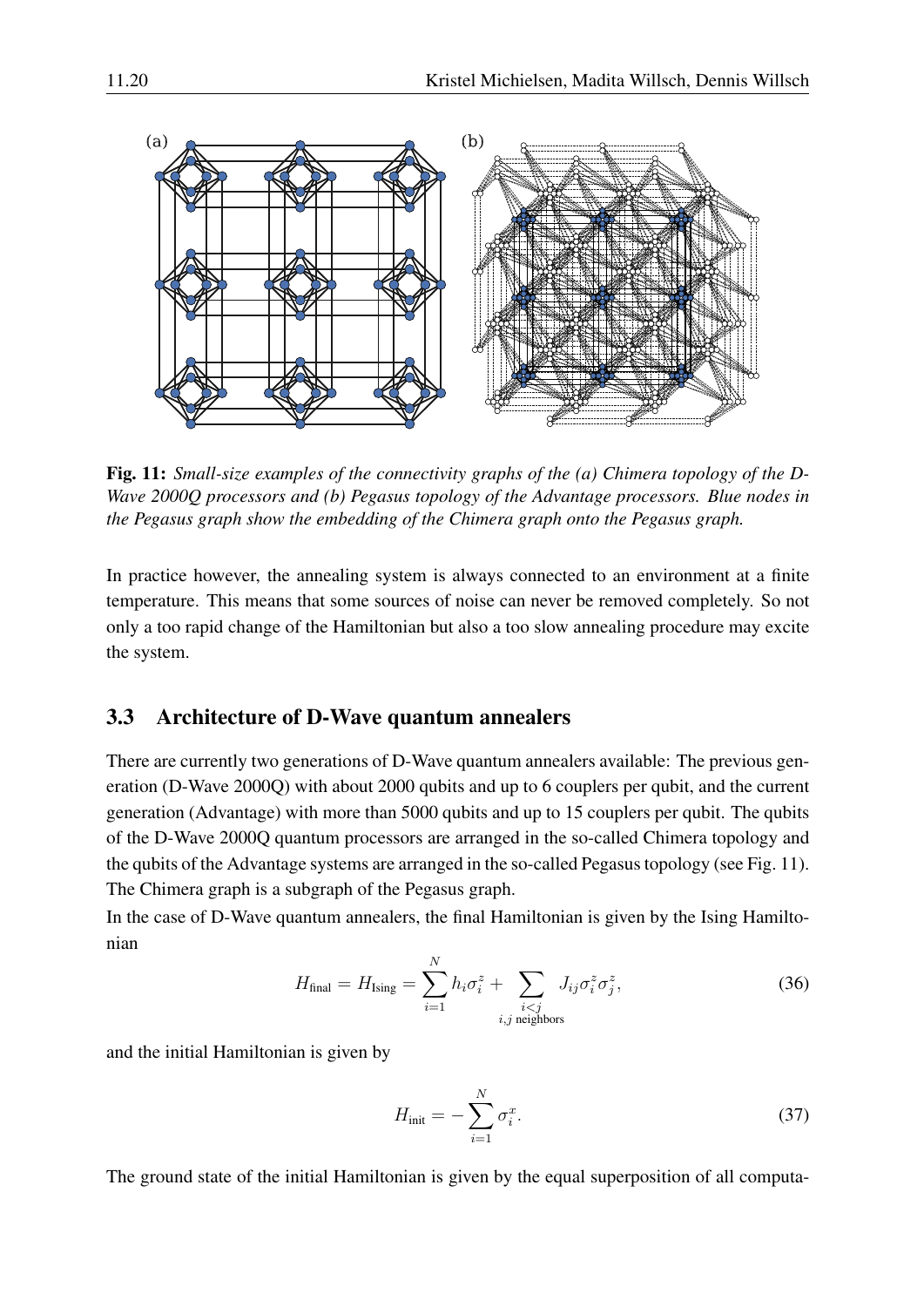

<span id="page-20-1"></span>**Fig. 12:** *The annealing functions*  $A(t/t_{max})$  *and*  $B(t/t_{max})$  *of the annealing schedule of D-Wave's 5000+ qubit processor* Advantage system1.1*.*

tional basis states,

$$
|\psi_{\text{init}}\rangle = |+\rangle^{\otimes N} = \frac{1}{\sqrt{2^N}} \sum_{z_i \in \{\uparrow, \downarrow\}} |z_1 z_2 \dots z_N\rangle.
$$
 (38)

The qubits (two-level systems) of the Hamiltonians in Eqs. [\(36\)](#page-19-2) and [\(37\)](#page-19-3) are built of superconducting circuits. The particular design of these circuits is called flux qubits. The flux qubits as well as the couplers which allow for a tunable coupling between the qubits are controlled via external fluxes. The parameters  $h_i$  and  $J_{ij}$  of the final Hamiltonian given in Eq. [\(36\)](#page-19-2) are controlled by time-independent external magnetic fluxes. The annealing process is controlled through time-dependent external magnetic fluxes which change the effective Hamiltonian from the initial Hamiltonian to the final Hamiltonian. As an example, in Fig. [12](#page-20-1) we show the annealing schedule of the processor Advantage\_system1.1. The annealing schedule is obviously different from the linear annealing schedule shown in Fig. [10.](#page-18-0) The reason for this is that the hardware design of the flux qubits does not allow for an independent control of the functions  $A(t/t_{\text{max}})$  and  $B(t/t_{\text{max}})$  [\[28\]](#page-35-11). Like all superconducting qubits, these systems are actually multilevel systems of which only a two-dimensional subspace (spanned by the two lowest energy eigenstates) functions as the qubit. More detailed information can be found in, for instance, Refs. [\[28–](#page-35-11)[30\]](#page-35-12).

### <span id="page-20-0"></span>3.4 Limitations

Current quantum annealers are subject to various limitations which may have an impact on the performance. For instance, due to the limited connectivity of the qubits (up to 6 connections per qubit on the Chimera architecture; up to 15 connections per qubit on the Pegasus architecture), the variables of a given problem may not be directly mappable to the qubits. In that case, an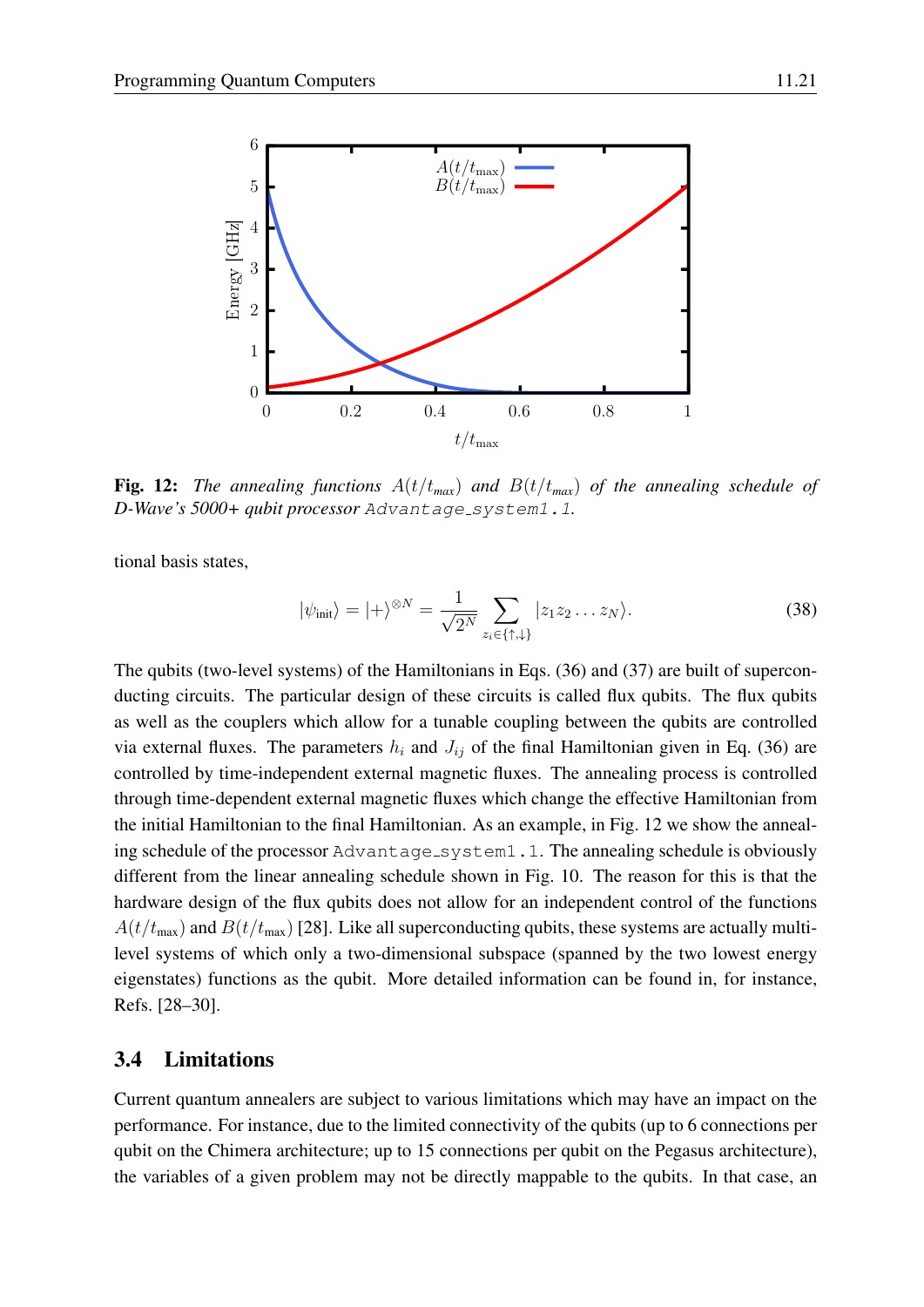*embedding* of the problem graph onto the hardware graph is necessary. Finding an (optimal) embedding is in general a hard problem itself. However, there exist heuristic methods to find embeddings and the Ocean package provides such an algorithm (cf. section [3.5.4\)](#page-26-0). The need to find an embedding limits the performance due to the time overhead required to generate an embedding and it often also increases the required number of qubits (see section [3.5.4](#page-26-0) for more details). Thus, although problem instances that feature the native hardware graphs (Chimera or Pegasus graphs) can be put on the D-Wave 2000Q and Advantage systems with sizes of 2000+ and 5000+ qubits, respectively, only 64- and 124-qubit fully-connected problems can be placed on these systems, respectively.

Other limiting factors are the restricted range and the limited precision of the parameters  $h_i$  and  $J_{ij}$ . In order for the parameter values to fit into the available range they have to be rescaled (see section [3.5.1\)](#page-22-0). Thus, for problem instances which cover a large range of values but at the same time include parameters with small differences, these differences may not be resolvable anymore within the available precision, i.e., configured parameters on the hardware may differ from the specified ones.

A general limiting factor in practical quantum annealing is that in practice the quantum system can never be completely isolated from the environment and noise sources. As a consequence, the system can be thermally excited. In particular, for theoretical closed-system quantum annealing, the annealing time cannot be too long. However, for open systems, a long annealing time means long time for the system to interact with the environment and a higher probability to leave the ground state.

Apart from these practical limitations, there are also theoretical issues. The adiabatic theorem states that the quantum system stays in its instantaneous ground state if the Hamiltonian changes sufficiently slowly in time. In particular, the annealing time should satisfy  $(s = t/t_{\text{max}})$  [\[31\]](#page-35-13)

$$
t_{\max} \gg \max_{s \in [0,1]} \frac{\left| \langle E_n(s) | \frac{\partial H}{\partial s} | E_0(s) \rangle \right|}{\left( E_0(s) - E_n(s) \right)^2} \quad \text{for } n \neq 0. \tag{39}
$$

Thus, for an adiabatic evolution and for exponentially small energy gaps, the annealing time is expected to also increase exponentially.

#### <span id="page-21-0"></span>3.5 Programming a D-Wave quantum annealer

In this section, we focus on programming the D-Wave quantum annealer using D-Wave's python package Ocean-SDK [\[32,](#page-35-14) [33\]](#page-35-15), as well as some practical aspects which are useful when programming a D-Wave quantum annealer. It is worth mentioning that, even though the previous sections contain useful technical details for background information, the only knowledge required to program a quantum annealer is about the kind of optimization problem (Ising or QUBO) that it solves. This makes quantum annealers particularly attractive for non-physicists.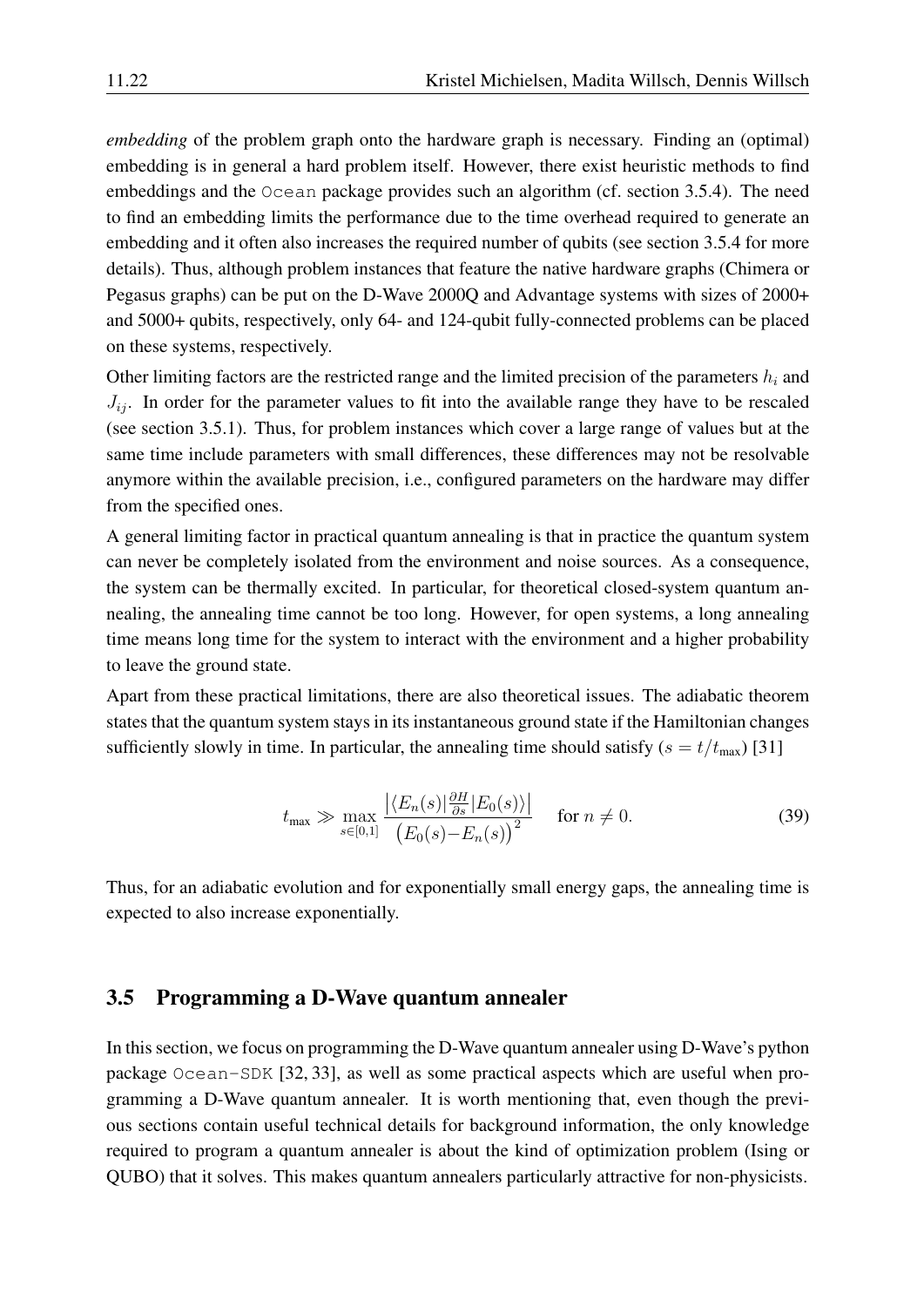#### <span id="page-22-0"></span>3.5.1 Problem specification

Optimization problems that can be put onto D-Wave quantum annealers have to be formulated as QUBO

$$
\min_{x_i=0,1} \left( \sum_{i=0}^{N-1} a_i x_i + \sum_{i
$$

or as an Ising Hamiltonian

<span id="page-22-3"></span>
$$
\min_{s_i=\pm 1} \left( \sum_{i=0}^{N-1} h_i s_i + \sum_{i
$$

where  $s_i \in \{-1, +1\}$  are the eigenvalues of the Pauli-z matrix  $\sigma_i^z$ . Reformulating a QUBO as Ising Hamiltonian can be done by substituting

<span id="page-22-1"></span>
$$
x_i = \frac{1+s_i}{2}.\tag{42}
$$

This convention is commonly used in quantum annealing and maps  $x_i = 0$  and  $x_i = 1$  to  $s_i =$  $-1$  and  $s_i = 1$ , respectively. Note that this convention is different from the one commonly used for gate-based quantum computing (see above). When converting problems between QUBO and Ising formulation, constants which arise from the substitution Eq. [\(42\)](#page-22-1) can be neglected as they only lead to an energy shift but do not change the solution of the optimization.

To specify the problem instance using the Ocean-SDK, the coefficients can be stored in a dictionary  $Q = \{(i, j): Q_{ij}\}\$  (QUBO) or two dictionaries  $h = \{i: h_i\}$  and  $J = \{(i, j): J_{ij}\}\$ (Ising).

In practice, the coupling strength  $J_{ij}$  can only be set to values in a certain interval  $[J_{min}, J_{max}]$ , where usually  $J_{\text{min}} = -J_{\text{max}}$ , with a limited precision. The same applies to the single-qubit bias  $h_i$  with interval  $[h_{min}, h_{max}]$ . Thus, all  $h_i$  and  $J_{ij}$  need to be rescaled by a factor [\[34\]](#page-35-16)

<span id="page-22-2"></span>
$$
r = \max\left\{\max\left[\frac{\max\{h_i\}}{h_{\max}}, 0\right], \max\left[\frac{\min\{h_i\}}{h_{\min}}, 0\right], \max\left[\frac{\max\{J_{ij}\}}{J_{\max}}, 0\right], \max\left[\frac{\min\{J_{ij}\}}{J_{\min}}, 0\right] \right\},\tag{43}
$$

to fit into the ranges  $h_{\min} \leq h_i \leq h_{\max}$  and  $J_{\min} \leq J_{ij} \leq J_{\max}$ . If  $r < 1$ , rescaling is optional, but it may be useful to exhaust a larger parameter range and potentially improve the performance. When auto scale is set to true (default), the rescaling is performed automatically when submitting a problem through Ocean. When auto-scaling is disabled and the problem parameters do not fit into the parameter range, the submission of the problem fails. Note that rescaling does not change the solution of the problem. In general, it is advised to have the auto-scaling feature enabled (default). However, there may be certain cases where it has to be disabled. If in such a study, unexpected results are obtained, one should check to disable the auto-scaling feature.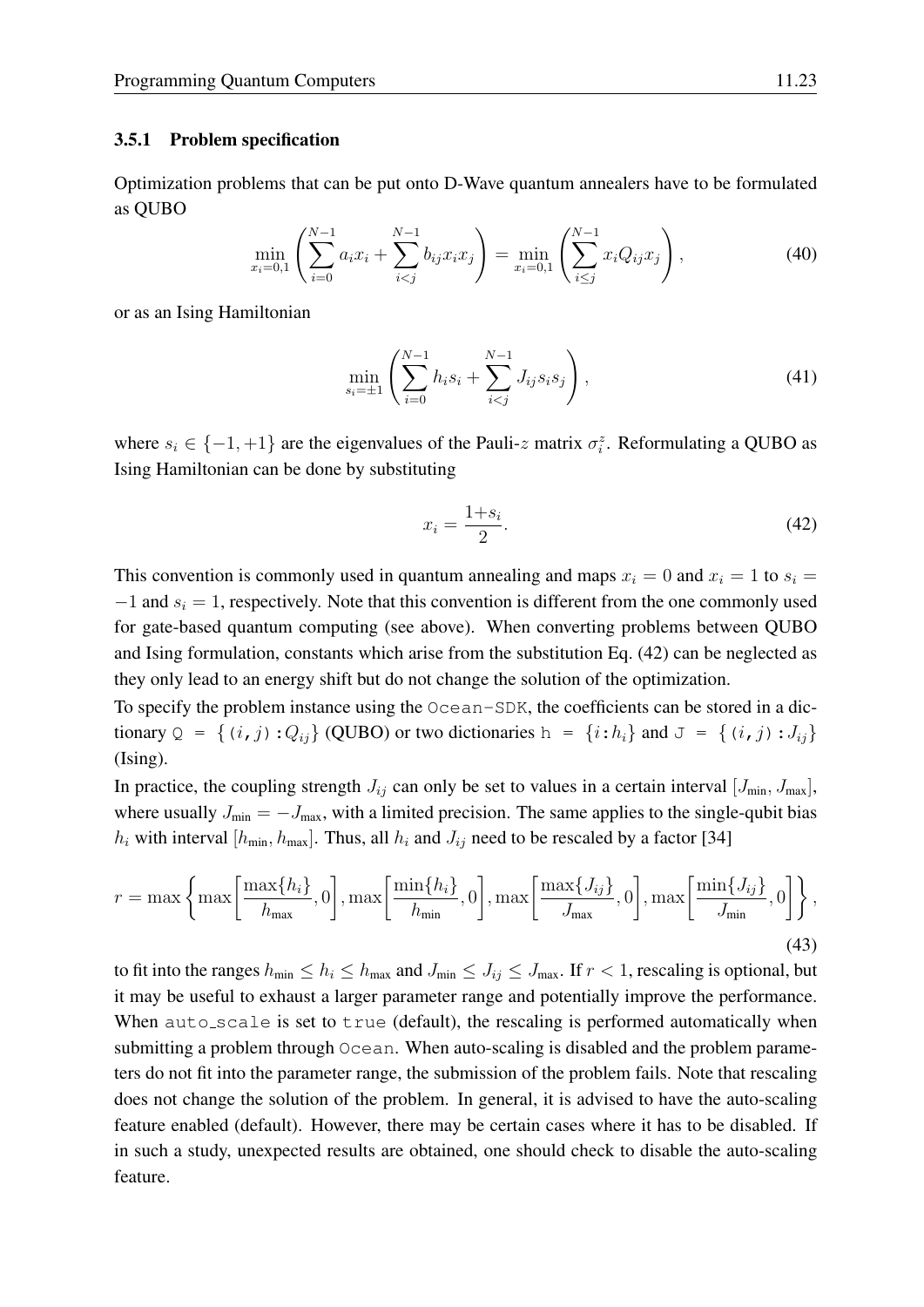```
1 from dwave.system import DWaveSampler
\overline{2}3 sampler = DWaveSampler(solver='DW_2000Q_6', token='insert_your_token_here')
4 h = \{0:1, 4:-0.5\}5 J = \{(0, 4):1, (0, 5):-1\}6
7 response = sampler.sample_ising(h, J)
8 print(response)
```
Listing 5: *A minimal working example to run a program on a D-Wave quantum annealer.*

```
1 from dwave.system import DWaveSampler, EmbeddingComposite
2
3 sampler = EmbeddingComposite(DWaveSampler(solver='DW_2000Q_6', token='
    insert_your_token_here'))
4 \Omega = \{ (0,0):1, (0,1):1, (0,2):-1, (1,2):-0.8 \}5
6 response = sampler.sample_qubo(Q, num_reads=100, chain_strength=2,
     annealing_time=5)
7 print(response)
```
Listing 6: *Example showing how to use an* EmbeddingComposite*.*

### 3.5.2 Submitting a problem to the D-Wave quantum annealer through the Ocean package

Listing [5](#page-23-0) shows a minimal working example of a submission to the D-Wave quantum annealer. The class DWaveSampler takes a solver (for example the current hardware solvers, at the time of writing, 'DW\_2000Q\_6' or 'Advantage\_system1.1') to which to submit the problem. If one did not create a config-file during or after the installation of the Ocean-SDK, the personal token also has to be provided to DWaveSampler. Depending on the formulation of the problem (Ising or QUBO), one has to create the h and  $J$  or  $Q$  dictionaries, respectively. The example code in listing [5](#page-23-0) shows the case for the Ising formulation. For larger problems, the dictionaries should be generated algorithmically. The class DWaveSampler has the member functions sample ising and sample qubo which submit the specified problem to the QPU. The function sample ising takes the h and  $J$  dictionaries and the function sample qubo takes the  $Q$  dictionary.

Optional parameters of the functions sample\_ising and sample\_qubo are for instance the number of samples obtained per submission (num reads), the annealing time (in  $\mu s$ ), or the chain strength (see section [3.5.4\)](#page-26-0). An example is shown in listing [6.](#page-23-1)

Listing [6](#page-23-1) also illustrates how to use an EmbeddingComposite (see section [3.5.4\)](#page-26-0). The return value contains the solutions returned by the quantum annealer as well as some additional information. An example output is shown in listing [7:](#page-24-0) The first column labels the different solutions returned (rows). The following  $N_{\text{qubit}}$  (in this case  $N_{\text{qubit}} = 3$ ) columns give the values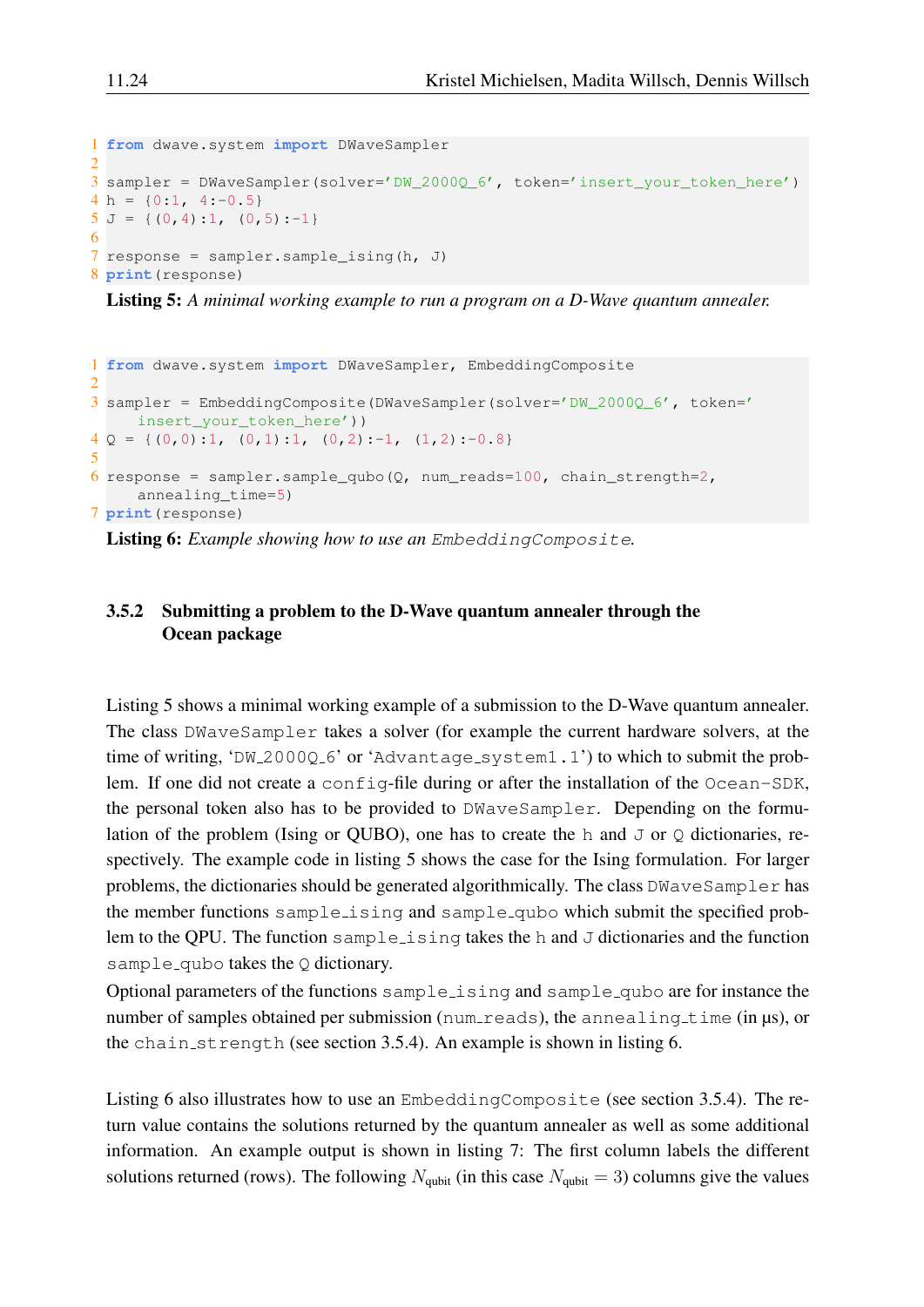<span id="page-24-0"></span>

|  |       |  |                | 1 0 1 2 energy num_oc. chain_. |                       |                                                |
|--|-------|--|----------------|--------------------------------|-----------------------|------------------------------------------------|
|  |       |  | $20011 - -0.8$ | 79                             | 0.0                   |                                                |
|  |       |  | 310010.0       | 5 <sup>7</sup>                 | 0.0                   |                                                |
|  |       |  | 4 2 1 0 1 0.0  | 5 <sup>7</sup>                 | 0.0                   |                                                |
|  |       |  | 5 3 0 0 0 0.0  | 7 <sup>7</sup>                 | 0.0                   |                                                |
|  |       |  | 6 4 0 1 0 0.0  | $\left(1\right)$               | 0.0                   |                                                |
|  |       |  | 7 5 1 1 1 0.2  |                                | $\overline{2}$<br>0.0 |                                                |
|  | 86100 |  | 1.0            | $\mathbf{1}$                   | 0.0                   |                                                |
|  |       |  |                |                                |                       | 9 ['BINARY', 7 rows, 100 samples, 3 variables] |

Listing 7: *Example output of the program given in listing [6.](#page-23-1)*

```
1 import dwave.inspector
2
3 ##################
4 # previous code #
5 ##################
6
```
7 dwave.inspector.show(response)

Listing 8: *Example showing how to use* dwave.inspector *to visualize the result. A screenshot using the Leap IDE is shown in Fig. [13.](#page-25-0)*

of the qubits in the returned solution. The next three columns contain the energy, the number of occurrences of this solution in all samples, and the chain break fraction (see section [3.5.4\)](#page-26-0), respectively. In our example output, we obtained 79 times the solution no. 0 with energy  $-0.8$ (the energy of the ground state) and no chain breaks. In addition, the response also contains the information that the result is given in BINARY, i.e. QUBO, format (in the Ising representation it would be SPIN), that 7 distinct answers were returned by the quantum annealer (the number of rows), that the number of samples is 100 (equals num reads), and that the number of qubits (variables) is three. Further information can be accessed through response.info.

Another tool of the Ocean package which can be handy when studying the returned results is dwave.inspector. With this tool, the response object can be visualized. The usage is illustrated in listing [8](#page-24-1) and Fig. [13.](#page-25-0)

#### 3.5.3 Implementing constraints

As mentioned previously, D-Wave quantum annealers are designed to solve QUBO or Ising problems by minimizing the corresponding energy function without constraints. However, in practice optimization problems often require constrained optimization, i.e., the objective function  $C(\mathbf{x})$  needs to be minimized under a certain constraint  $f(\mathbf{x}) = c$ , where f is a function that takes a string of bits x and returns a scalar, and  $c$  is a scalar, i.e., the optimization task is to "minimize  $C(\mathbf{x})$  subject to  $f(\mathbf{x}) = c$ ".

We can consider such a constraint by formulating it as a QUBO (or Ising Hamiltonian) and adding it to the objective function: We can write the constraint  $f(\mathbf{x}) = c$  as  $f(\mathbf{x}) - c = 0$ . The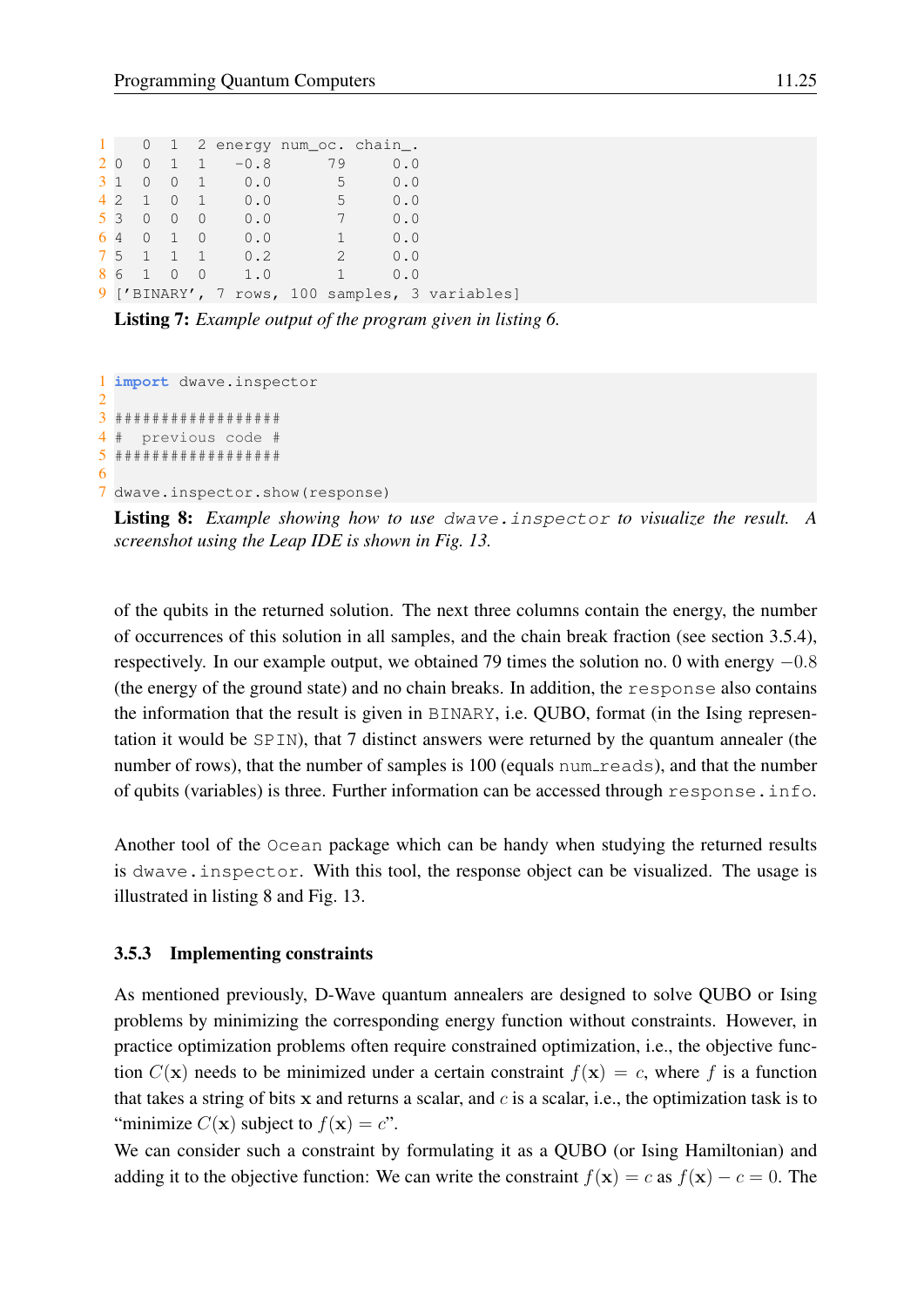

<span id="page-25-0"></span>Fig. 13: *Running the example program from listing [6](#page-23-1) and visualizing the result on the D-Wave using the inspector (see listings [7](#page-24-0) and [8\)](#page-24-1). The Leap IDE with an example template to run such an experiment can be opened at* [https://ide.dwavesys.io/#https://github.com/](https://ide.dwavesys.io/#https://github.com/dwave-examples/template) [dwave-examples/template](https://ide.dwavesys.io/#https://github.com/dwave-examples/template)*.*

square  $(f(\mathbf{x}) - c)^2$  is always greater than zero, except if the constraint  $f(\mathbf{x}) = c$  is satisfied in which case the square is equal to zero and thus minimal. By adding the square term  $(f(\mathbf{x})-c)^2$ to the objective function, we effectively add a penalty to the objective function if the constraint is not satisfied. To keep things simple, we assume that  $f(\mathbf{x})$  is a linear function in the bits  $x_i$ (further information can be found in [\[35\]](#page-35-17)). We add the penalty term to the objective function  $C(\mathbf{x})$  so that the new/modified objective function reads  $C(\mathbf{x}) + \lambda (f(\mathbf{x}) - c)^2$ , where  $\lambda$  is a scalar called Lagrange multiplier and has to be chosen reasonably. The optimization task is now "minimize  $C(\mathbf{x}) + \lambda (f(\mathbf{x}) - c)^{2n}$ .

A "reasonable" choice for  $\lambda$  means that  $\lambda$  should neither be too small nor too large. If  $\lambda$  is chosen too small, the constraint will likely not be satisfied in the optimal solution for  $C(\mathbf{x})$  +  $\lambda(f(\mathbf{x}) - c)^2$  as it may be more favorable to accept a penalty multiplied by a small  $\lambda$  than to return a state with a larger cost function value  $C(\mathbf{x})$ . On the other hand, a too large  $\lambda$  will force the constraint to be satisfied but due to the rescaling of the parameters (see section [3.5.1\)](#page-22-0), the problem parameters might become so small that they cannot be represented accurately enough with the limited precision, and also the energy differences become so small that excitations to higher energy states, which do not encode the optimal solution to the original problem anymore, become very likely.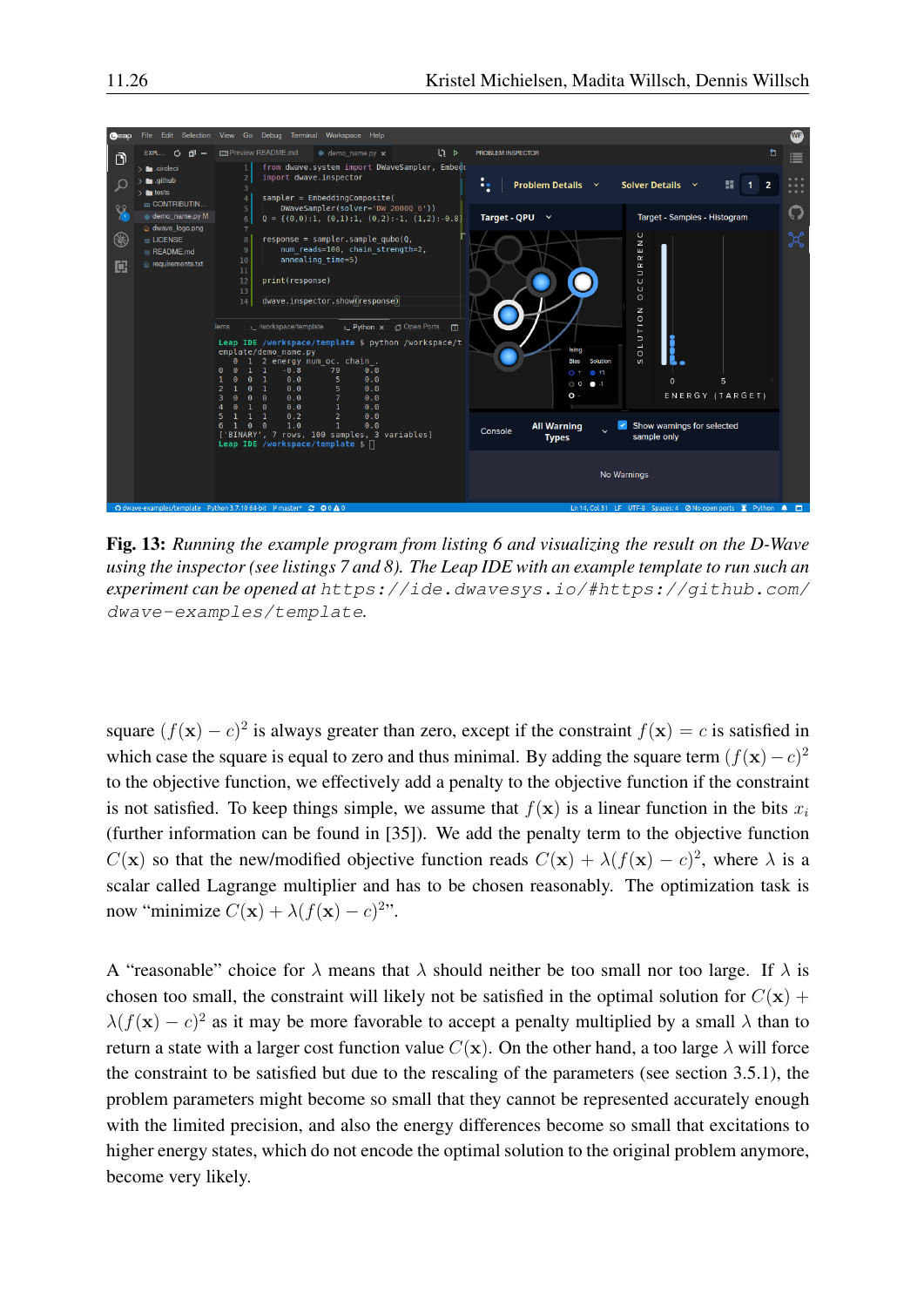

<span id="page-26-1"></span>Fig. 14: *A graph with triangular connectivity (left) cannot be directly mapped onto the Chimera hardware graph (right).*

#### <span id="page-26-0"></span>3.5.4 Embedding of problem graphs onto the hardware graph

As soon as problem sizes become larger so that we cannot immediately find a mapping of the problem graph onto the hardware graph, it is convenient to call a dedicated routine to find this mapping for us. Generating the optimal embedding of a graph onto another one is in general NP-hard, but a heuristic algorithm is provided by the Ocean-SDK. This algorithm uses probabilistic methods, which means that each time we call the function, it may return a different embedding and these may be of different quality. Thus, one typically tries several different embeddings and chooses the best one (see also [\[15,](#page-34-14) [17\]](#page-35-1)). It may also be possible that the problem graph requires connectivities which are not present on the hardware graph. For instance, a triangular connectivity as shown in Fig. [14](#page-26-1) cannot be mapped onto the Chimera graph. In such a case, we have to use more than a single physical qubit (the ones on the hardware) to represent a logical qubit (the ones in the problem specification), see Fig. [15.](#page-27-0) If we have more than a single physical qubit representing a logical qubit, i.e., a chain of two or more physical qubits represents a single logical qubit, the physical qubits should behave as a single entity, i.e., at the end of the annealing process, they should all have the same value.

To achieve this, the couplings  $J_{ij}$  between these physical qubits are set to a negative value with large magnitude. The magnitude (also called chain strength) determines how strongly these qubits couple and how easily the chain may "break". In this context, a "chain break" means that different qubits of a chain representing the same logical qubit end up in different states. The Ocean package includes post-processing procedures which, in this case, determine the value to return for the logical qubit by majority vote of the physical qubits. Thus, the values returned will always be valid for the original problem, although they could be far from optimal. Too many chain breaks should be avoided as the returned solutions become "randomized" and may be rather poor.

The optimal value of the chain strength depends on the particular problem and possibly also on the particular embedding. If the chain strength is chosen too weak, the optimal and closeto-optimal solutions may likely contain chain breaks as it is energetically favorable to break these couplings instead of the ones that encode the actual problem instance. In theory, the chain strength should be chosen as large as possible to satisfy the constraints. In practice however,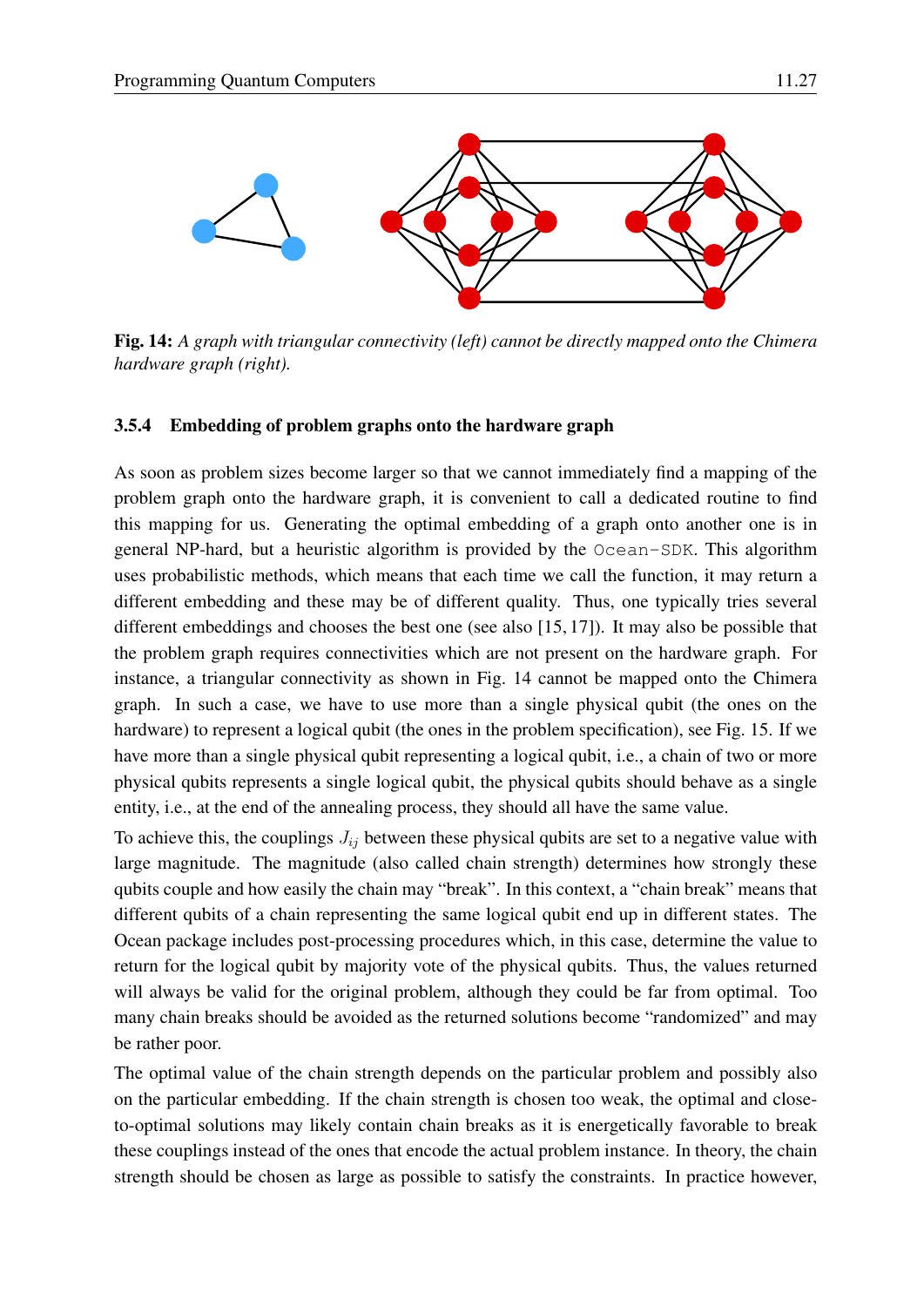

<span id="page-27-0"></span>Fig. 15: *A graph with triangular connectivity (left) can be mapped onto the Chimera hardware graph (right) by using two physical qubits for one of the logical qubits.*

we have to keep in mind that the coupling strength  $J_{ij}$  can only be set to values in the interval  $[J_{\min}, J_{\max}]$  with a limited precision (cf. section [3.5.1\)](#page-22-0). Thus, all  $h_i$  and  $J_{ij}$  are rescaled by the factor  $r$  (see Eq. [\(43\)](#page-22-2)). If the chain strength is chosen too strong, all parameters defining the problem instance will be rescaled to small values which might be no longer resolvable with the given precision. Moreover, the energy differences of the original problem are also rescaled and become very small which could more likely lead to excitations to higher energy states. This, in turn, would lead to worse results for the original problem than if a weaker chain strength had been chosen. The chain strength is a parameter called chain\_strength that can be given to the sample qubo or sample ising functions.

The Ocean package provides several EmbeddingComposite classes [\[33\]](#page-35-15) to handle the generation of embeddings:

- EmbeddingComposite tries to find an embedding each time one of the sample functions (sample qubo or sample ising) is called. This can be useful when submitting different problems or when studying the dependence on different embeddings.
- LazyFixedEmbeddingComposite tries to find an embedding the first time one of the sample functions is called. Later, it reuses this embedding. This can be useful when submitting the same problem with different hyperparameters such as annealing time or chain strength.
- FixedEmbeddingComposite takes an embedding as argument which is then used each time one of the sample functions is called. This can be useful when we already have an embedding for a particular problem (either by generating it ourselves or by loading a previously stored embedding) and we want to reuse it again.
- TilingComposite can be passed to any of the EmbeddingComposites to place several copies of small embedded graphs.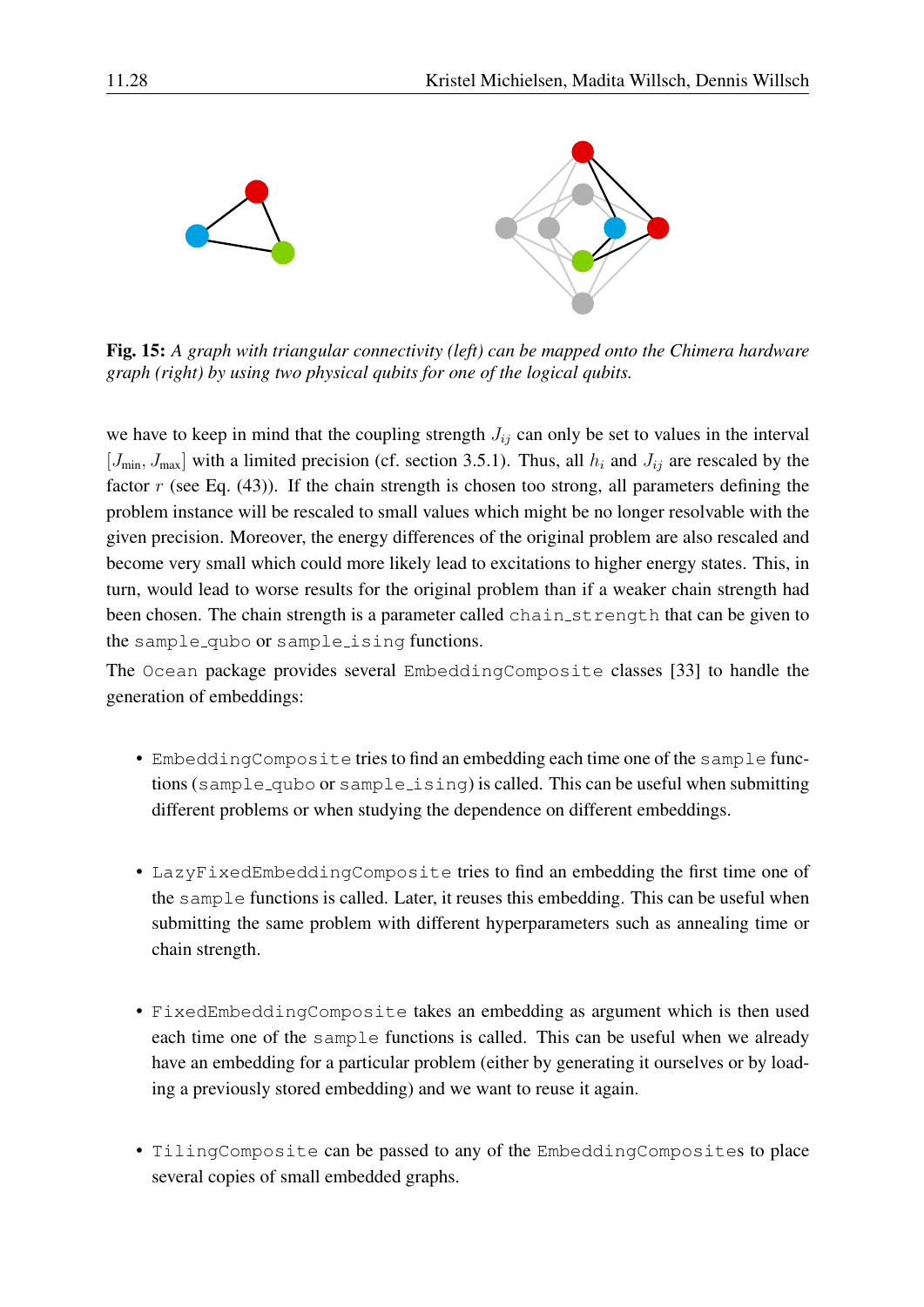|        |   | Leek Celery Peas Corn |  |
|--------|---|-----------------------|--|
| Leek   |   |                       |  |
| Celery |   | ∩                     |  |
| Peas   | × | ∩                     |  |
| Corn   |   |                       |  |

<span id="page-28-1"></span>**Table 1:** *Companion planting example of good* ( $\heartsuit$ ), *neutral* ( $\circ$ ), *and bad* ( $\times$ ) *neighbors.* 



<span id="page-28-2"></span>Fig. 16: *Labeling of the qubits in a Chimera graph unit cell of the D-Wave 2000Q quantum processors.*

#### <span id="page-28-0"></span>3.6 Example: Garden optimization

As an example, we consider a simplified four-qubit problem from the garden optimization problem presented in [\[17\]](#page-35-1). The task is to place four plants in two pots such that good neighbors are in the same pot and bad neighbors are not. The relationships between the four plants that we consider in this example are shown in table [1.](#page-28-1)

The two pots have the labels  $-1$  and  $+1$  and the value  $s_i$  of qubit i denotes into which pot we place the plant of type  $i$  ( $i \in \{$ leek, celery, peas, corn $\}$ ). Since we consider minimization problems, we want to minimize the energy when good neighbors are placed in the same pot. Assume we place plants i and j in the same pot (i.e.,  $s_i = s_j$ ). According to Eq. [\(41\)](#page-22-3), the energy is lowered if we choose  $J_{ij}$  negative (which we want for good neighbors i and j), and the energy is increased if we choose  $J_{ij}$  positive (which we want for bad neighbors i and j). Thus, we set  $J_{\text{leek, celery}} = J_{\text{peas, corn}} = -1$  and  $J_{\text{leek, peas}} = J_{\text{celery, corn}} = 1$ . The energy function is then given by

$$
E(s_{\text{leek}}, s_{\text{celery}}, s_{\text{peas}}, s_{\text{corn}}) = s_{\text{leek}} s_{\text{peas}} + s_{\text{celery}} s_{\text{corn}} - s_{\text{leek}} s_{\text{celery}} - s_{\text{peas}} s_{\text{corn}}.
$$
(44)

The next step is to map the qubits onto the hardware graph. The labeling of the qubits in the first unit cell of the Chimera topology used in the D-Wave 2000Q processors is shown in Fig. [16.](#page-28-2) Since the problem is small and can be directly mapped onto the hardware graph, we define the mapping without an EmbeddingComposite. We use the mapping

$$
leek \to 0, \quad \text{corn} \to 3,\tag{45}
$$

$$
celery \to 4, \quad pears \to 7,\tag{46}
$$

which gives

$$
J_{04} = J_{37} = -1 \quad \text{and} \quad J_{07} = J_{34} = 1. \tag{47}
$$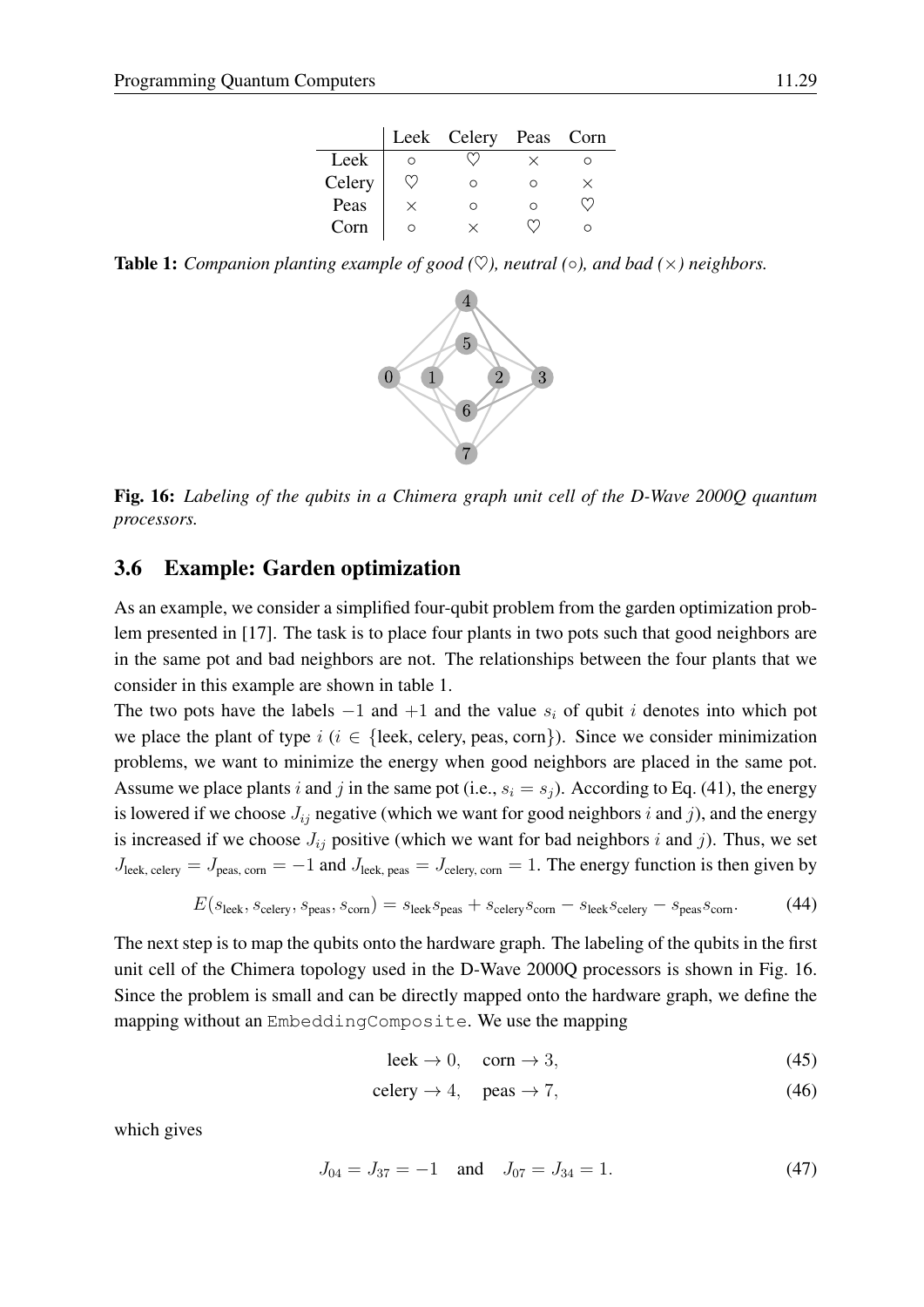The program to submit and solve the problem on the D-Wave 2000Q chip  $DW_2000Q_6$  is shown in listing [9.](#page-29-0)

Exercise 7: Consider the case that leek has already been placed in the pot with label "−1". Replanting it would require additional work. How could this additional cost be considered in the energy function? Modify the program in listing [9](#page-29-0) accordingly. How does the result change?

```
1 from dwave.system import DWaveSampler
2 import dwave.inspector
3
4 sampler = DWaveSampler(solver='DW_2000Q_6', token='insert_your_token_here')
5
6 h = {}
7
8 # We choose:
9#0 = leek10 # 4 = celery
11 \# 7 = peas
12 \# 3 = \text{corn}13 J = { (0, 4) : -1, (0, 7) : +1, (3, 4) : +1, (3, 7) : -1 }
14
15 response = sampler.sample_ising(h, J, num_reads=100)
16
17 dwave.inspector.show(response)
```
Listing 9: *Example code solving the four-qubit garden problem.*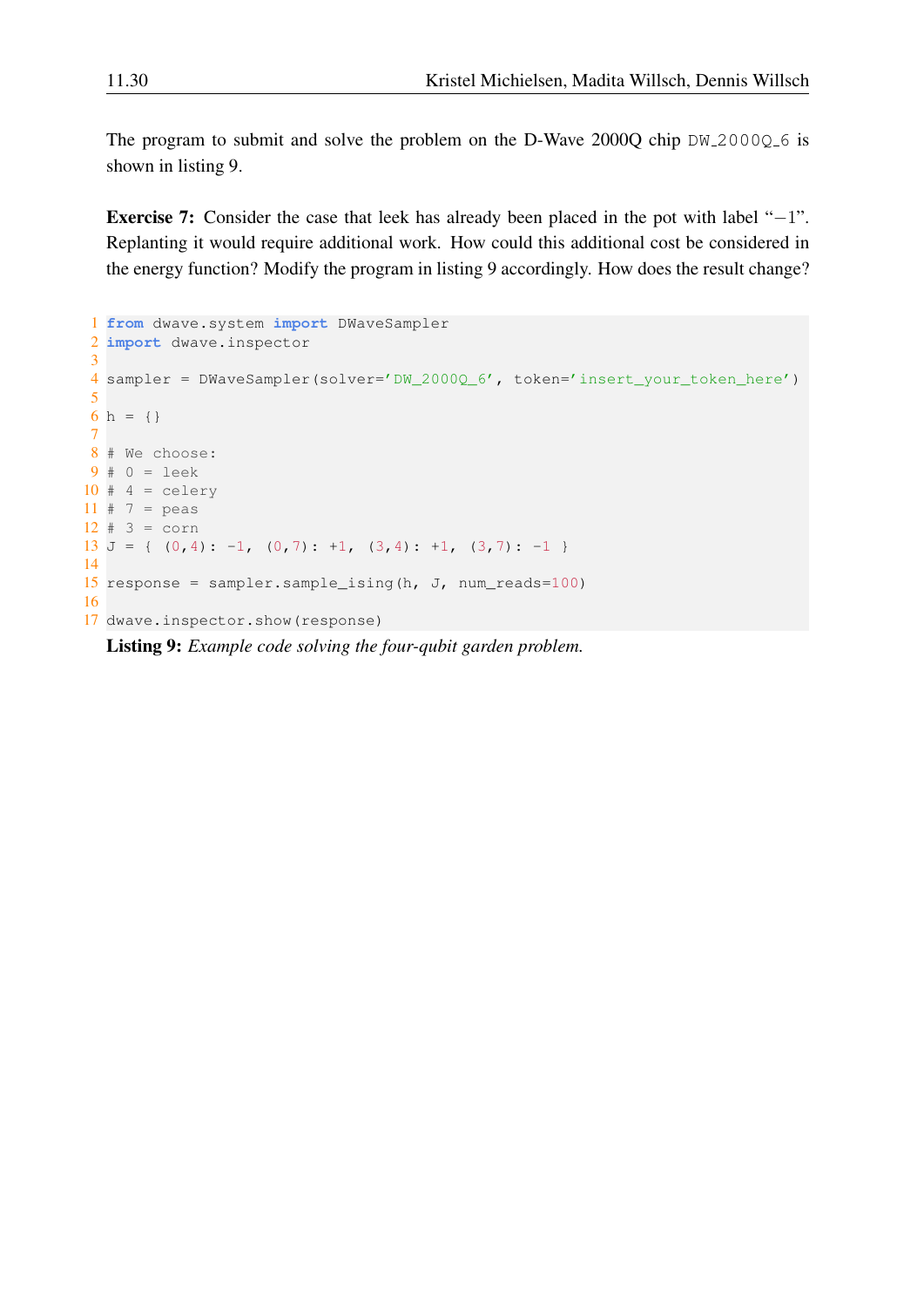# Appendix

# <span id="page-30-0"></span>A JUQCS standard gate set

This appendix contains the standard gate set implemented by the Jülich Universal Quantum Computer Simulator (JUQCS) [\[10\]](#page-34-9). JUQCS is a large-scale simulator for gate-based quantum computers that was also used for Google's quantum supremacy experiment [\[11\]](#page-34-10). A GPUaccelerated version was recently used to benchmark JUWELS Booster [\[8\]](#page-34-7) with over 2048 GPUs across 512 compute nodes. A qiskit [\[12\]](#page-34-11) interface to JUQCS including the conversion from the qiskit gate set to the JUQCS gate set is available through the Jülich UNified Infrastructure for Quantum computing (JUNIQ) service at [https://jugit.fz-juelich.de/](https://jugit.fz-juelich.de/qip/juniq-platform) [qip/juniq-platform](https://jugit.fz-juelich.de/qip/juniq-platform). This interface was used for the example programs in this lecture.

| performs an identity operation on qubit $n$ .<br>$I=\left(\begin{array}{cc} 1 & 0 \\ 0 & 1 \end{array}\right)$               |
|------------------------------------------------------------------------------------------------------------------------------|
|                                                                                                                              |
|                                                                                                                              |
|                                                                                                                              |
|                                                                                                                              |
| <i>n</i> integer, $0 \le n < N$ with N the number of qubits.                                                                 |
|                                                                                                                              |
| performs a Hadamard operation on qubit $n$ .<br>$H = \frac{1}{\sqrt{2}} \begin{pmatrix} 1 & 1 \\ 1 & -1 \end{pmatrix}$       |
|                                                                                                                              |
|                                                                                                                              |
| <i>n</i> integer, $0 \le n < N$ with N the number of qubits.<br>$H_{\parallel}$                                              |
|                                                                                                                              |
| performs a bit flip operation on qubit $n$ .<br>$X = \left(\begin{array}{cc} 0 & 1 \\ 1 & 0 \end{array}\right)$              |
|                                                                                                                              |
|                                                                                                                              |
| <i>n</i> integer, $0 \le n < N$ with N the number of qubits.<br>X                                                            |
|                                                                                                                              |
| performs a bit and phase flip operation on qubit $n$ .<br>$Y = \left( \begin{array}{cc} 0 & -i \\ i & 0 \end{array} \right)$ |
|                                                                                                                              |
|                                                                                                                              |
| <i>n</i> integer, $0 \le n < N$ with N the number of qubits.<br>$\boldsymbol{Y}$                                             |
|                                                                                                                              |
| performs a phase flip operation on qubit $n$ .                                                                               |
| $Z=\left(\begin{array}{cc} 1 & 0 \\ 0 & -1 \end{array}\right)$                                                               |
|                                                                                                                              |
| <i>n</i> integer, $0 \le n < N$ with N the number of qubits.<br>Z                                                            |
|                                                                                                                              |
| rotates qubit <i>n</i> about the <i>z</i> -axis by $\pi/2$ .                                                                 |
| $S = \left( \begin{array}{cc} 1 & 0 \\ 0 & i \end{array} \right)$                                                            |
|                                                                                                                              |
| <i>n</i> integer, $0 \le n < N$ with N the number of qubits.<br>S                                                            |
|                                                                                                                              |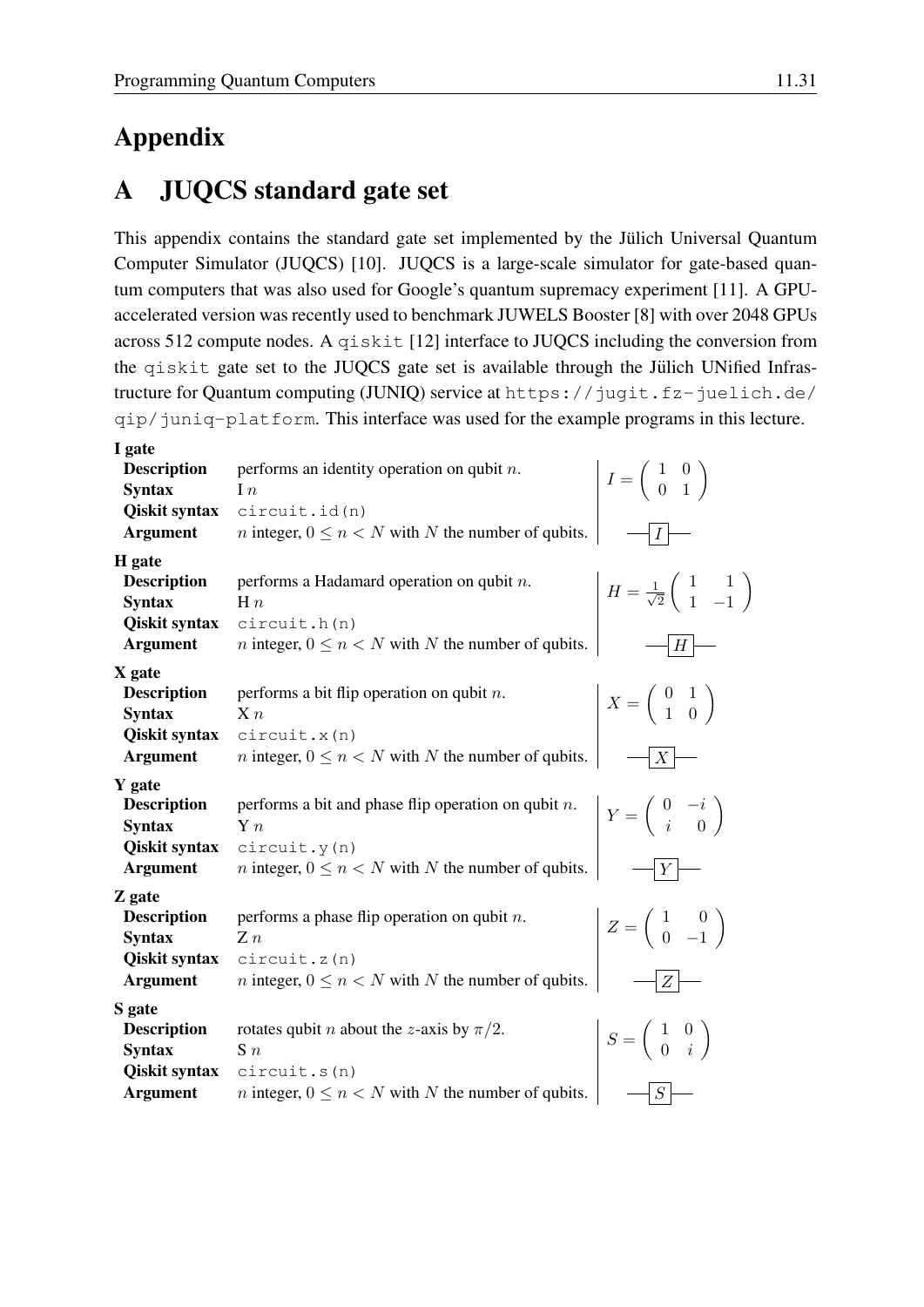| $S^{\dagger}$ gate<br><b>Description</b><br><b>Syntax</b><br><b>Qiskit syntax</b><br><b>Argument</b><br>T gate<br><b>Description</b> | rotates qubit <i>n</i> about the <i>z</i> -axis by $-\pi/2$<br>$S+n$<br>circuit.sdg(n)<br><i>n</i> integer, $0 \le n < N$ with N the number of qubits.<br>rotates qubit <i>n</i> about the <i>z</i> -axis by $\pi/4$                                                                                          | $S^{\dagger} = \left( \begin{array}{cc} 1 & 0 \\ 0 & -i \end{array} \right)$<br>$S^{\dagger}$<br>$T = \left(\begin{array}{cc} 1 & 0 \\ 0 & (1+i)/\sqrt{2} \end{array}\right)$                                                                                   |
|--------------------------------------------------------------------------------------------------------------------------------------|---------------------------------------------------------------------------------------------------------------------------------------------------------------------------------------------------------------------------------------------------------------------------------------------------------------|-----------------------------------------------------------------------------------------------------------------------------------------------------------------------------------------------------------------------------------------------------------------|
| <b>Syntax</b><br><b>Qiskit syntax</b><br><b>Argument</b>                                                                             | T n<br>circuit.t(n)<br><i>n</i> integer, $0 \le n < N$ with N the number of qubits.                                                                                                                                                                                                                           | T                                                                                                                                                                                                                                                               |
| $T^{\dagger}$ gate<br><b>Description</b><br><b>Syntax</b><br><b>Qiskit syntax</b><br><b>Argument</b>                                 | rotates qubit <i>n</i> about the <i>z</i> -axis by $-\pi/4$<br>$T + n$<br>circuit.tdg(n)<br><i>n</i> integer, $0 \le n < N$ with N the number of qubits.                                                                                                                                                      | $T^{\dagger} = \left( \begin{array}{cc} 1 & 0 \\ 0 & (1-i)/\sqrt{2} \end{array} \right)$<br>$T^{\dagger}$                                                                                                                                                       |
| U1 gate<br><b>Description</b><br><b>Syntax</b><br><b>Qiskit syntax</b><br><b>Arguments</b>                                           | performs a U1( $\lambda$ ) operation [6] on qubit <i>n</i> .<br>U1 $n \lambda$<br>circuit.p(lam, n)<br><i>n</i> integer, $0 \le n < N$ with N the number of qubits,<br>$\lambda$ angle in radians (floating point or integer).                                                                                | $U1(\lambda) = \begin{pmatrix} 1 & 0 \\ 0 & e^{i\lambda} \end{pmatrix}$<br>$U1(\lambda)$                                                                                                                                                                        |
| U <sub>2</sub> gate<br><b>Description</b><br><b>Syntax</b><br><b>Qiskit syntax</b><br><b>Arguments</b>                               | performs a $U2(\phi, \lambda)$ operation [6] on qubit <i>n</i> .<br>U2 $n \phi \lambda$<br>circuit.u(pi/2, phi, lam, n)<br><i>n</i> integer, $0 \le n < N$ with N the number of qubits,<br>$\phi$ , $\lambda$ angles in radians (floating point or integer).                                                  | $U2(\phi,\lambda) = \frac{1}{\sqrt{2}} \begin{pmatrix} 1 & -e^{i\lambda} \\ e^{i\phi} & e^{i(\phi+\lambda)} \end{pmatrix}$<br>$U2(\phi,\lambda)$                                                                                                                |
| U <sub>3</sub> gate<br><b>Description</b><br><b>Syntax</b><br><b>Arguments</b>                                                       | performs a U3( $\theta$ , $\phi$ , $\lambda$ ) operation [6] on qubit <i>n</i> .<br>U3 $n \theta \phi \lambda$<br>Qiskit syntax circuit.u(theta, phi, lam, n)<br><i>n</i> integer, $0 \le n < N$ with N the number of qubits,<br>$\theta$ , $\phi$ , $\lambda$ angles in radians (floating point or integer). | $U3(\theta, \phi, \lambda) =$<br>$\begin{pmatrix} \cos(\frac{\theta}{2}) & -e^{i\lambda}\sin(\frac{\theta}{2}) \\ e^{i\phi}\sin(\frac{\theta}{2}) & e^{i(\phi+\lambda)}\cos(\frac{\theta}{2}) \end{pmatrix}$<br>$U3(\theta,\overline{\phi},\overline{\lambda})$ |
| $+X$ gate<br><b>Description</b><br><b>Syntax</b><br><b>Qiskit syntax</b><br><b>Argument</b>                                          | rotates qubit <i>n</i> by $-\pi/2$ about the <i>x</i> -axis.<br>$+X n$<br>$circuit.rx(-pi/2, n)$<br><i>n</i> integer, $0 \le n < N$ with N the number of qubits.                                                                                                                                              | $+X=\frac{1}{\sqrt{2}}\left(\begin{array}{cc}1&i\\i&1\end{array}\right)$<br>$+X$                                                                                                                                                                                |
| -X gate<br><b>Description</b><br><b>Syntax</b><br><b>Qiskit syntax</b><br><b>Argument</b>                                            | rotates qubit <i>n</i> by $+\pi/2$ about the <i>x</i> -axis.<br>-X $n$<br>$circuit.rx$ $pi/2$ , n)<br><i>n</i> integer, $0 \le n < N$ with N the number of qubits.                                                                                                                                            | $-X = \frac{1}{\sqrt{2}} \left( \begin{array}{cc} 1 & -i \\ -i & 1 \end{array} \right)$<br>$-X$                                                                                                                                                                 |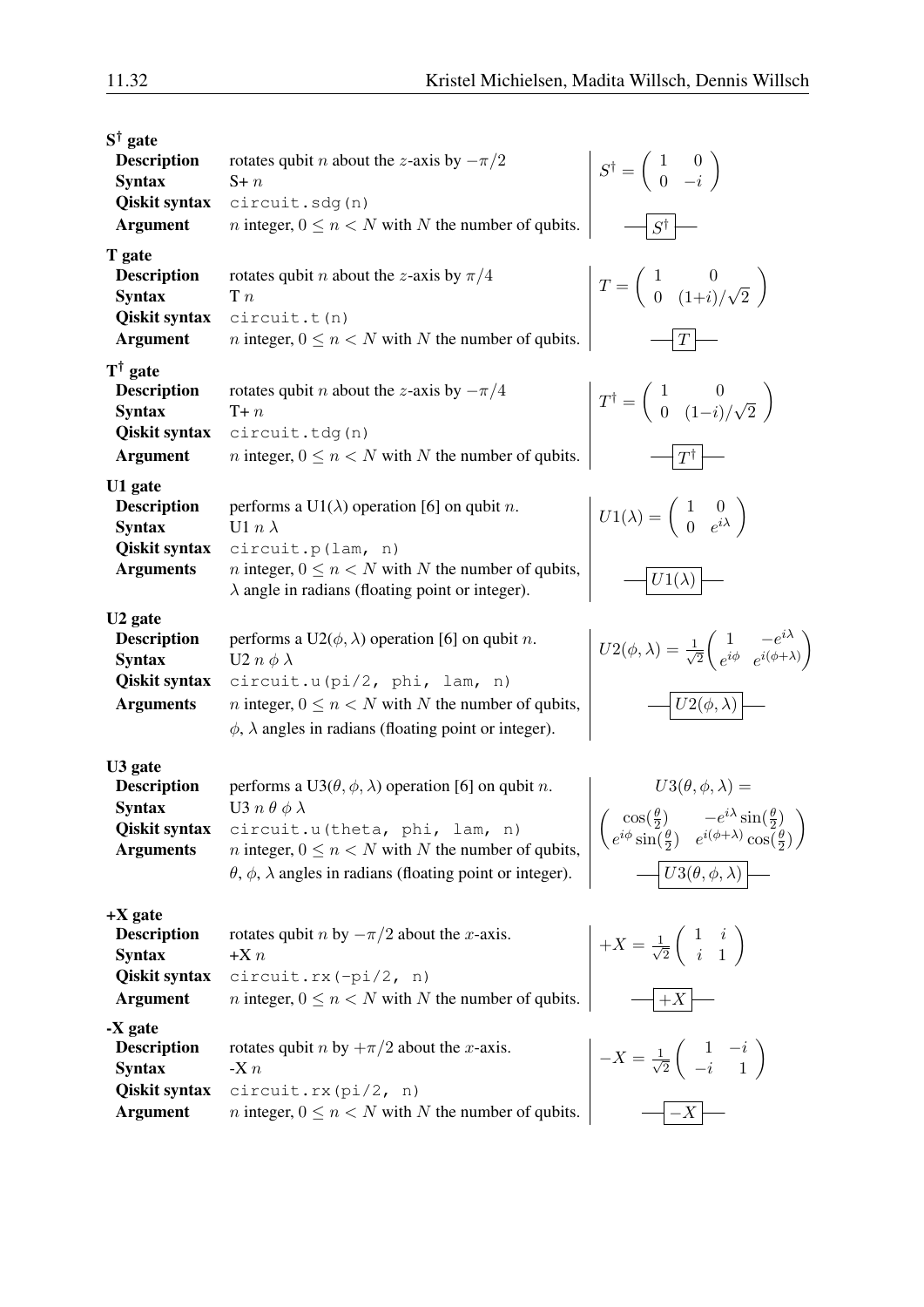| $+Y$ gate<br><b>Description</b><br><b>Syntax</b><br>Qiskit syntax<br><b>Argument</b>              | rotates qubit <i>n</i> by $-\pi/2$ about the <i>y</i> -axis.<br>$+Yn$<br>$circuit.ry(-pi/2, n)$<br><i>n</i> integer, $0 \le n < N$ with N the number of qubits.                                   | $+Y = \frac{1}{\sqrt{2}} \begin{pmatrix} 1 & 1 \\ -1 & 1 \end{pmatrix}$<br>$+Y$                     |
|---------------------------------------------------------------------------------------------------|---------------------------------------------------------------------------------------------------------------------------------------------------------------------------------------------------|-----------------------------------------------------------------------------------------------------|
| -Y gate<br><b>Description</b><br><b>Syntax</b><br>Qiskit syntax<br><b>Argument</b>                | rotates qubit <i>n</i> by $+\pi/2$ about the <i>y</i> -axis.<br>$-Y n$<br>circuit.ry( $pi/2$ , n)<br><i>n</i> integer, $0 \le n < N$ with N the number of qubits.                                 | $-Y = \frac{1}{\sqrt{2}} \begin{pmatrix} 1 & -1 \\ 1 & 1 \end{pmatrix}$<br>$-Y$                     |
| $R(k)$ gate<br><b>Description</b><br><b>Syntax</b><br>Qiskit syntax<br><b>Arguments</b>           | changes the phase of qubit <i>n</i> by $2\pi/2^k$ .<br>R n k<br>circuit.p( $2*pi/2***$ , n)<br><i>n</i> integer, $0 \le n < N$ with N the number of qubits,<br>$k$ is non-negative integer.       | $R(k) = \begin{pmatrix} 1 & 0 \\ 0 & e^{2\pi i/2^k} \end{pmatrix}$<br>R(k)                          |
| $R^{\dagger}(k)$ gate<br><b>Description</b><br><b>Syntax</b><br>Qiskit syntax<br><b>Arguments</b> | changes the phase of qubit <i>n</i> by $-2\pi/2^k$ .<br>$R n - k$<br>circuit.p( $-2*pi/2***$ , n)<br><i>n</i> integer, $0 \le n < N$ with N the number of qubits,<br>$k$ is non-negative integer. | $R^{\dagger}(k) = \begin{pmatrix} 1 & 0 \\ 0 & e^{-2\pi i/2^{k}} \end{pmatrix}$<br>$R^{\dagger}(k)$ |

## Two-qubit gates

| <b>CNOT</b> gate     |                                                                                                                       |                                                                                                  |
|----------------------|-----------------------------------------------------------------------------------------------------------------------|--------------------------------------------------------------------------------------------------|
| <b>Description</b>   | flips the target qubit if the control qubit is 1.                                                                     | CNOT =                                                                                           |
| <b>Syntax</b>        | <b>CNOT</b> control target                                                                                            | $\begin{array}{cccc} & 1 & 0 & 0 \\ & 0 & 1 & 0 \\ & & 0 & 0 \\ & & & \alpha & 0 \\ \end{array}$ |
| <b>Qiskit syntax</b> | circuit.cx(control, target)                                                                                           |                                                                                                  |
| <b>Arguments</b>     | <i>control</i> $\neq target$ integers in the range                                                                    |                                                                                                  |
|                      | $0, \ldots, N-1$ with N the number of qubits.                                                                         |                                                                                                  |
| <b>Note</b>          | The matrix looks different from the qiskit documen-                                                                   |                                                                                                  |
|                      | tation as q i skit uses the ordering $ q_{n-1} \cdots q_0\rangle$ while                                               |                                                                                                  |
|                      | all standard text books as well as these lecture notes use                                                            |                                                                                                  |
|                      | $ q_0 \cdots q_{n-1}\rangle$ . To fix this, the supplied example programs                                             |                                                                                                  |
|                      | invoke the circuit. reverse_bits() function.                                                                          |                                                                                                  |
| $U(k)$ gate          |                                                                                                                       |                                                                                                  |
| <b>Description</b>   | shifts the phase of the target qubit by $2\pi/2^k$ if the                                                             | (k)                                                                                              |
|                      |                                                                                                                       |                                                                                                  |
| <b>Syntax</b>        |                                                                                                                       |                                                                                                  |
| Qiskit syntax        |                                                                                                                       |                                                                                                  |
| <b>Arguments</b>     |                                                                                                                       |                                                                                                  |
|                      | circuit.cp(2*pi/2**k, control, target)<br>control $\neq$ target integers in the range 0,, N-1<br>vith N the number of |                                                                                                  |



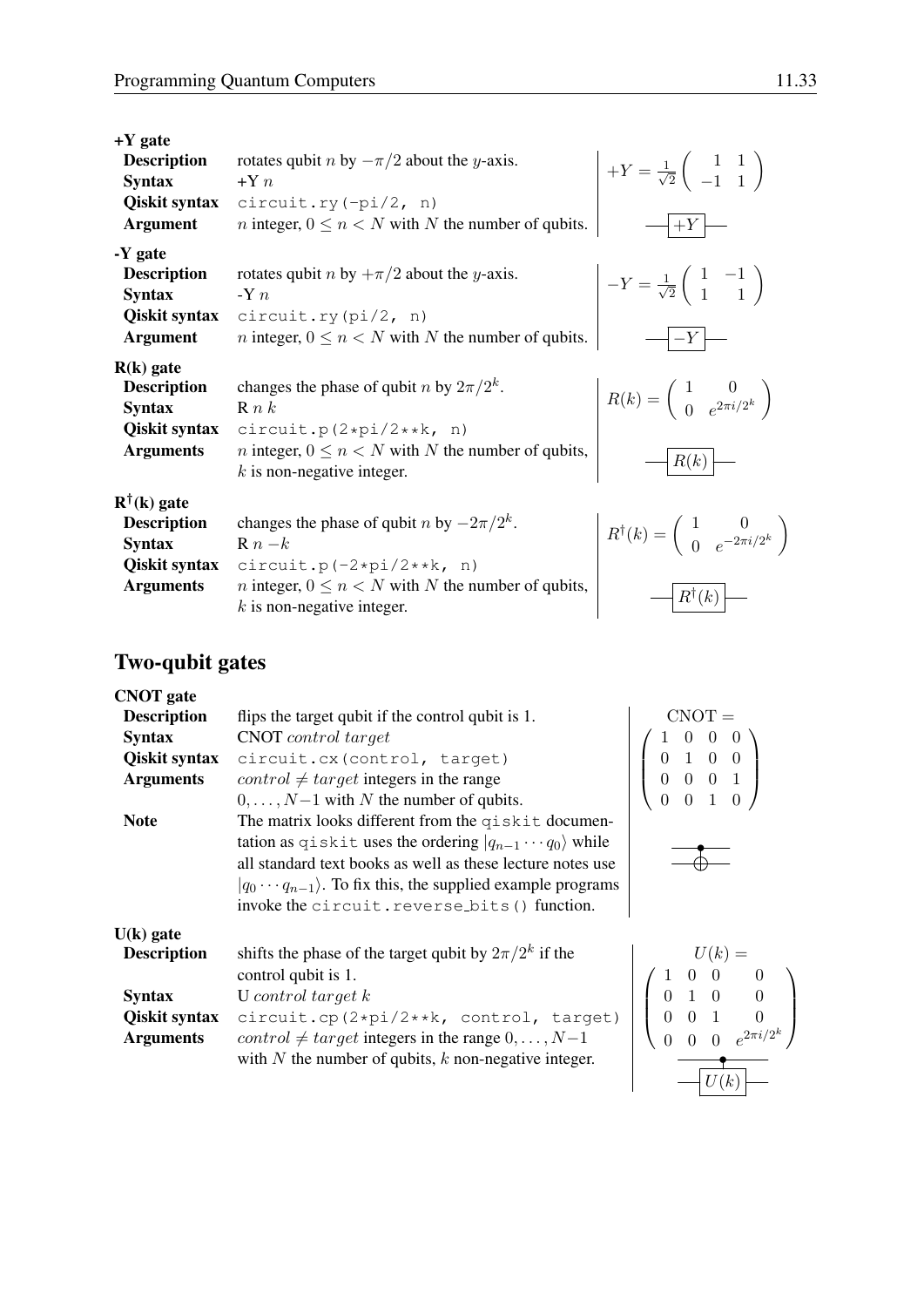| $U^{\dagger}(\mathbf{k})$ gate |                                                                                   |                                                                                           |
|--------------------------------|-----------------------------------------------------------------------------------|-------------------------------------------------------------------------------------------|
| <b>Description</b>             | shifts the phase of the target qubit by $-2\pi/2^k$ if the<br>control qubit is 1. | $U^{\dagger}(k) =$                                                                        |
| <b>Syntax</b>                  | U control target $-k$                                                             | $\Omega$                                                                                  |
| Qiskit syntax                  | circuit.cp(-2*pi/2**k, control, target)                                           |                                                                                           |
| <b>Arguments</b>               | <i>control</i> $\neq$ <i>target</i> integers in the range $0, \ldots, N-1$        |                                                                                           |
|                                | with $N$ the number of qubits, $k$ non-negative integer.                          |                                                                                           |
|                                |                                                                                   |                                                                                           |
| Toffoli gate                   |                                                                                   |                                                                                           |
| <b>Description</b>             | flips the target qubit if both control qubits are 1.                              | $TOFFOLI =$                                                                               |
| <b>Syntax</b>                  | <b>TOFFOLI</b> control <sub>1</sub> control <sub>2</sub> target                   |                                                                                           |
| <b>Qiskit syntax</b>           | circuit.ccx(control1,control2,target)                                             | $\Omega$<br>$\Omega$<br>0<br>$\Omega$<br>$\Omega$<br>$\Omega$                             |
| <b>Arguments</b>               | $control_1 \neq control_2 \neq target \neq control_1$ integers in                 | $\Omega$<br>$\overline{0}$<br>$\Omega$<br>$\theta$<br>$\Omega$                            |
|                                | the range $0, \ldots, N-1$ with N the number of qubits.                           | $\overline{0}$<br>$\overline{0}$<br>$0\quad 0$<br>$\Omega$                                |
| <b>Note</b>                    | The matrix looks different from the qiskit                                        | $\Omega$<br>$\Omega$<br>$\Omega$<br>0<br>$\theta$<br>$\mathbf{1}$<br>$\Omega$<br>$\Omega$ |
|                                | documentation because qiskit uses the ordering                                    | $\Omega$<br>$\Omega$<br>$\Omega$<br>$\Omega$<br>$\Omega$                                  |
|                                | $ q_{n-1} \cdots q_0\rangle$ while all standard text books as well as             | $\theta$<br>$\overline{0}$<br>$\Omega$<br>$\Omega$<br>$\mathbf{1}$<br>$\Omega$            |
|                                | these lecture notes use $ q_0 \cdots q_{n-1}\rangle$ . To fix this, the           | $\overline{0}$<br>$\theta$<br>$\Omega$                                                    |
|                                | supplied example programs invoke the                                              |                                                                                           |
|                                | circuit.reverse_bits() function.                                                  |                                                                                           |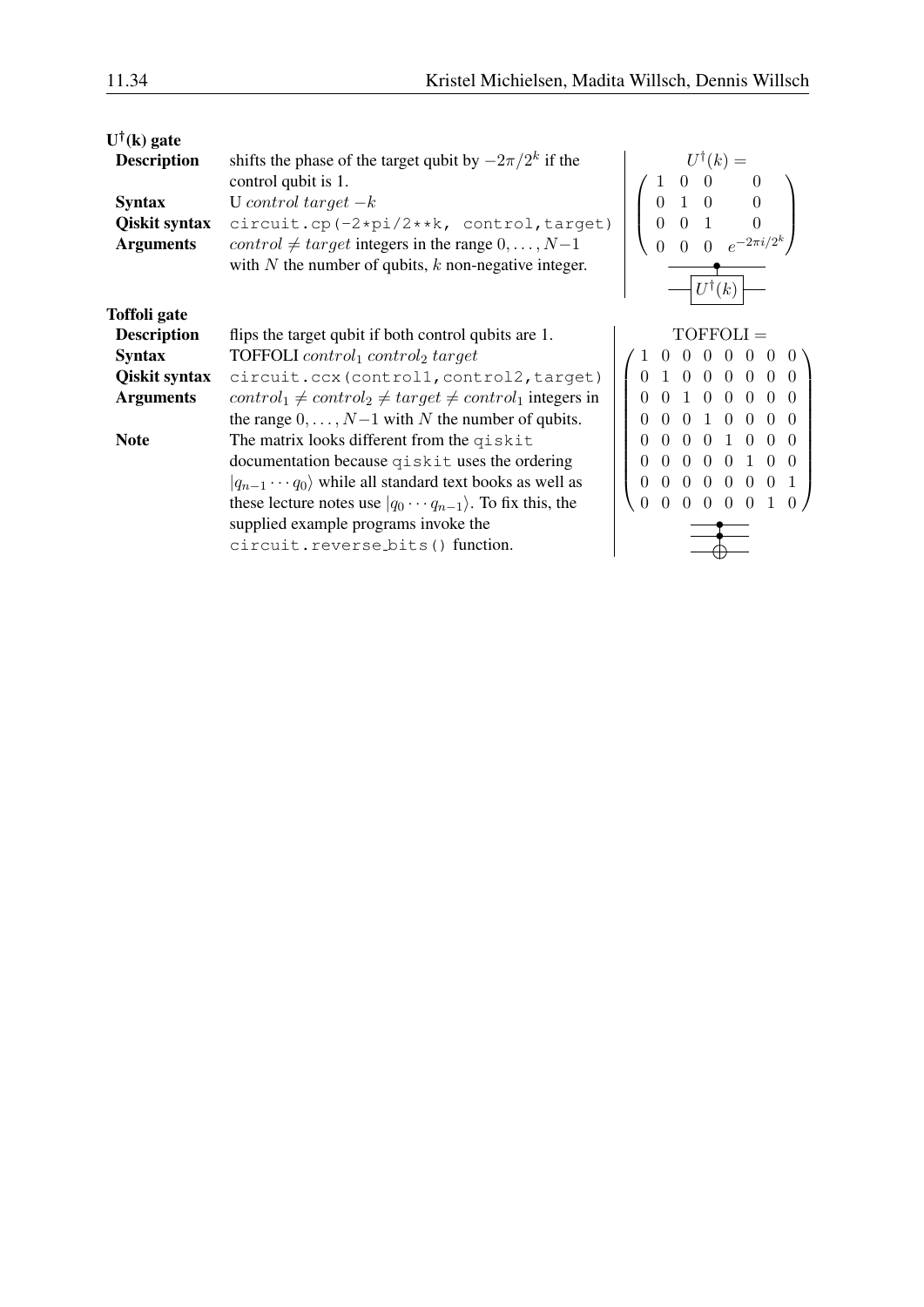## References

- <span id="page-34-0"></span>[1] P.W. Shor, in *Proceedings 35th Annual Symposium on Foundations of Computer Science* (1994), pp. 124–134
- <span id="page-34-1"></span>[2] E. Farhi, J. Goldstone, and S. Gutmann, arXiv:1411.4028
- <span id="page-34-2"></span>[3] D. Willsch: *Supercomputer simulations of transmon quantum computers* Ph.D. thesis, RWTH Aachen University, Aachen (2020)
- <span id="page-34-3"></span>[4] J. Koch, T.M. Yu, J. Gambetta, A.A. Houck, D.I. Schuster, J. Majer, A. Blais, M.H. Devoret, S.M. Girvin, and R.J. Schoelkopf, Phys. Rev. A 76, 042319 (2007)
- <span id="page-34-4"></span>[5] D.C. McKay, C.J. Wood, S. Sheldon, J.M. Chow, and J.M. Gambetta, Phys. Rev. A 96, 022330 (2017)
- <span id="page-34-5"></span>[6] A.W. Cross, L.S. Bishop, J.A. Smolin, and J.M. Gambetta, arXiv:1707.03429
- <span id="page-34-6"></span>[7] M. Nielsen and I. Chuang: *Quantum Computation and Quantum Information* (Cambridge University Press, 2010), 10th anniversary edition ed.
- <span id="page-34-7"></span>[8] D. Willsch, M. Willsch, F. Jin, K. Michielsen, and H. De Raedt, arXiv:2104.03293
- <span id="page-34-8"></span>[9] K. De Raedt, K. Michielsen, H. De Raedt, B. Trieu, G. Arnold, M. Richter, Th. Lippert, H. Watanabe, and N. Ito, Comput. Phys. Commun. 176, 121 (2007)
- <span id="page-34-9"></span>[10] H. De Raedt, F. Jin, D. Willsch, M. Willsch, N. Yoshioka, N. Ito, S. Yuan, and K. Michielsen, Comput. Phys. Commun. 237, 47 (2019)
- <span id="page-34-10"></span>[11] F. Arute, K. Arya, R. Babbush, D. Bacon, J.C. Bardin, R. Barends, R. Biswas, S. Boixo, F.G.S.L. Brandao, D.A. Buell, B. Burkett, Y. Chen, Z. Chen, B. Chiaro, R. Collins, W. Courtney, A. Dunsworth, E. Farhi, B. Foxen, A. Fowler, C. Gidney, M. Giustina, R. Graff, K. Guerin, S. Habegger, M.P. Harrigan, M.J. Hartmann, A. Ho, M. Hoffmann, T. Huang, T.S. Humble, S.V. Isakov, E. Jeffrey, Z. Jiang, D. Kafri, K. Kechedzhi, J. Kelly, P.V. Klimov, S. Knysh, A. Korotkov, F. Kostritsa, D. Landhuis, M. Lindmark, E. Lucero, D. Lyakh, S. Mandra, J.R. McClean, M. McEwen, A. Megrant, X. Mi, K. Michielsen, ` M. Mohseni, J. Mutus, O. Naaman, M. Neeley, C. Neill, M.Y. Niu, E. Ostby, A. Petukhov, J.C. Platt, C. Quintana, E.G. Rieffel, P. Roushan, N.C. Rubin, D. Sank, K.J. Satzinger, V. Smelyanskiy, K.J. Sung, M.D. Trevithick, A. Vainsencher, B. Villalonga, T. White, Z.J. Yao, P. Yeh, A. Zalcman, H. Neven, and J.M. Martinis, Nature 574, 505 (2019)
- <span id="page-34-11"></span>[12] *Qiskit: An Open-source Framework for Quantum Computing* (2019) <http://doi.org/10.5281/zenodo.2562110>
- <span id="page-34-13"></span>[13] IBM Q team: *Quantum Experience* (2016) <http://quantum-computing.ibm.com/>
- <span id="page-34-12"></span>[14] T.G. Draper, arXiv:quant-ph/0008033
- <span id="page-34-14"></span>[15] M. Willsch, D. Willsch, F. Jin, H. De Raedt, and K. Michielsen, Quantum Inf. Process. 19, 197 (2020)